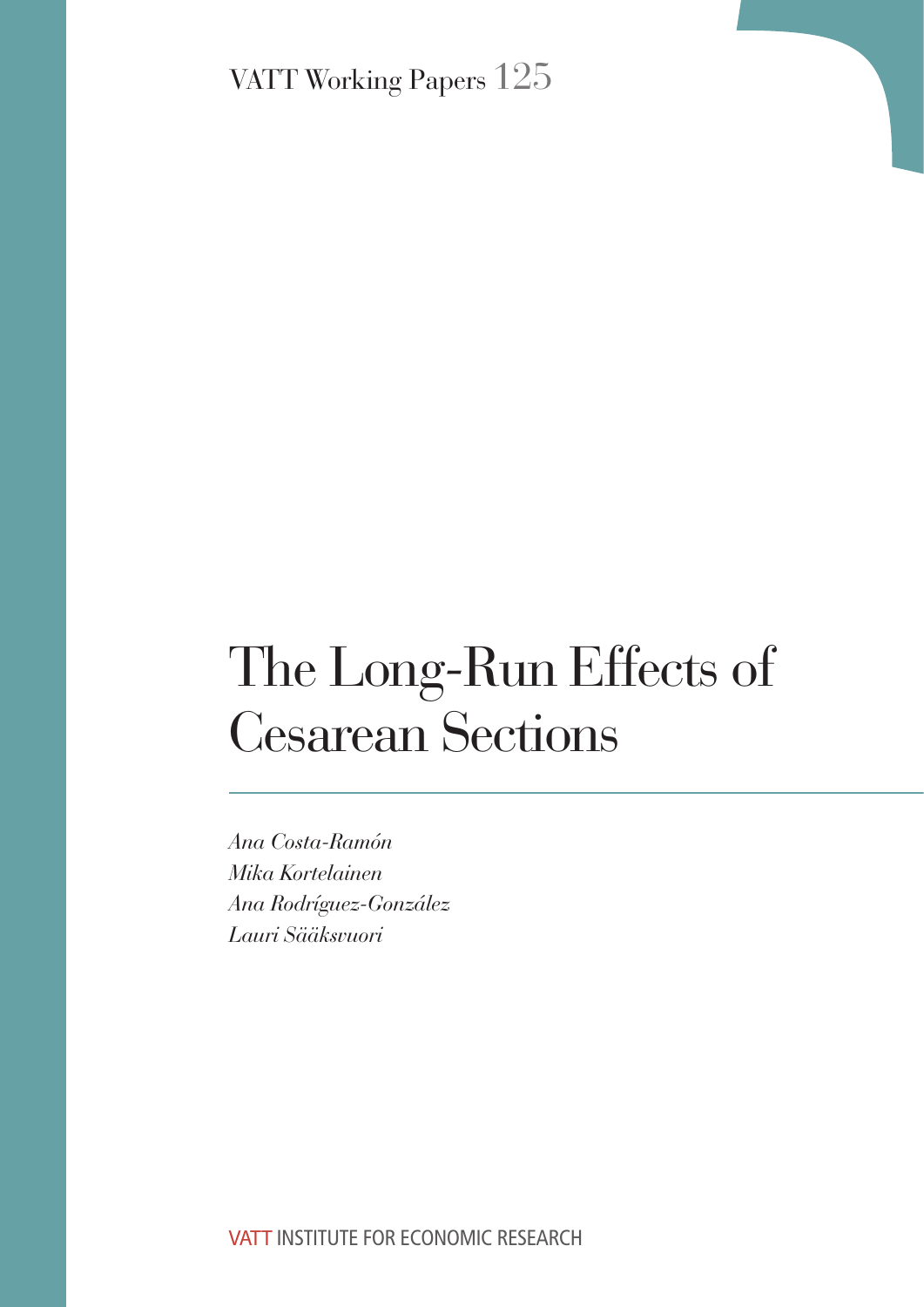# VATT WORKING PAPERS

125

# The Long-Run Effects of Cesarean Sections

Ana Costa-Ramón Mika Kortelainen Ana Rodríguez-González Lauri Sääksvuori

Valtion taloudellinen tutkimuskeskus VATT Institute for Economic Research Helsinki 2019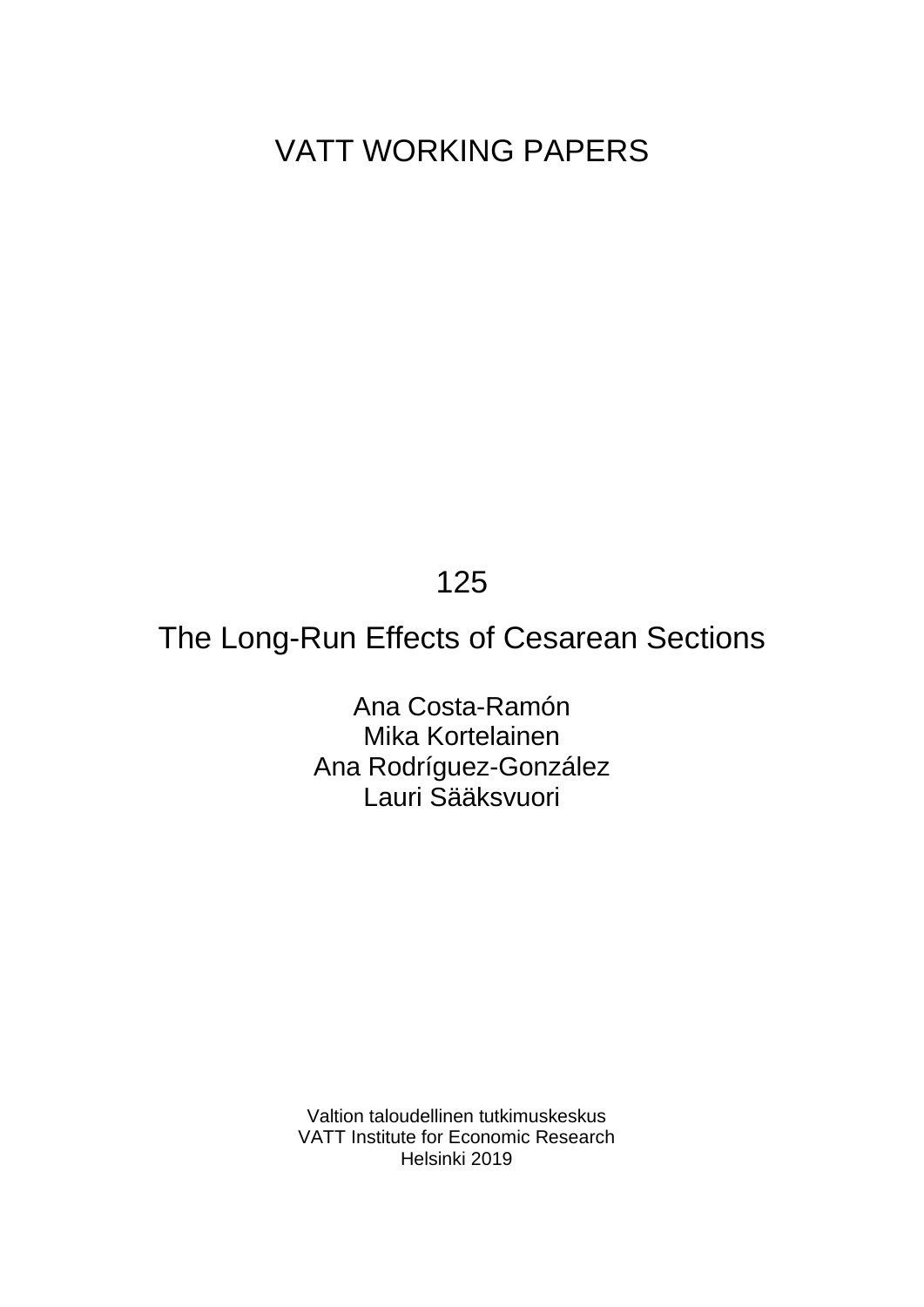Costa-Ramón: Department of Economics & CRES, Universitat Pompeu Fabra

Kortelainen: VATT Institute for Economic Research and University of Turku

Rodríguez-González: Department of Economics & CRES, Universitat Pompeu Fabra

Sääksvuori: National Institute for Health and Welfare

We thank Tania Barham, Libertad González, Kristiina Huttunen, Ajin Lee, Ciaran Phibbs and participants at UPF Health and Applied seminar series, HGSE Labor and Public Economics seminar, and at ESPE 2018, AES 2018, EuHEA 2018, PAA 2019, SEHO 2019, ASHEcon 2019 and iHEA 2019 conferences for their comments and suggestions. We are extremely grateful to Ritva Hurskainen and Soile Kivijärvi from Hyvinkää Maternity Hospital for introducing us to the daily routines of a modern labor ward.

ISBN 978-952-274-244-5 (PDF)

ISSN 1798-0291 (PDF)

Valtion taloudellinen tutkimuskeskus VATT Institute for Economic Research Arkadiankatu 7, 00100 Helsinki, Finland

Helsinki, October 2019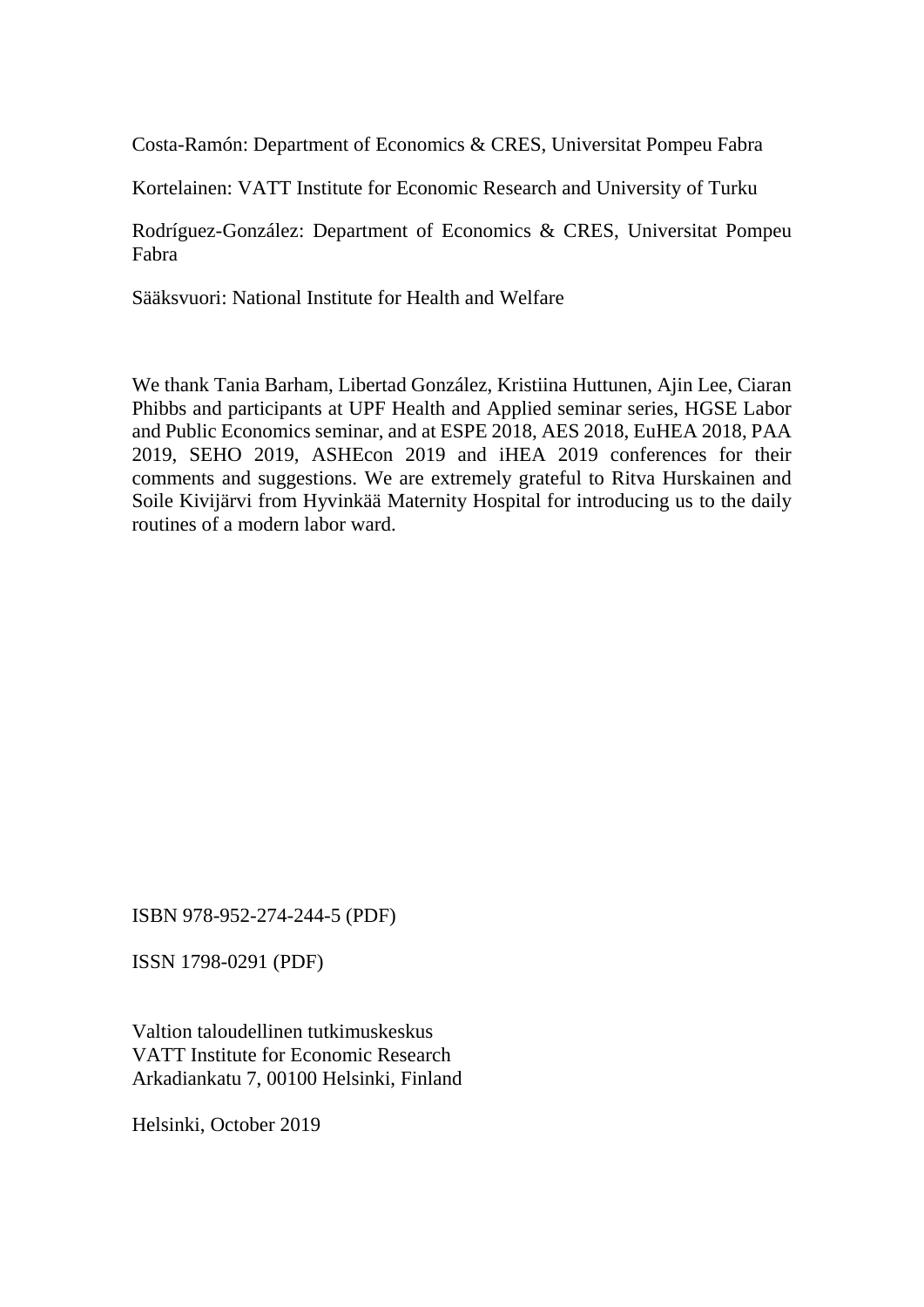### The Long-Run Effects of Cesarean Sections

## VATT Institute for Economic Research VATT Working Papers 125/2019

Ana Costa-Ramón – Mika Kortelainen – Ana Rodríguez-González – Lauri Sääksvuori

### Abstract

This paper analyzes the long-term effects of potentially avoidable C-sections on children's health. Using Finnish administrative data, we document that physicians perform more unplanned C-sections during their regular working hours on days that precede a weekend or public holiday and use this exogenous variation as an instrument for C-sections. We supplement our instrumental variables results with a differences-in-differences estimation that exploits variation in birth mode within sibling pairs and across families. Our results suggest that avoidable unplanned Csections increase the risk of asthma, but do not affect other immune-mediated disorders previously associated with C-sections.

**Key words:** c-section, child health, natural experiment, instrumental variables, family fixed effects

**JEL classes:** I10, I12, I18, J13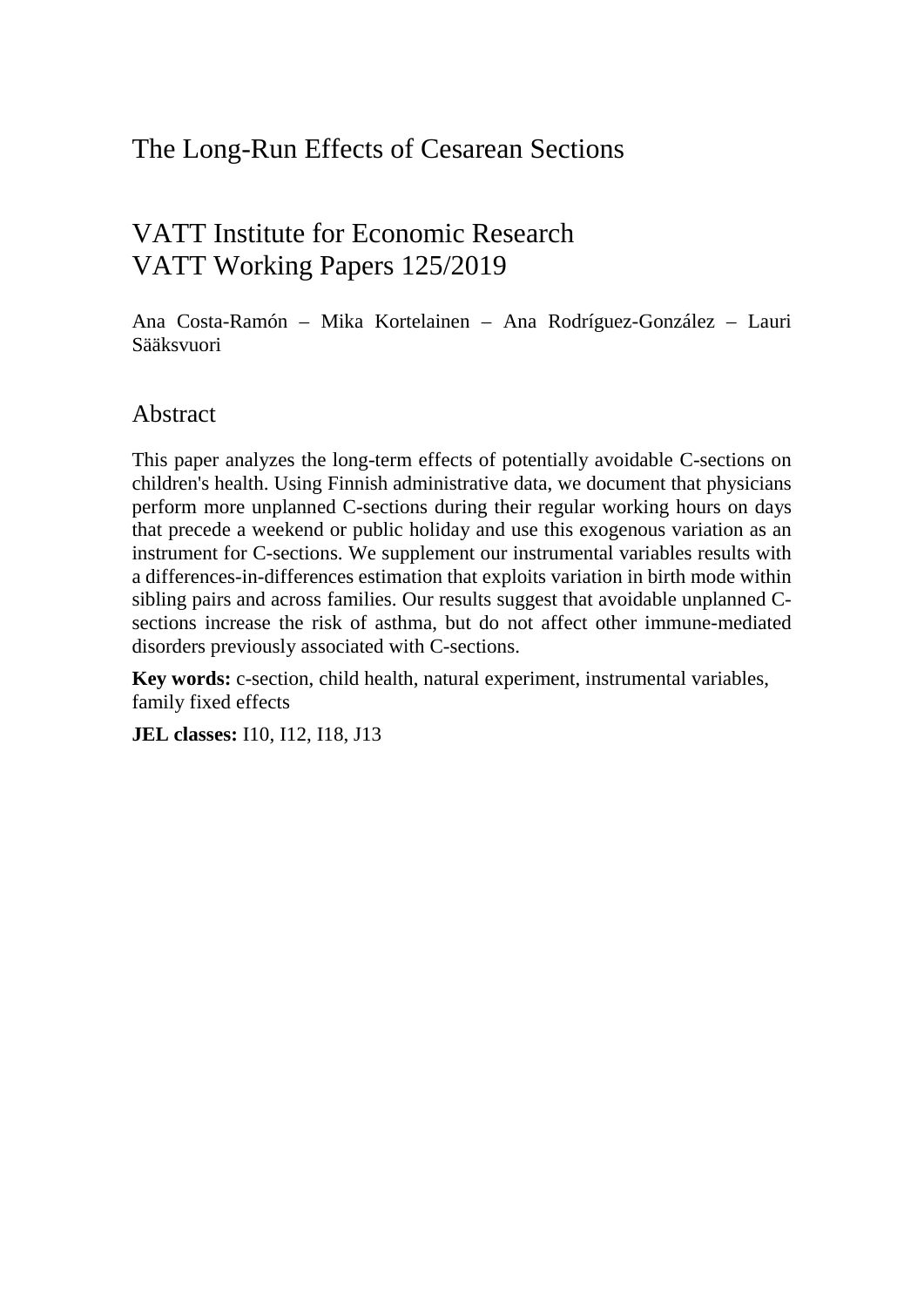#### 1 Introduction

There is little doubt that prenatal health and early childhood circumstances can have long-term effects on mortality, morbidity and human capital development. The theory of the developmental origins of adult health and disease has proven to describe a surprisingly general phenomenon. The effects of prenatal health conditions and early-life events extend to a wide spectrum of educational, cognitive, behavioral and demographic outcomes (Almond, Currie and Duque, 2018).

In human development, the transition from fetal to newborn life at birth is an abrupt event that represents major physiological challenges for the neonates. There is accumulating evidence that many medical and operative interventions at birth are associated with long-term health. Most notably, cesarean delivery for low-risk pregnancies is associated with a wide variety of adverse shortand long-term health outcomes. However, the causal nature of these relationships has received little attention.

The most prominent mechanism thought to mediate the long-term effects of cesarean sections on health and disease emphasizes the importance of early exposure to a diverse range of microbes that adjust the human immune system to appropriately react to extrauterine environment. This general class of mechanisms is often dubbed either as the hygiene hypothesis (Strachan, 1989) or the old friends hypothesis (Scudellari, 2017). According to these hypotheses, children born by cesarean section lack the beneficial exposure to their mother's vaginal microbiome and are more prone to develop immune-mediated diseases.

Cesarean section is the most commonly performed major surgery in many countries. Understanding the consequences of cesarean sections on later-life health and human capital development is important from a number of perspectives varying from clinical decision making to economic and health policy. The rapidly growing incidence of cesarean sections across the globe suggests that even small increases in mortality and morbidity due to C-sections would lead to large reductions in life expectancy and substantial losses of human welfare.<sup>1</sup>

<sup>1</sup>Cesarean section rates have increased in the US from 20.7 percent in 1996 to 32.9 percent in 2009 (Currie and Macleod, 2017). In OECD countries, the rate of cesarean sections has increased from 20 percent in 2000 to 25 percent in 2013 (OECD, 2013). Currently, the highest rates of cesarean sections are reported in many of the world's most populous countries including among others China (41.3 percent in 2016) and Brazil (55.6 percent in 2015). Boerma et al. (2018) review the disparities in C-section use around the world.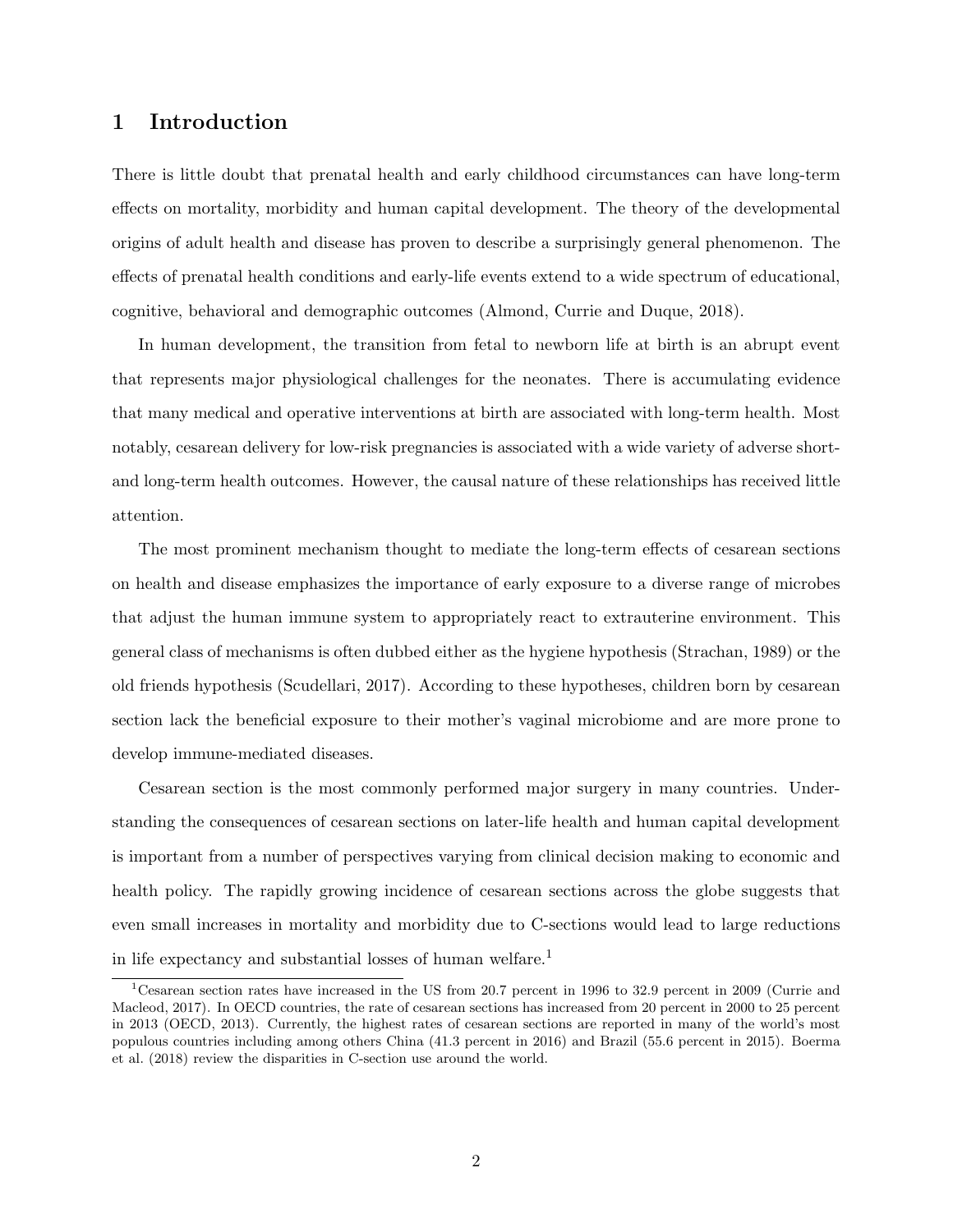This paper provides new evidence on the effect of potentially avoidable cesarean sections on several relevant health outcomes. To identify the causal effect and abstract from cases where Csections respond to a clear medical indication, we exploit variation in physician demand for leisure. We show that the probability of unscheduled C-section increases substantially during the normal working hours (8am – 4pm) on working days that precede a leisure day. Importantly, we find that these excess C-sections are not driven either by selection of different mothers giving birth at these times or by advancing births that would have been cesarean deliveries in any event.

Using fine grained data on birth times and intrapartum diagnoses, we show that the increased likelihood of cesarean sections during the normal working hours on days that precede a leisure day is coupled with the increased use of more discretionary diagnoses. Moreover, we observe that physician demand for leisure does not affect mothers who are in the medical profession. Our data lend substantial support for the contention that the excess numbers of unplanned cesarean deliveries observed during the normal working hours on days that precede a leisure day are largely driven by physician incentives. We use this time variation as an instrument for C-section. We provide a detailed discussion and numerous robustness checks to support the validity of the required identification assumptions.

We investigate the effects of cesarean sections on infant and children outcomes using a comprehensive and precise administrative data resource which includes birth and health records for all children born in Finland between 1990 and 2014. We follow entire birth cohorts from birth to teenage years and use detailed diagnosis data to study the causal effects of cesarean sections on children's health. We focus on outcomes whose onset is hypothesized to be influenced by cesarean delivery: asthma and other atopic diseases, type 1 diabetes and obesity. These are among the most common chronic conditions in childhood (Torpy, 2010).<sup>2</sup>

Our instrumental variable estimates suggest that avoidable C-sections increase the probability of asthma diagnosis from early childhood onward. This effect is clinically and economically rele-

<sup>2</sup>Understanding and quantifying the potential contribution of C-sections to the development of these diseases is not limited to medical practice and health policy. Chronic health conditions cause an immense financial burden to households and public health care financing. The total cost of asthma in the working age population was estimated to be \$24.7 billion during 1999-2002 in Europe (Global Asthma Network, 2018). The two other atopic diseases we investigate imply high costs: atopic dermatitis has been estimated to cost at least \$5.3 billion (in 2015 USD) in the US (Drucker et al., 2017). The estimated annual cost of allergic rhinitis is in the range of \$2–5 billion (in 2003 USD) (Reed, Lee and McCrory, 2004). Type 1 diabetes has been found to cost \$14.4 billion a year in medical costs and lost income in the US (Tao et al., 2010). Finally, childhood obesity, which has been on the rise in recent years, has been calculated to imply \$19,000 per child in lifetime medical costs in the US (Finkelstein, Graham and Malhotra, 2014).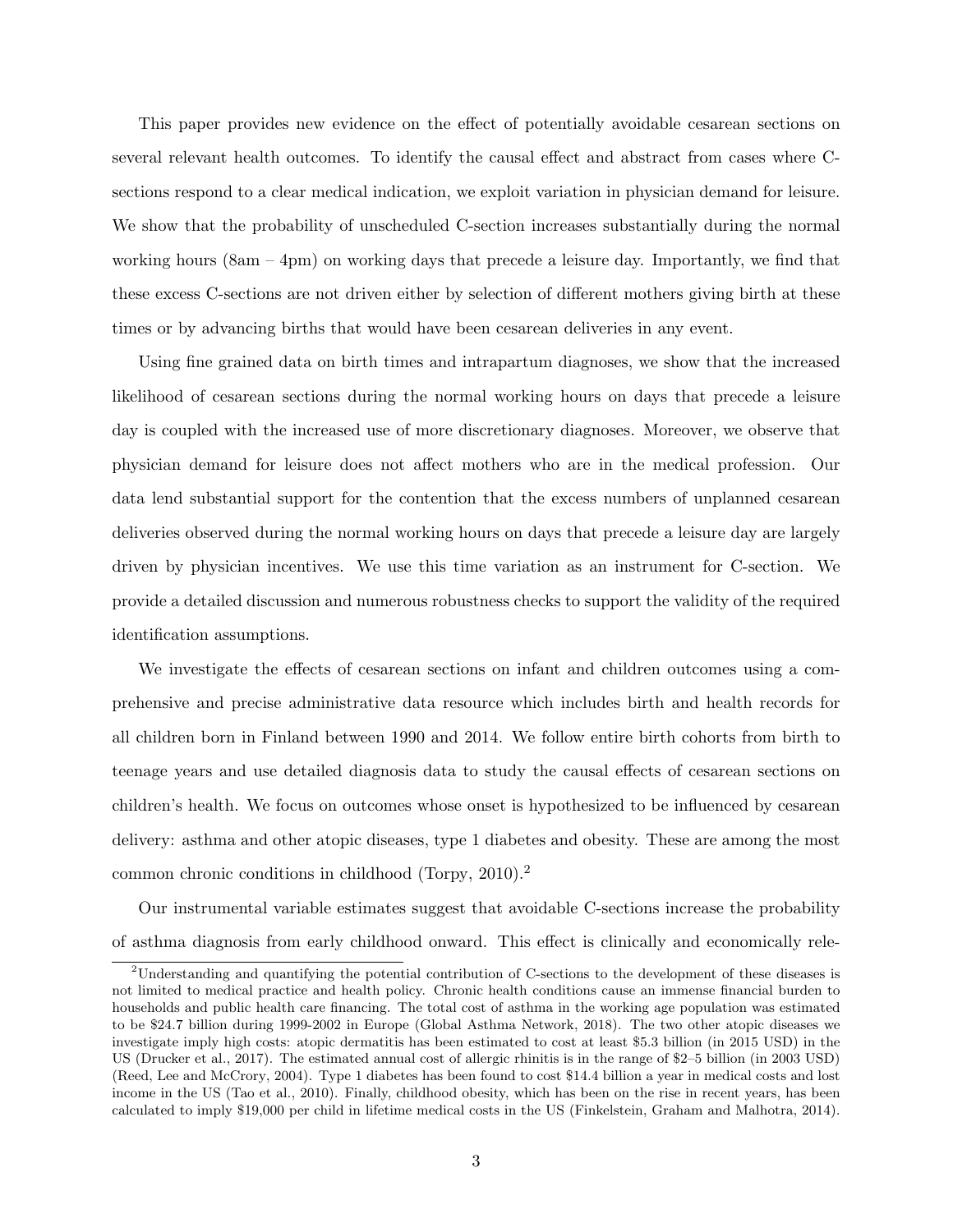vant. However, we do not find consistent evidence that cesarean sections affect the probability of developing atopic diseases at large, type 1 diabetes or obesity.

We complement our instrumental variables estimates using a differences-in-differences model with family fixed effects that compares the health gap between siblings in families where the second child was born by unplanned C-section with the health gap between siblings who were born by vaginal delivery. The results from our supplementary empirical strategy support our main findings. These estimates suggest that unplanned C-sections increase the risk of childhood asthma and enable to rule out meaningful effects on other atopic diseases, type 1 diabetes and obesity. We provide several sensitivity checks that suggest that the effect on asthma is unlikely to be explained by negative selection.

Our results are consistent with the hypothesis that the mode of delivery may influence the development of the immune system and have long-term effects on health and disease. However, our results paint a more nuanced picture about the long-term effects of cesarean deliveries than existing evidence based mostly on associations. Our findings suggest that C-sections cause a much narrower spectrum of diseases than currently hypothesized and call for a careful analysis on the relationships between the delivery mode and long-term health.

Our paper relates to an important literature estimating the effects of early interventions on long-term health and human capital development. Moreover, we contribute at least in three ways to a nascent economics literature on the effects of treatment choices at birth. First, we investigate the long-term effects of unplanned C-sections on children. To evaluate the costs and benefits of C-sections, it is crucial to investigate long-term effects, as potential alterations of the immune system and long-run consequences of C-sections are not necessarily visible at birth and in early childhood. Moreover, we report age-by-age estimates for entire cohorts from birth to teenage years and provide evidence about the effects of early life events during the middle childhood, thus expanding our knowledge about the "missing middle" years.<sup>3</sup> Existing papers investigating the effects of potentially avoidable C-sections have concentrated on neonatal outcomes or short-term

<sup>&</sup>lt;sup>3</sup>Almond, Currie and Duque (2018) discuss that, due to data availability, most of the literature analyzes the effect of early life events on birth or adult outcomes. This implies that we have little knowledge about how developmental trajectories are affected by policies or shocks experienced over the life course. They refer to this gap in the literature as the "missing middle".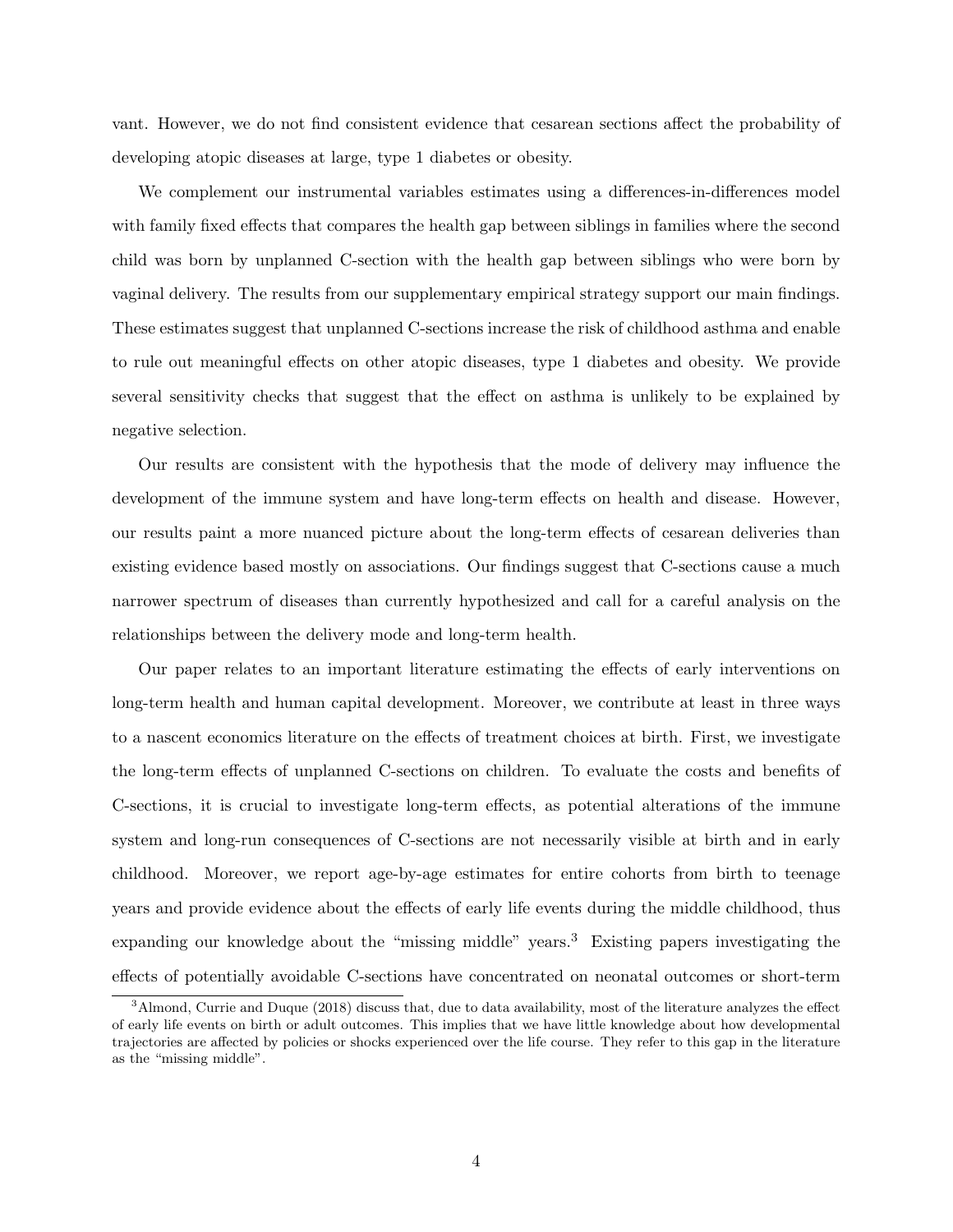$effects.<sup>4</sup> Costa-Ramón et al. (2018) investigate the effects of cesarean sections on neonatal health$ using time variation in unplanned C-section rates. Card, Fenizia and Silver (2019) study the shortterm health effects of hospital delivery practices using relative distance from a mother's home to hospitals with high and low C-sections rates.<sup>5</sup>

Second, we study the effects of discretionary unplanned C-sections that could potentially be avoided, while existing papers have not been able to separate planned (elective) and unplanned Csections or have concentrated on C-sections with a clear medical indication. Hannah et al. (2000), Jensen and Wüst (2015) and Mühlrad (2017) show that breech babies can benefit from C-section delivery. However, these results concern medically necessary C-sections in a specific high-risk group and do not readily generalize to cesarean deliveries in general or for avoidable unplanned C-sections, in particular. While C-sections are often life-saving at the top of the risk distribution (Currie and Macleod, 2017), more evidence is required about the effects of discretionary C-sections that could be potentially avoidable.

Third, to evaluate causal effects of C-sections, we use two different identification strategies based on somewhat different assumptions. Our instrumental variable strategy builds on previous work using time variation in C-section rates in combination with high-quality administrative data. Moreover, we employ a differences-in-differences research design that has not been used in previous papers on C-sections. In addition, for both methods we provide several pieces of evidence that support the credibility of the identification assumptions. Thus, by using two different strategies, we hope to provide more reliable evidence on the causal effects of avoidable unscheduled interventions at birth on children both in the short and long run.

The paper is structured as follows. Section 2 provides background information about the biological mechanisms hypothesized to mediate the effects of mode of delivery on infant outcomes, about the different types of cesarean sections, and about the institutional context of our analysis. Section 3 introduces the data, provides key descriptive statistics and lays out our econometric approach.

<sup>4</sup>To our knowledge, the only paper looking at longer-term effects is by Jachetta (2015), who explores the relation of cesarean delivery with hospitalizations using regional variation in medical malpractice insurance premia in the US as an instrument for C-sections. However, the instrument used in that paper does not necessarily allow for credible causal inference, since the author finds that higher premia also predict delayed prenatal care, lower birth weight and reduced gestational age.

<sup>5</sup>A few papers have also examined the effects of cesarean sections on mothers. Halla et al. (2016) study the effects of C-sections on fertility and maternal labor supply. Tonei (2019) studies the impact on mental health for mothers with breech babies who undergo a C-section. Our findings on children health complement these maternal results and contribute to obtaining a more complete picture of the effect of cesarean sections.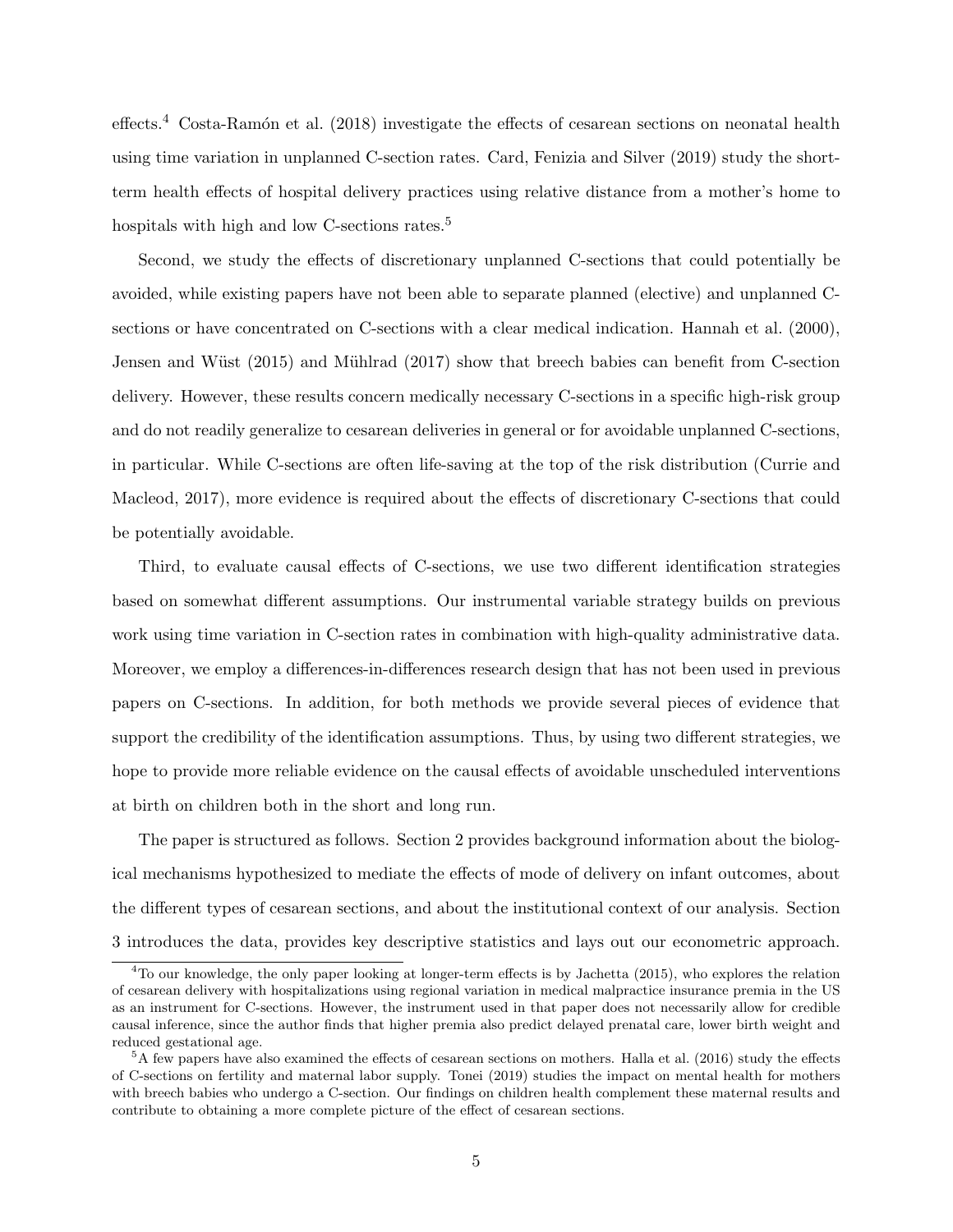Section 4 reports our main results. Section 5 presents robustness checks and additional evidence to support our main conclusions. The last section concludes.

#### 2 Background

#### 2.1 Mechanisms

A large body of literature documents the developmental origins of health and disease. The process of labor can be seen as one crucial step in adaptation to the extrauterine environment. The prevailing evidence highlights the role of vaginal delivery as an important early programming event with potentially life-long consequences (Hyde et al., 2012). While there is strong consensus that medically indicated cesarean sections decrease the risk of fetal death at birth, the absence or modification of vaginal delivery has been linked to several adverse health outcomes and anomalies in human development. In the following, we summarize some of the most widely acknowledged findings to understand how C-sections might have long-lasting effects on health and human development.

It is well-recognized that early exposure to microbes is necessary to train the human immune system to react appropriately to environmental stimulation. The original formulation of the theory, dubbed as the hygiene hypothesis, states that the lack of early childhood exposure to infectious agents and symbiotic microbes increases susceptibility to multiple autoimmune diseases by suppressing the natural development of the immune system (Strachan, 1989). Lately, refinements to the original formulation, known as the old friends hypothesis, have challenged the role of infectious pathogens and highlight the importance of early exposure to a diverse range of harmless microbes to strengthen the human immune system and combat the threat of environmental pathogens (Scudellari, 2017).

Mode of delivery may affect early exposure to microbes through several channels. First, bacteria from the mother and the surrounding environment colonize the infant's gut during birth (Neu and Rushing, 2011). Exposure to the maternal vaginal microbiota is interrupted in a cesarean birth and externally derived environmental bacteria play an important role for the infants' intestinal colonization. Consequently, infants delivered by C-sections acquire a microbiota that differs from that of vaginally delivered infants (Dominguez-Bello et al., 2016). Second, the transfer of microbiota continues through breastfeeding after birth. Breast milk contains a number of bioactive compo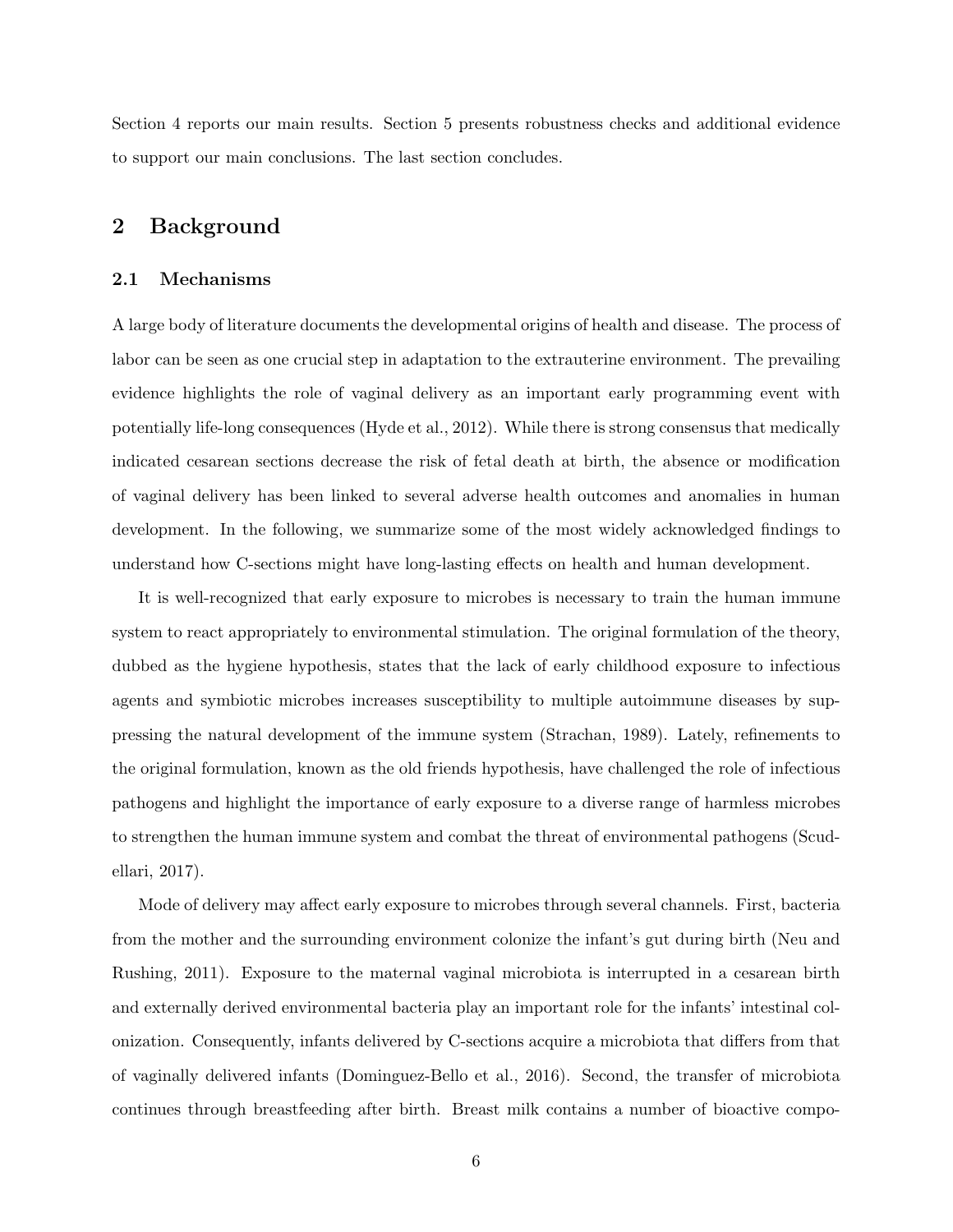nents that can have an important impact on infant's microbiota composition and health (Collado et al., 2015). The negative association between cesarean sections and the initiation of breastfeeding provides an additional mechanism to explain the differences in microbiota by type of birth (Prior et al., 2012).

The potential biological mechanisms are consistent with the reported associations between cesarean delivery and adverse infant outcomes. These studies relate cesarean deliveries to a marked increase in the susceptibility of multiple immune and metabolic conditions. Even though cesarean deliveries have been associated with a broad array of immune-mediated diseases, recent metaanalyses conclude that C-sections are most robustly related to asthma, atopic diseases, type 1 diabetes and obesity (Blustein and Liu, 2015; Keag, Norman and Stock, 2018; Cardwell et al., 2008; Thavagnanam et al., 2008; Peters et al., 2018; Bager, Wohlfahrt and Westergaard,  $2008$ .<sup>6</sup> However, the causal nature and clinical relevance of these relationships remains largely unknown.<sup>7</sup>

#### 2.2 Classification of Cesarean Sections

Cesarean sections are performed for several indications at different stages of the pregnancy. Cesarean sections are classified either as scheduled (elective) or unscheduled operations. Scheduled C-sections occur without attempted labor and are agreed upon in advance. The large majority of scheduled C-sections are performed during the regular working hours (8am — 4pm) from Monday to Friday. Medical indications that make scheduled C-sections advisable include, among others, multiple pregnancies with non-cephalic presentation of the first fetus or placenta previa. We exclude all scheduled C-sections from our sample.

Most C-sections are performed with no scheduled intervention after spontaneous or medically induced onset of labor. Unscheduled C-sections are surgeries where an attempt of vaginal birth is transformed to a cesarean delivery after the mother has been admitted to a hospital. Unscheduled

<sup>&</sup>lt;sup>6</sup>In addition to health outcomes, literature has associated cesarean sections with worse cognitive and emotional development (Bentley et al., 2016).

<sup>7</sup>Hyde et al. (2012) summarize evidence from 14 RCTs that compare the effects of cesarean and vaginal deliveries on infant health. All these studies are small RCTs conducted in populations of at risk babies (e.g. breech delivery). These studies have had exceptionally large problems to achieve target recruitment and do not include long-term follow-ups. Overall, there exist no RCTs to date that would enable to investigate the long-term effects of cesarean sections on infant health. Hyde and Modi (2012) report evidence from survey studies that investigate the perceived acceptability of randomizing the mode of delivery to address long-term health outcomes in low-risk pregnancies. The perceived acceptability of randomizing the mode of delivery in healthy, term, cephalic and singleton pregnancies remains low among obstetricians and mothers, suggesting that adequately powered large-scale RCTs to compare the effects of cesarean and vaginal deliveries on long-term outcomes may remain unrealized in the near future.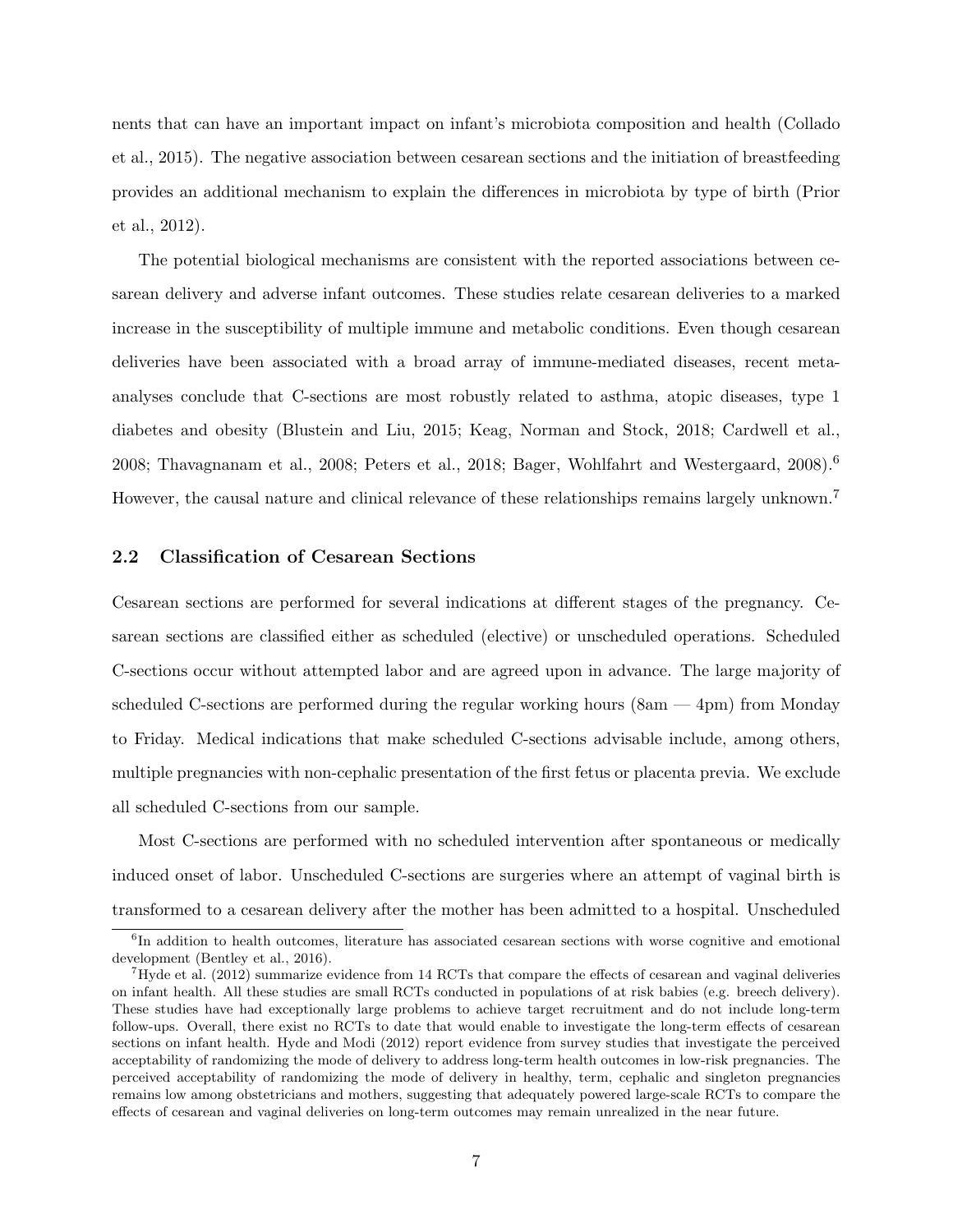C-sections are classified by urgency. Emergency C-sections are performed within 30 minutes of the decision, due to an immediate threat to the life of the mother or the baby (NICE, 2011). However, most unscheduled C-sections are performed without such immediate threat. The optimal timing and indication for these operations are imprecise and give large discretion to the clinician. Slow progression of labor or cephalopelvic disproportion are examples of diagnoses that may require an unplanned non-urgent cesarean section. There is wide variation among clinicians in the use of discretionary diagnoses that justify C-sections (Barber et al., 2011; Fraser et al., 1987). Our data contains the registered diagnosis linked to the C-section for a subsample of births. These observations enable us to verify that the peaks in unplanned C-sections are coupled with the use of more discretionary diagnoses.

#### 2.3 Institutional Context

Finland has universal public health coverage. Comprehensive pre- and postnatal care services are included in the publicly provided services. There are no private medical institutions running maternity wards. Consequently, all deliveries take place in public hospitals. All medical expenses related to prenatal care, delivery and postnatal care are fully covered by the public health care system.

Pregnant women usually give birth in the nearest hospital. Only high-risk pregnancies are systematically directed to a higher-level hospital for obstetric care and delivery. Expectant women do not have pre-assigned midwifes or physicians for the delivery. Midwives take care of the delivery in all hospitals, while physicians have the ultimate responsibility for obstetric care, decide on the type of delivery and perform C-sections. There are no delivery units led by midwifes. The C-section rate (15.5% in 2015) is relatively low from an international perspective (OECD, 2017).

The regular working shifts for physicians are from 8 am to 4 pm from Monday to Friday. The on-call hours for physicians may not exceed 24 hours during the regular working week and last typically from 8 am to 8 am. On weekends, the on-call hours for physicians are from 8 am to 9 am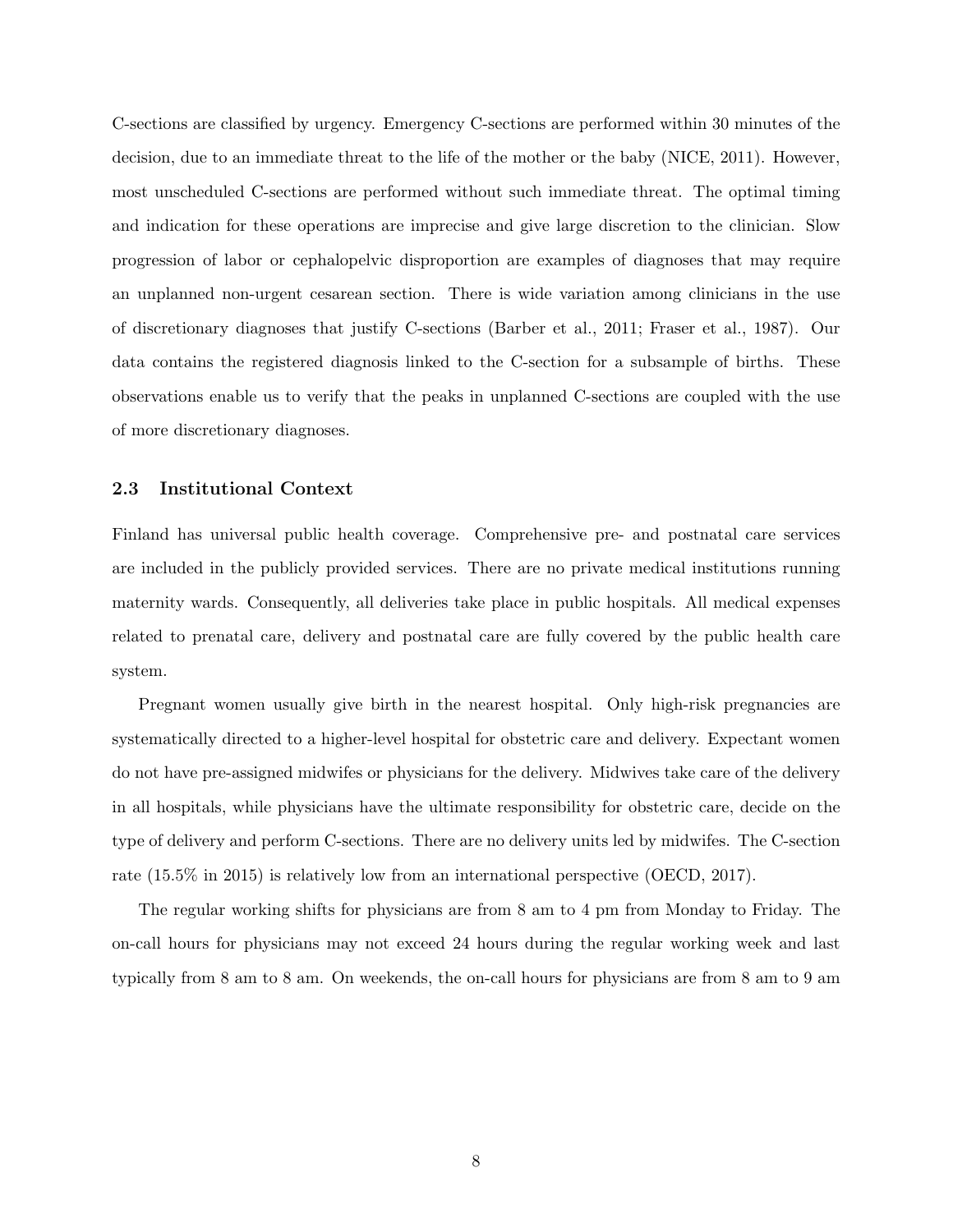on next day.<sup>8</sup> Midwives follow the same rotation regardless of the type of day and work in three shifts of around 8 hours.<sup>9</sup>

#### 3 Data and methods

#### 3.1 Data

The two main data sources used in our analysis are the Finnish Medical Birth Register and the Hospital Discharge Register. The Finnish Medical Birth Register was established in 1987. This administrative data resource includes data on all live births and on stillbirths of fetuses with a birth weight of at least 500 grams or with a gestational age of at least 22 weeks. The register includes information on maternal background, health care utilization, and medical interventions during pregnancy and delivery. It also includes mother's diagnoses during delivery (ICD-10 codes) and newborn outcomes until the age of 7 days. From 1990, the register contains detailed information about the type of C-section (scheduled vs. unscheduled). These data are collected at all delivery hospitals.

We exclude from our sample planned C-sections and multiple pregnancies. For our instrumental variable strategy, we focus only on first births.<sup>10</sup> Our analysis sample includes 392,560 deliveries that took place from 1990 to 2014. For the differences-in-differences analysis, we focus on both first and second births from families where the first child was born by vaginal delivery (more details are provided in section 3.2.2). The analysis sample consists of 645,292 children from 322,646 sibling pairs. There are 43 hospitals in our sample. Table A1 shows summary statistics for all births in Finland between 1990 and 2014.

<sup>&</sup>lt;sup>8</sup>Even though the statutes that govern on-call arrangements have changed in recent years, during most years covered in our data, small hospitals with less than 1000 annual births could autonomously decide their on call arrangements. In certain hospitals, physicians were allowed to be at home while on duty, if they could arrive to the hospital within 30 minutes from home.

<sup>9</sup>An example of midwives' schedules: (i) from 7 am to 3 pm, (ii) from 2 pm to 9.30 pm, and (iii) from 9.15 pm to 7.15 am.

 $10$ We follow a common practice in literature and focus on first births, which also allows us to keep just one birth per mother, and abstract from a potential source of correlation between the observations. First-time mothers are also the group of mothers where we find larger variation. Given the faster pace of labor in higher-order births (NICE, 2014) and the high risk of repeated C-section, there is less room for discretion in the decision to perform an unplanned C-section in subsequent deliveries. Our results are qualitatively similar but less precise when we include higher order births.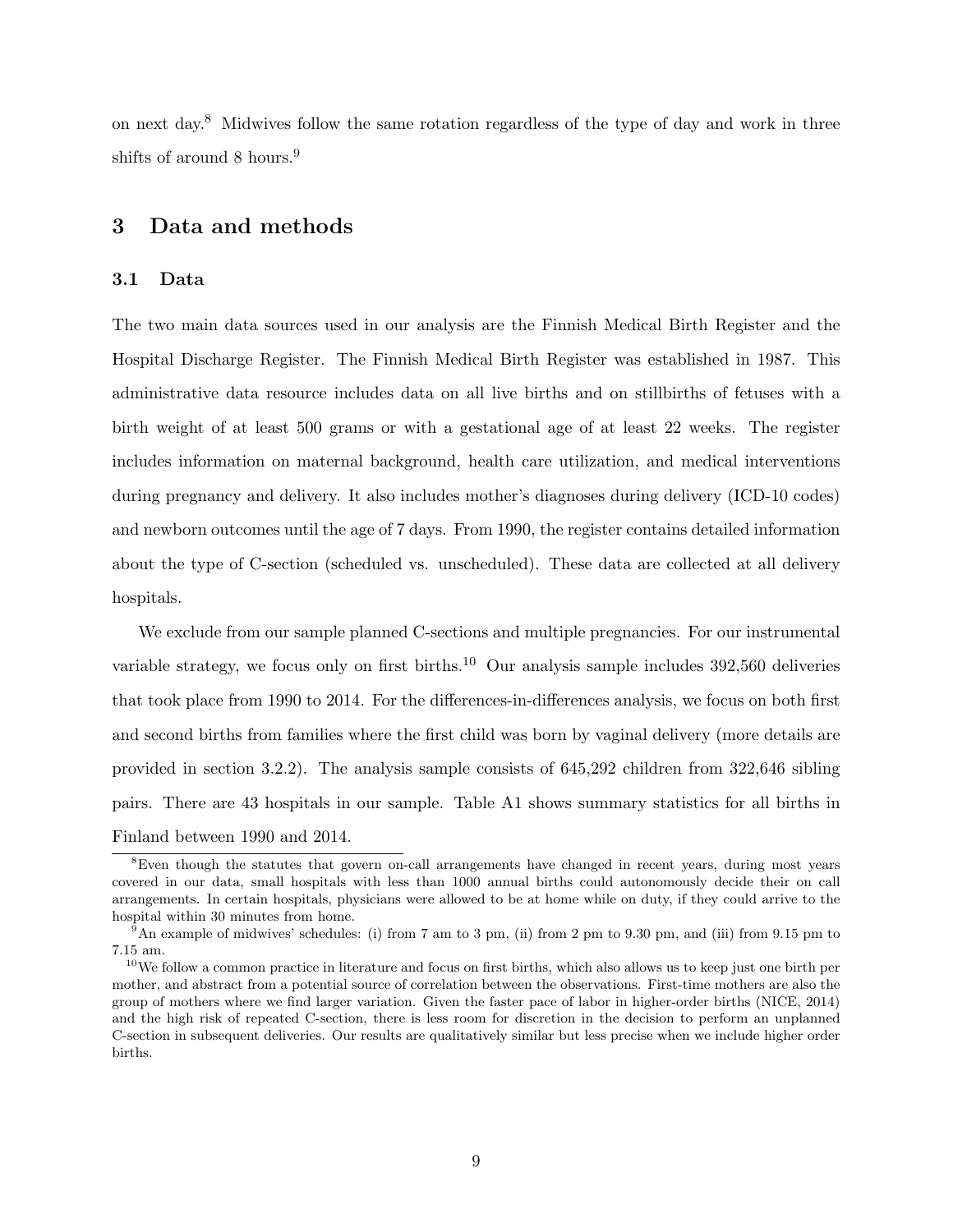We match the Finnish Medical Birth Register to the Finnish Hospital Discharge Register, which contains information about the diagnosed medical conditions, medical operations, and the date of diagnoses. This hospital register contains all inpatient consultations in Finland from 1990 to 2013. From 1998, the data include all outpatient visits to hospitals. All diagnoses are coded using the International Classification of Diseases  $(ICD)$  tool.<sup>11</sup>

We explore two sets of outcome variables. First, to test whether unplanned C-sections have an impact on neonatal health, we analyze indicators of neonatal health included in the birth register. We study Apgar scores one minute after birth, admission to intensive care unit (ICU), need of assisted ventilation and early neonatal mortality (defined as neonatal death in the first week of life).<sup>12</sup> Second, we study longer term outcomes using detailed inpatient and outpatient diagnosis data from the Finnish Hospital Discharge Register. We use primary diagnoses.<sup>13</sup> To maintain a relatively large sample size, we follow individuals from birth until age 15. We focus on the four metabolic and immune-related conditions that have been most robustly associated with cesarean delivery: asthma, atopic diseases (atopic dermatitis and allergic rhinitis), type 1 diabetes and obesity. Table A2 in the appendix provides more detail about each of these diagnoses.

#### 3.2 Empirical strategy

We aim to estimate the impact of a cesarean delivery on child's health at birth and older ages. We define a binary variable  $CS_i$  that takes value 1 if the delivery is an unplanned C-section and 0 if it is a vaginal delivery. Thus, we aim to estimate the following equation:

$$
Y_i = \beta_0 + \beta_1 CS_i + X_i'\beta_2 + \delta_m + \lambda_y + \phi_h + \epsilon_i,
$$
\n(1)

 $11$ Diagnoses for years from 1990 to 1995 are recorded using ICD-9 classification. Diagnoses from 1996 onwards are recorded using ICD-10 classification. The quality and completeness of the Finnish Hospital Discharge Register has been assessed in multiple validation studies that have compared recorded data entries with external information. The completeness and accuracy of the data are found to be exceptionally high (Sund, 2012). We assess to what extent our data is able to identify the individuals with a certain diagnosis in the Results section.

<sup>&</sup>lt;sup>12</sup>Apgar scores result from the examination of the newborn by the midwife or pediatrician one minute after the birth. Five different dimensions are measured and graded from 0 to 2: appearance (skin color), pulse (heart rate), grimace (reflex irritability), activity (muscle tone), and respiration. The resulting score takes values from 1 to 10.

 $13$ We replicated all our analysis using both primary and secondary diagnoses. All results remain unchanged. Results are available upon request.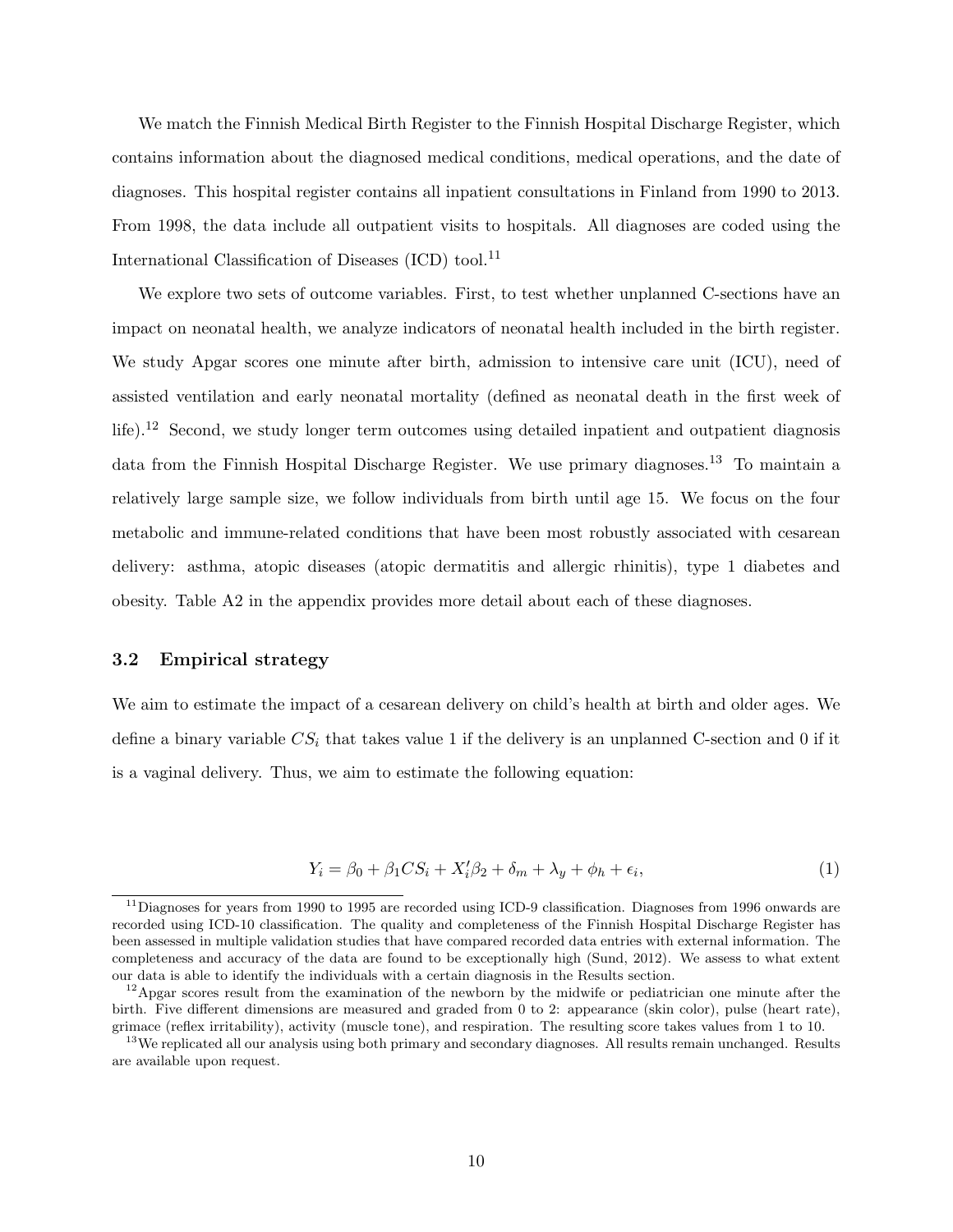where  $Y_i$  is the health outcome of infant i,  $X_i$  is a vector of covariates and  $\delta_m$ ,  $\lambda_y$ ,  $\phi_h$  are fixed effects for the month, year, and hospital of birth, respectively.<sup>14</sup>

The estimation of equation (1) is, however, likely to provide biased estimates of  $\beta_1$  due to potential selection into cesarean birth.<sup>15</sup> To study the causal effects of cesarean delivery on health, we exploit two different empirical strategies.

#### 3.2.1 IV strategy: Variation by time and type of day

Our instrumental variable strategy exploits the higher likelihood of being born by C-section during the normal working shift on pre-leisure days compared to regular working days. We use the interaction between the type of day and work shift as an instrument for the mode of delivery.

Figure 1 presents the predicted probability of unplanned C-section delivery by hour and type of day. We adjust for hospital, month and year of birth fixed effects. Figure 1a plots the distribution of C-sections over a 24-hour cycle for working days that precede a leisure day compared to other working days.<sup>16</sup> We find that substantially more C-sections are performed during regular working hours on days that precede a leisure day compared to the rest of working days. Figure 1b presents the predicted probability of having an unplanned C-section by work shift and type of day. We find that the gap in C-section rates between a day that precede a leisure day and the rest of working days emerges only during the regular working hours (from 8 am to 4 pm).

Importantly, we find that the excess C-sections performed in days that precede a leisure day are not driven by advancing births that would have been cesarean deliveries in any event. We do not observe any relative fall in C-sections during the evening hours preceding a leisure day compared to the evenings of regular working days (Figure 1a) or during the leisure day (Figure A2 in the

 $14$ The vector of covariates includes the gender of the baby, the mother's marital status, nationality, socioeconomic status, age and smoking status. In addition, we include a wide range of pregnancy and delivery related indicators that include in-vitro fertilization, amniocentesis during pregnancy, ultrasound during pregnancy, gestational diabetes, maternal hospitalization due to hypertension, maternal hospitalization due to placenta previa, maternal hospitalization due to eclampsia, gestational weeks, induced labor, prostaglandin pre-induction, epidural use, and laughing gas anesthesia.

 $^{15}$ Figure A1 in the appendix shows that mothers and babies who undergo a C-section are very different from those mothers and babies who undergo a vaginal delivery.

<sup>&</sup>lt;sup>16</sup>Working days that precede a leisure day include Fridays and days preceding public holidays. Table A3 documents all public holidays in Finland. Friday is not considered a working day that precedes a leisure day if it is a holiday.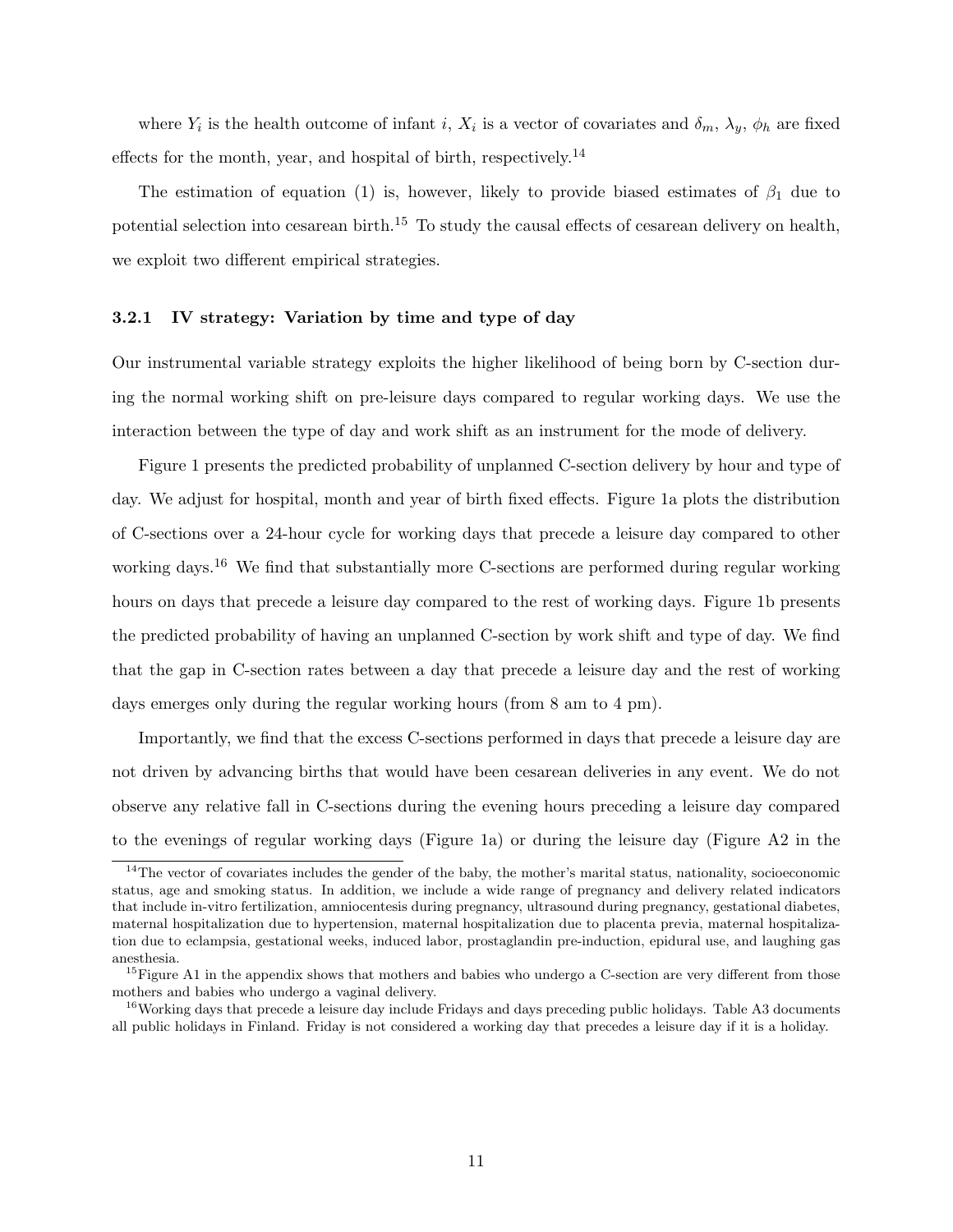

(b) By shift of birth

Figure 1: Predicted probability of unplanned C-section

Notes: Figure (a) presents the predicted probability of unplanned C-section by hour and type of day. Figure (b) shows the predicted probability of unplanned C-section by shift and type of day. Both figures adjust for hospital, month, and year of birth fixed effects. Pre-leisure days include working days that precede a Finnish public holiday or a weekend, while working days include the rest of working days. Sample is restricted to singleton first births which are either unscheduled C-sections or vaginal births.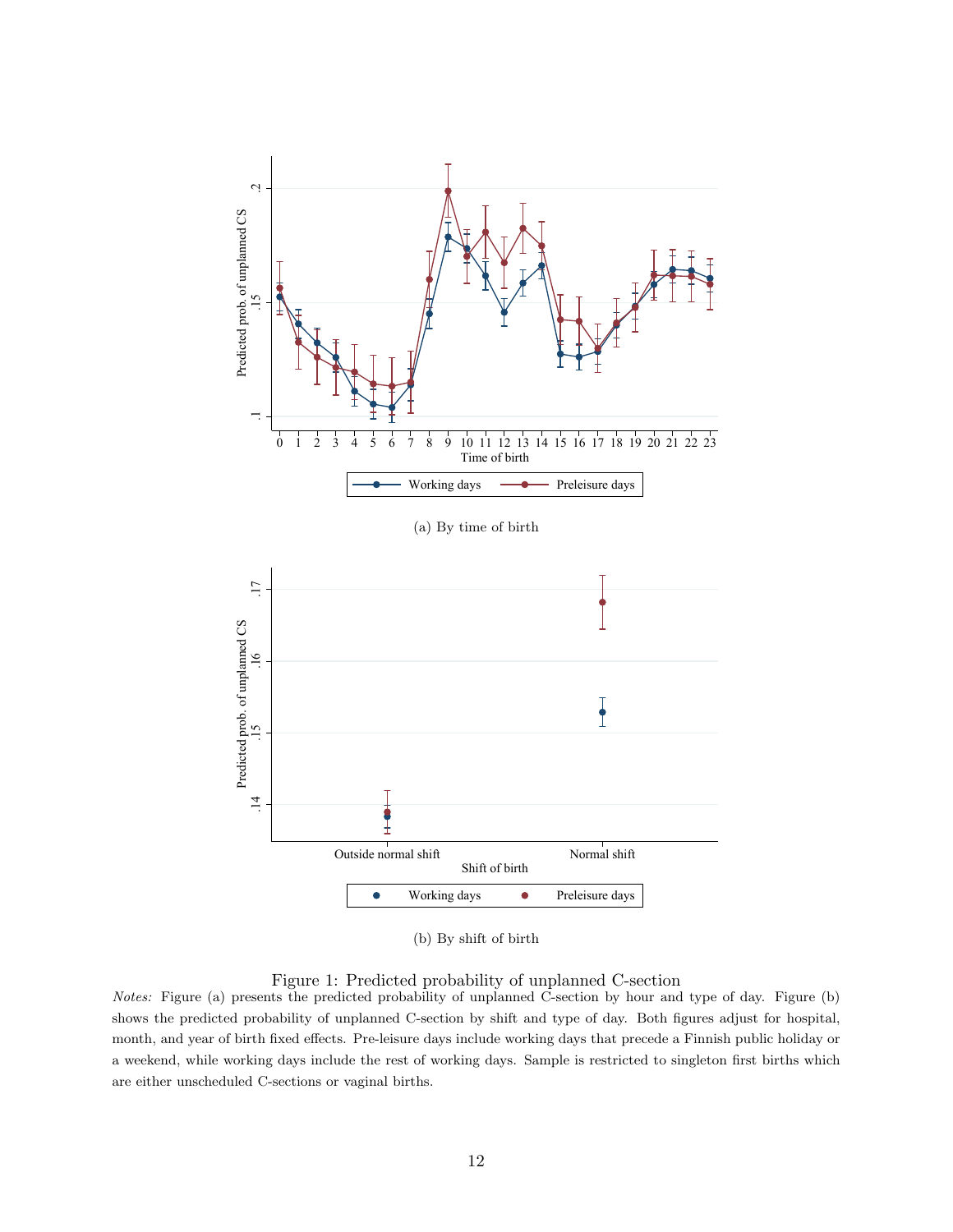Appendix).<sup>17</sup> These observations suggest that physicians perform C-sections during the regular working hours on pre-leisure days that would not have been performed otherwise.

The time pattern of C-sections is consistent with previous work by Brown (1996) and Halla et al. (2016) that documents an increase in C-section rates on days that precede a leisure day. Halla et al. (2016) exploit this variation in an instrumental variable framework to study the impact of delivery mode on maternal fertility and labor supply. Like the existing literature, we attribute the pre-leisure anomaly in the time pattern of C-sections to physician demand for leisure. This incentive arises from the higher time cost and uncertainty of vaginal births. A cesarean section takes on average 30-75 minutes and is perceived as a relatively easy surgical intervention with low complication rates (NICE, 2011).The average duration of labor for first-time mothers who have a vaginal birth is 11 hours (NICE, 2014).

We provide two pieces of complementary evidence to validate that the excess rate of C-sections is not driven by medical factors. First, we build on previous evidence that some medical diagnoses linked to a cesarean birth are more discretionary than others. Dystocia (prolonged or obstructed labor), one of the most common indications for primary cesarean section, is believed to provide the greatest room for diagnostic discretion (Fraser et al., 1987). The number of dystocia diagnoses has been shown to strongly respond to physician incentives (Evans et al., 1984; Fraser et al., 1987; McCloskey, Petitti and Hobel, 1992). We examine if there is an excess number of dystocia diagnoses during regular working hours on pre-leisure days. Our results (Table A4) show that giving birth during the regular hours on a pre-leisure day increases the probability of having a dystocia diagnosis compared to other working days. Importantly, we do not find this temporal pattern for medical emergencies, for which there should not be any room for discretion. In particular, we find that our instrument does not predict additional examinations of the fetus during labor, which doctors should perform if there are any signs of fetal suffering.<sup>18</sup>

Our second piece of evidence builds on the literature showing that physician mothers are less likely to receive C-sections driven by financial incentives (Johnson and Rehavi, 2016). Consequently, we expect that the probability of having a C-section does not respond to physician demand for

<sup>&</sup>lt;sup>17</sup>This figure compares the predicted probability of unplanned C-section by hour separately for Saturdays or holidays (the leisure day following the pre-leisure day) and Sundays (a leisure day that is not preceded by a working day). We do not see any relative drop in the C-section rate on Saturdays compared to Sundays at any time of day.

<sup>&</sup>lt;sup>18</sup>We examine whether physicians take measurements of intrapartum or fetal scalp pH, which proxies the oxygen saturation of fetal blood during labor.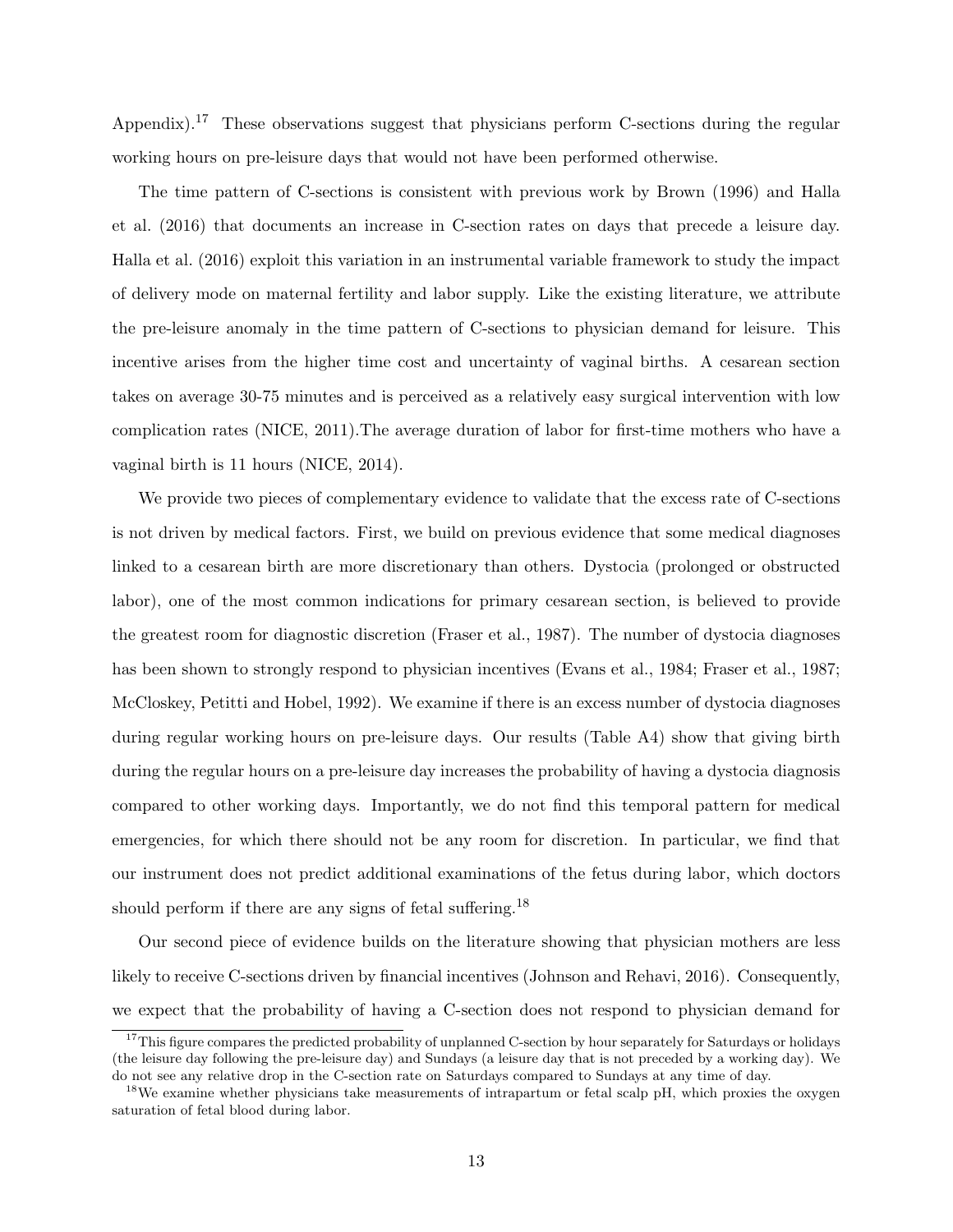leisure among physician mothers and other medical professionals. Our results (Table A5) support this hypothesis. We do not find that medical professionals have an increased risk of having a Csection during the regular shift on pre-leisure days, while we do find this increase for non-medical mothers with an equivalent level of education.<sup>19</sup>

We exploit the variation in the probability of unplanned C-sections by time and type of day and adopt an instrumental variable approach. We first estimate a standard two-stage least squares (2SLS) with the following first stage:

$$
CS_i = \gamma_0 + \gamma_1 NS_i + \gamma_2 Preleisure_i + \gamma_3 NS_i \times Preleisure_i
$$
  
+
$$
X'_i \gamma_4 + \delta_m + \lambda_y + \phi_h + v_i
$$
 (2)

and the corresponding second stage:

$$
Y_i = \alpha_0 + \alpha_1 NS_i + \alpha_2 Preleisure_i + \alpha_3 \widehat{CS}_i + X_i' \alpha_4 + \delta_m + \lambda_y + \phi_h + \varepsilon_i
$$
\n(3)

where  $NS_i$  is a dummy that takes value 1 for births that take place during the normal shift (from 8 am to 4 pm) and 0 otherwise,  $Preleisure_i$  takes value 1 for Fridays or working days preceding a Finnish public holiday and 0 for other working days,  $CS_i$  in equation (3) are the predicted Csections from the first stage,  $X_i$  is the vector of individual controls,<sup>20</sup> and  $\delta_m$ ,  $\lambda_y$ ,  $\phi_h$  are month, year, and hospital of birth fixed effects, respectively. The interaction between regular working hours and a day preceding a leisure day will serve as an instrument. As a result, we will be comparing mothers who give birth in the same hospital during the same shift, but on different types of days (working days preceding a leisure day or other working days). We expect a positive  $\hat{\gamma}_3$  due to increasing physician demand for leisure on days preceding a weekend or public holiday.

<sup>19</sup>Our definition of medical professionals includes physicians, midwifes and nurses. Our observation relates to a large literature on physician-induced demand in health care. Since the work of Arrow (1963), it has been recognized that asymmetric incentives between physicians and their patients are a central feature of the medical marketplace. The role of financial incentives on the supply of cesarean sections has been documented by Gruber and Owings (1996). Johnson and Rehavi (2016) observe that financial incentives have a particularly large effect on the probability of having a cesarean section among non-physicians. Our results complement the literature on physician-induced demand and show that the excess rate of C-section on pre-leisure days is restricted to non-medical professionals.

<sup>&</sup>lt;sup>20</sup>Gender of the baby, mother's marital status, nationality, socioeconomic status, age, smoking status, and the following pregnancy and delivery characteristics: gestational weeks and indicators for in-vitro fertilization, amniocentesis during pregnancy, ultrasound during pregnancy, gestational diabetes, maternal hospitalization due to hypertension, maternal hospitalization due to placenta previa, maternal hospitalization due to eclampsia, induced labor, prostaglandin pre-induction, epidural use, and laughing gas anesthesia.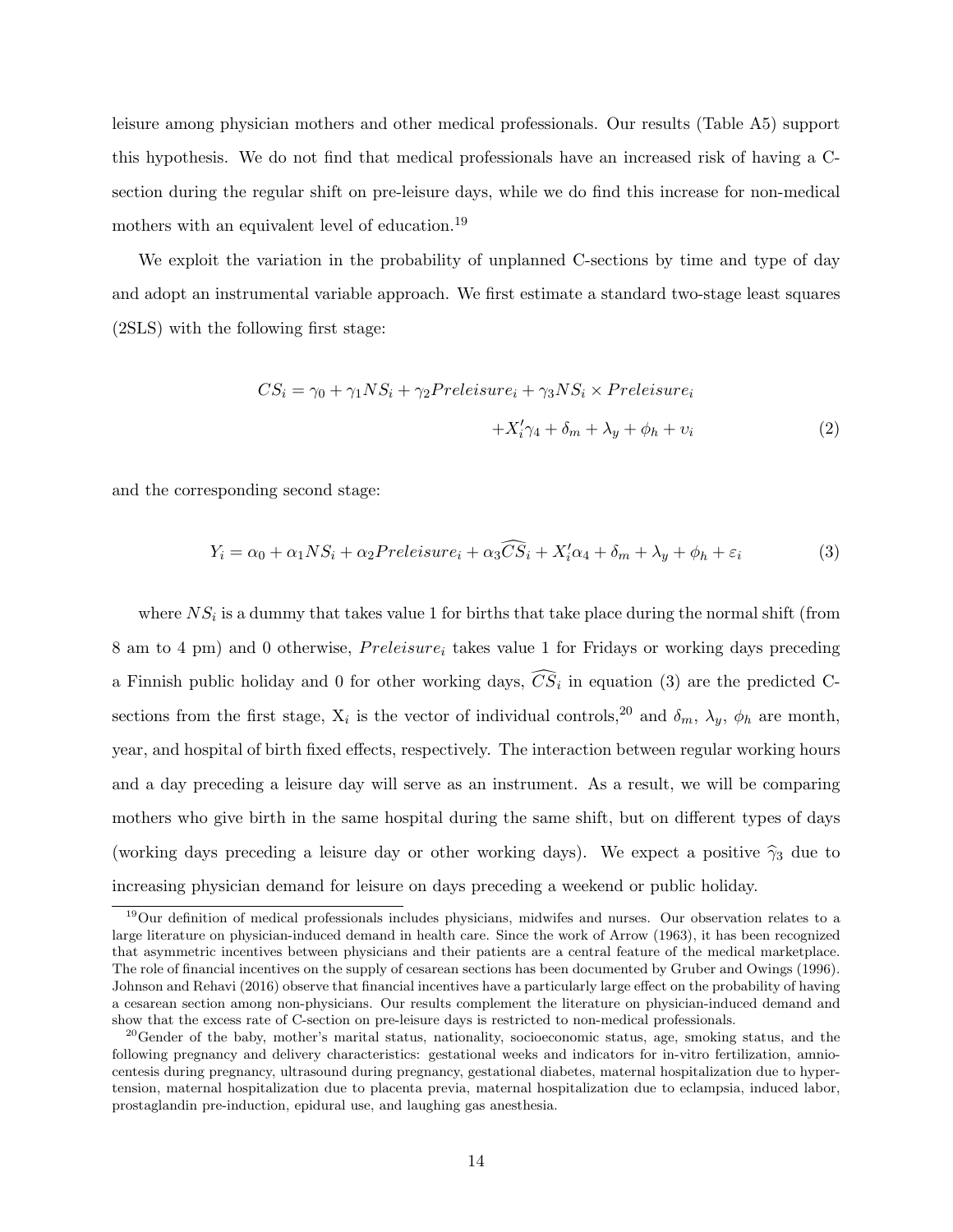| Table 1: First stage             |                       |                       |  |  |
|----------------------------------|-----------------------|-----------------------|--|--|
|                                  | Unplanned CS          |                       |  |  |
|                                  | (1)                   | (2)                   |  |  |
| Normal shift                     | $0.015***$<br>(0.001) | $0.017***$<br>(0.001) |  |  |
| Preleisure day                   | 0.001<br>(0.002)      | $-0.002$<br>(0.002)   |  |  |
| Normal shift $\times$ Preleisure | $0.015***$<br>(0.003) | $0.014***$<br>(0.003) |  |  |
| Observations                     | 392561                | 392561                |  |  |
| Controls                         | NO                    | <b>YES</b>            |  |  |
| $\bar{V}$                        | 0.145                 | 0.145                 |  |  |
| First-stage F                    | 26.650                | 25.209                |  |  |
| Adjusted $R^2$                   | 0.008                 | 0.070                 |  |  |

This table shows estimates from the first stage (see equation (2)). All specifications include hospital, year and month of birth fixed effects. Controls: gender, maternal age, marital status, nationality, mother occupation (longterm unemployed, high-skilled white collar, low-skilled white collar, manual worker, student, other), whether mother smoked during pregnancy, high/low number of prenatal visits, IVF, gestation weeks, induced labor, prostaglandin preinduction, epidural or laughing gas anesthesia. Robust standard errors in parentheses.  $\binom{*}{p} < 0.1$ ,  $\binom{*}{p} < 0.05$ ,  $\binom{***}{p}$  $p < 0.001$ 

Our instrumental variables estimation needs to meet three conditions to yield valid estimates. First, the instrument should strongly influence the probability of C-section (first stage). Second, there should be no selection of mothers who give birth during the regular shift on different types of days. Finally, being born during the regular shift on pre-leisure days, compared to other working days, should only affect child outcomes through the increased probability of being born by C-section (exclusion restriction).

Table 1 shows the results from the estimation of the first stage. Column (1) shows the first stage estimates including month, year, and hospital fixed effects. Column (2) includes a richer set of controls. These estimates show that being born during the normal shift increases the probability of C-sections for all working days. Moreover, being born during the normal shift on pre-leisure days increases the probability of C-section by 1.5 percentage points. The first stage F-statistics are larger than 25 in both specifications. Following the common critical values for weak instruments (Stock and Yogo, 2005), we can reject the null hypothesis that the instrument is weak.

Figure 2 shows that our instrument does not predict a large set of maternal and pregnancy characteristics, including medical conditions that could predict a C-section. This indicates that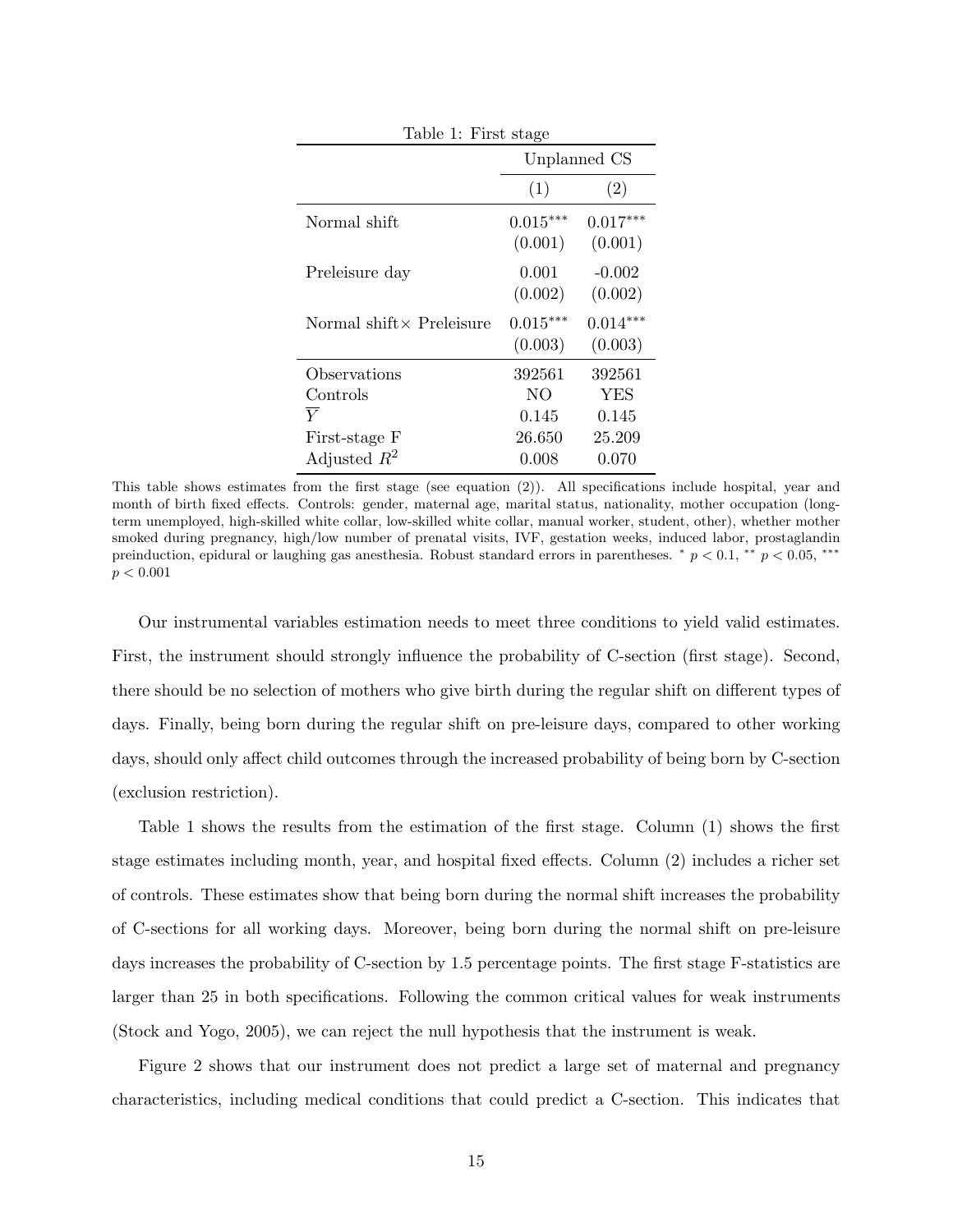mothers giving birth during the regular shift on pre-leisure days compared to other working days are similar in observable characteristics, suggesting that the observed increase in C-sections at these times cannot be explained by selection.

Finally, regarding the exclusion restriction, we focus on births that take place on working days, when hospital resources and quality of care should be constant. Moreover, to compromise our empirical strategy, any change in the quality of care would need to happen on pre-leisure days only during the regular working hours. We provide numerous supplementary analyses in section 5.1 that reinforce the credibility of this assumption.

The two-stage least squares estimator enables us to identify a local average treatment effect (LATE). This is the effect of C-sections for infants whose mothers' mode of delivery is sensitive to the subjective assessment of the physician. More accurately, we capture births where the type of day affects the decision of the doctor to perform a C-section during the normal shift. The counterfactual for these births is unlikely to be exclusively a cesarean section later on, given that we do not find a relative drop in C-sections on pre-leisure days after the normal shift or during the following day. The LATE will not be informative of the effect of medically indicated C-sections, as those are not affected by leisure incentives. Moreover, the LATE does not capture the effect of unplanned C-sections for babies who had a very fast delivery, leaving no room for physician discretion.

Our primary health outcomes and the endogenous variable are binary. Consequently, besides the 2SLS models we estimate (recursive) bivariate probit models. These specifications mirror equations (2) and (3) and assume that cesarean delivery  $(CS_i)$  and the binary indicator of health  $Y_i$  are determined by the following latent indices:

$$
CS_i = \mathbb{1}[\rho_1 NS_i + \rho_2 Preleisure_i + \rho_3 NS_i * Preleisure_i + X_i'\rho_4 + \delta_m + \lambda_y + \phi_h + \nu_i > 0]
$$
(4)

$$
Y_i = \mathbb{1}[\pi_1 NS_i + \pi_2 Preleisure_i + \pi_3 CS_i + X'_i \pi_4 + \delta_m + \lambda_y + \phi_h + \xi_i > 0]
$$
(5)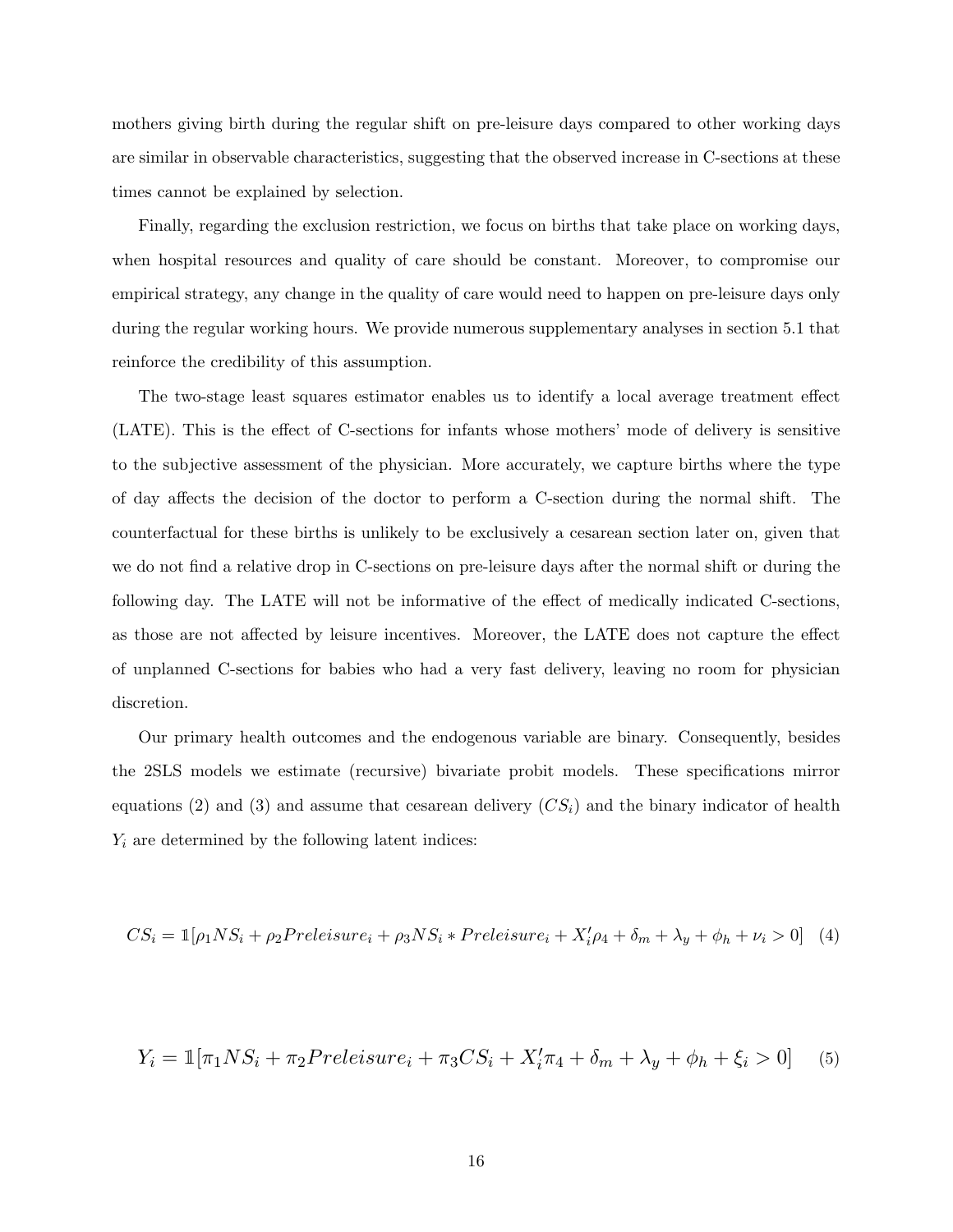

Figure 2: Instrument and baseline characteristics

Notes: The figure represents the coefficients and 95% CI from separate regressions of each (standardized) predetermined variable on the instrument (Normal shift \* Pre-leisure), controlling for normal shift time, pre-leisure day, and hospital, month, and year of birth fixed effects. Sample is restricted to single births, unscheduled C-sections and vaginal births that take place on working days.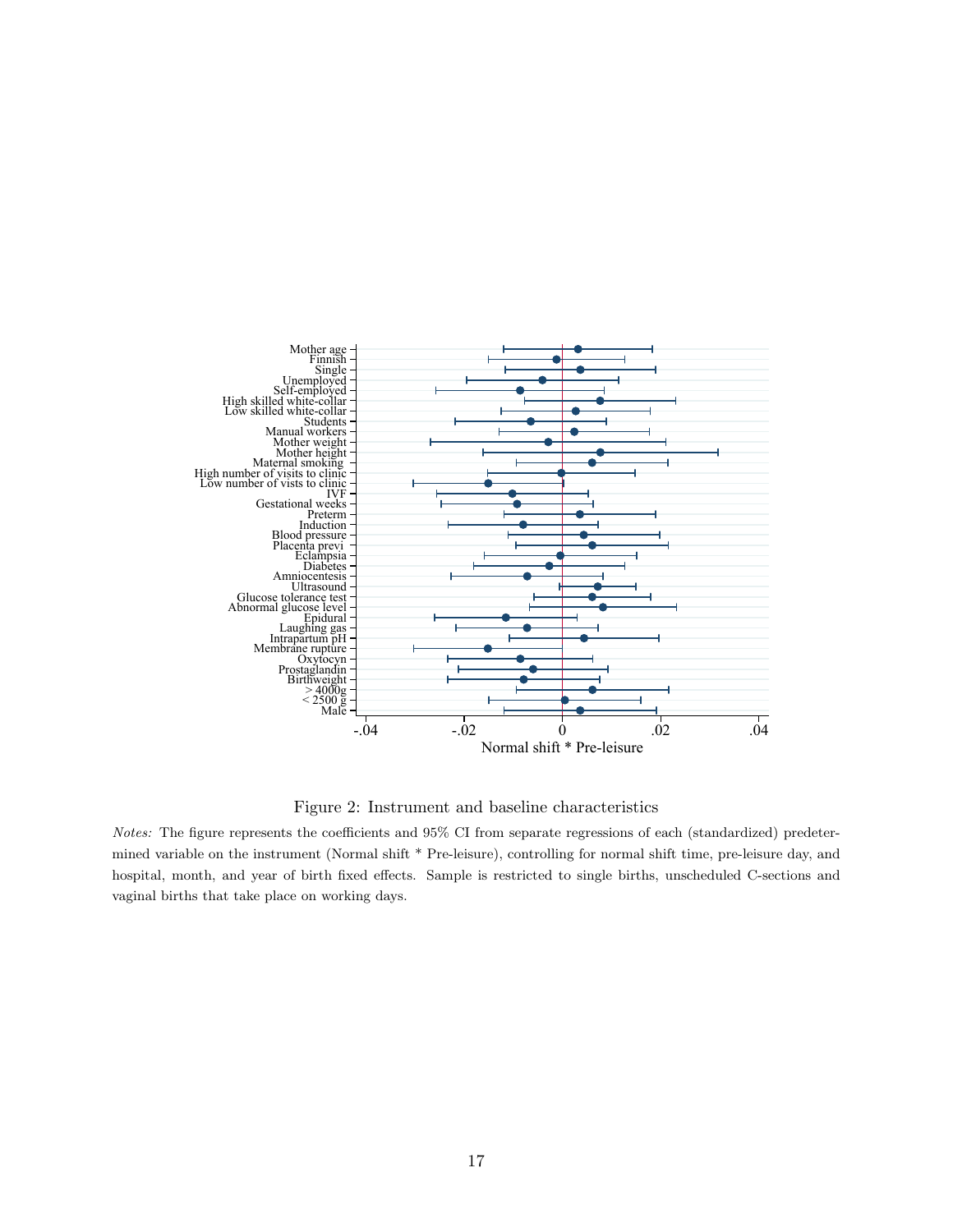where  $(\nu_i, \xi_i)$  follow a bivariate standard normal distribution with unknown correlation. These equations can be estimated through maximum likelihood. Identification in this setting relies on the same assumptions that are needed to estimate the 2SLS model together with an additional assumption about the joint normality of the error terms.

Bivariate probit estimation is expected to present substantial advantages in the context of this paper. The bivariate probit estimation is shown to be more efficient and less biased than 2SLS when treatment and outcome probabilities are close to 0 or 1 (Chiburis, Das and Lokshin, 2012; Bhattacharya, Goldman and McCaffrey, 2006; Nielsen, Smith and Çelikaksoy, 2009). Given that we work in a low C-section rate setting and examine relatively rare outcomes, we expect bivariate probit to outperform 2SLS in terms of efficiency. In the results section, we report marginal effects for both estimators. $^{21}$ 

#### 3.2.2 Differences-in-differences

Our second empirical strategy applies a differences-in-differences approach to a sample of sibling pairs. We restrict the sample to families where the older sibling was born by vaginal delivery and compare the health gap between siblings in families where the second child was born by an unplanned C-section against families where the second child was born by vaginal delivery. This enables us to control for all time-invariant unobserved heterogeneity at the family level and the effect of birth order. Our empirical strategy builds on numerous papers that have used siblings fixed-effects to estimate the impact of health shocks while in-utero or after birth (e.g. Oreopoulos et al., 2008; Almond, Edlund and Palme, 2009; Almqvist et al., 2012; Aizer, Stroud and Buka, 2016) and extends the model to a difference-in-differences specification with family fixed-effects. A related approach is used by Black et al. (2017) to study the impact of child disability on sibling outcomes.

We estimate the following equation:

$$
Y_{if} = \psi_0 + \psi_1 Secondborn_{if} + \psi_2 Secondborn_{if} \times CS_{if} + X'_{if}\psi_3 + \gamma_f + \delta_m + \lambda_y + \phi_h + \eta_{if}, \quad (6)
$$

 $^{21}$ Bivariate probit models estimate unconditional average causal effects. In contrast, 2SLS estimates the LATE. However, in practice, the average causal effects produced by bivariate probit are likely to be similar to 2SLS estimates (Angrist and Pischke, 2009).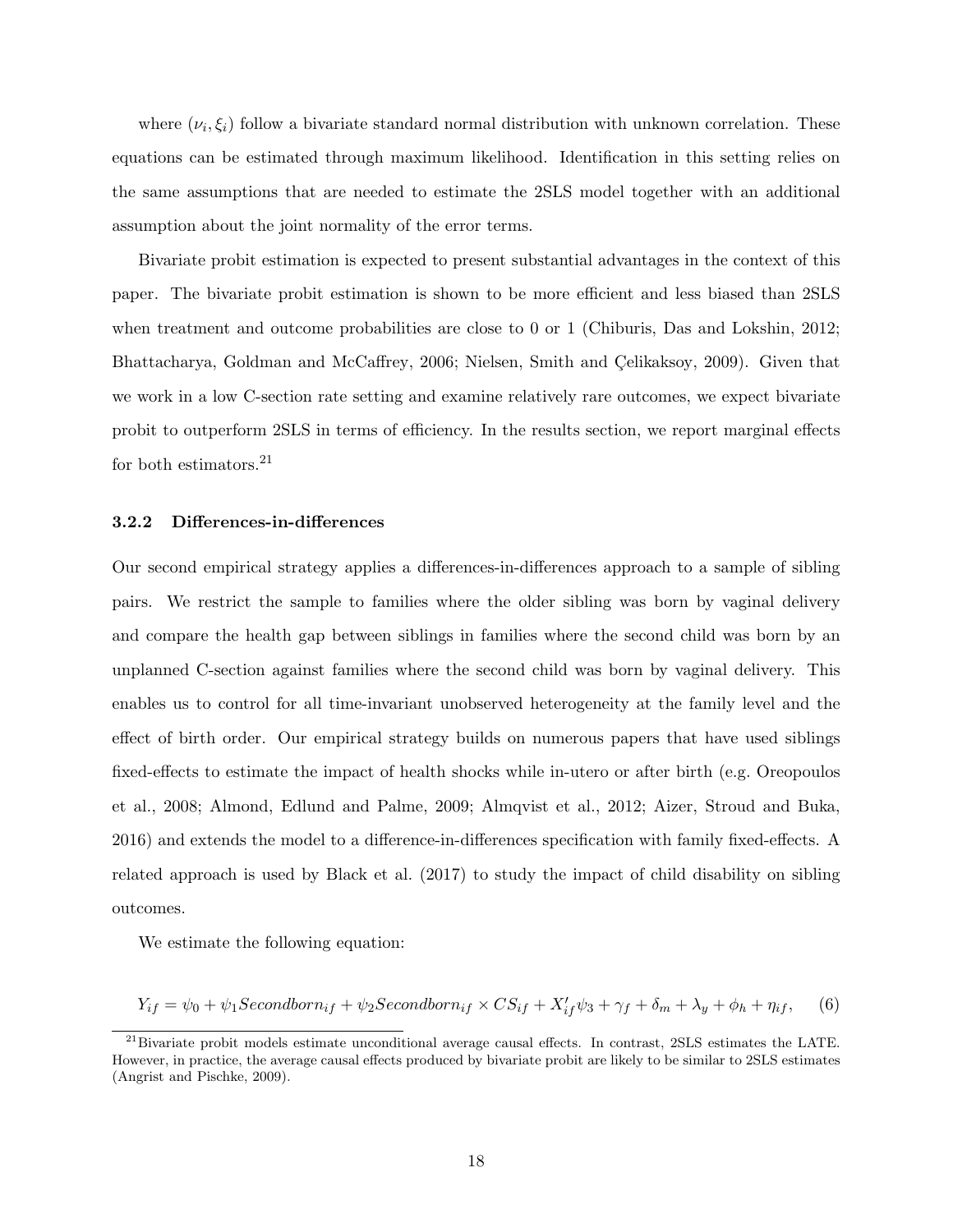where  $Y_{if}$  is the health outcome of child i in family f, Secondborn<sub>if</sub> is a dummy variable equal to 1 for the second child and 0 for the first child,  $CS_{if}$  is an indicator equal to 1 for unplanned C-section and 0 for vaginal delivery,  $X_{if}$  is a vector with the same pregnancy and maternal controls of equation (3), except for maternal characteristics that are time-invariant, and diagnoses during delivery (prolonged and obstructed labor)<sup>22</sup>,  $\gamma_f$ ,  $\delta_m$ ,  $\lambda_y$  and  $\phi_h$  are family, month, year, and hospital of birth fixed effects, respectively.<sup>23</sup> We cluster standard errors at the family level. Our parameter of interest is  $\psi_2$ , which identifies the change in the health gap between siblings in families where the first child was born by vaginal delivery and the second child by C-section compared to families where both children were born by vaginal delivery.

We do not include families whose older child was born by C-section for two reasons. First, mothers who have a C-section in the first delivery and a vaginal birth in the second delivery are a very selected sample, given the very high probability of having a repeat C-section.<sup>24</sup> Second, some studies find that having a C-section is associated with lower fertility (Halla et al., 2016; Keag, Norman and Stock, 2018). We abstract from these concerns by focusing on mothers whose first birth was a vaginal delivery.

Even though our rich data sources make it possible to control for a large set of observable characteristics, it could be that there are sibling-specific unobservable differences that vary within family. In particular, younger siblings born by C-section could be negatively selected compared to their vaginally-delivered older siblings if the cesarean delivery is caused by complications, either during the pregnancy or delivery, that we cannot observe in our data. These unobservable complications could cause our estimates to be negatively biased. Thus, our difference-in-difference estimates could overestimate the impact of C-sections on the different diagnoses. In section 5.2 we assess the magnitude of the potential bias and provide evidence that it is relatively small. We will nonetheless keep the direction of this bias in mind when interpreting the results from this strategy.

 $22$ We do not include these diagnoses during labor as controls in the IV specification, given that we find evidence that they can be an outcome of the time and type of day.

<sup>&</sup>lt;sup>23</sup>We cannot estimate the baseline effects of the  $CS_{if}$  indicator, which are absorbed by the interaction Secondborn<sub>if</sub>  $\times CS_{if}$ , since by construction of our sample only second children have C-sections.

 $^{24}$ In 2010, The American College of Obstetricians and Gynaecologists (ACOG) encouraged doctors to allow women to opt for a vaginal delivery after a C-section, but the number of vaginal births after C-section has remained low (American College of Obstetricians and Gynecologists, 2010).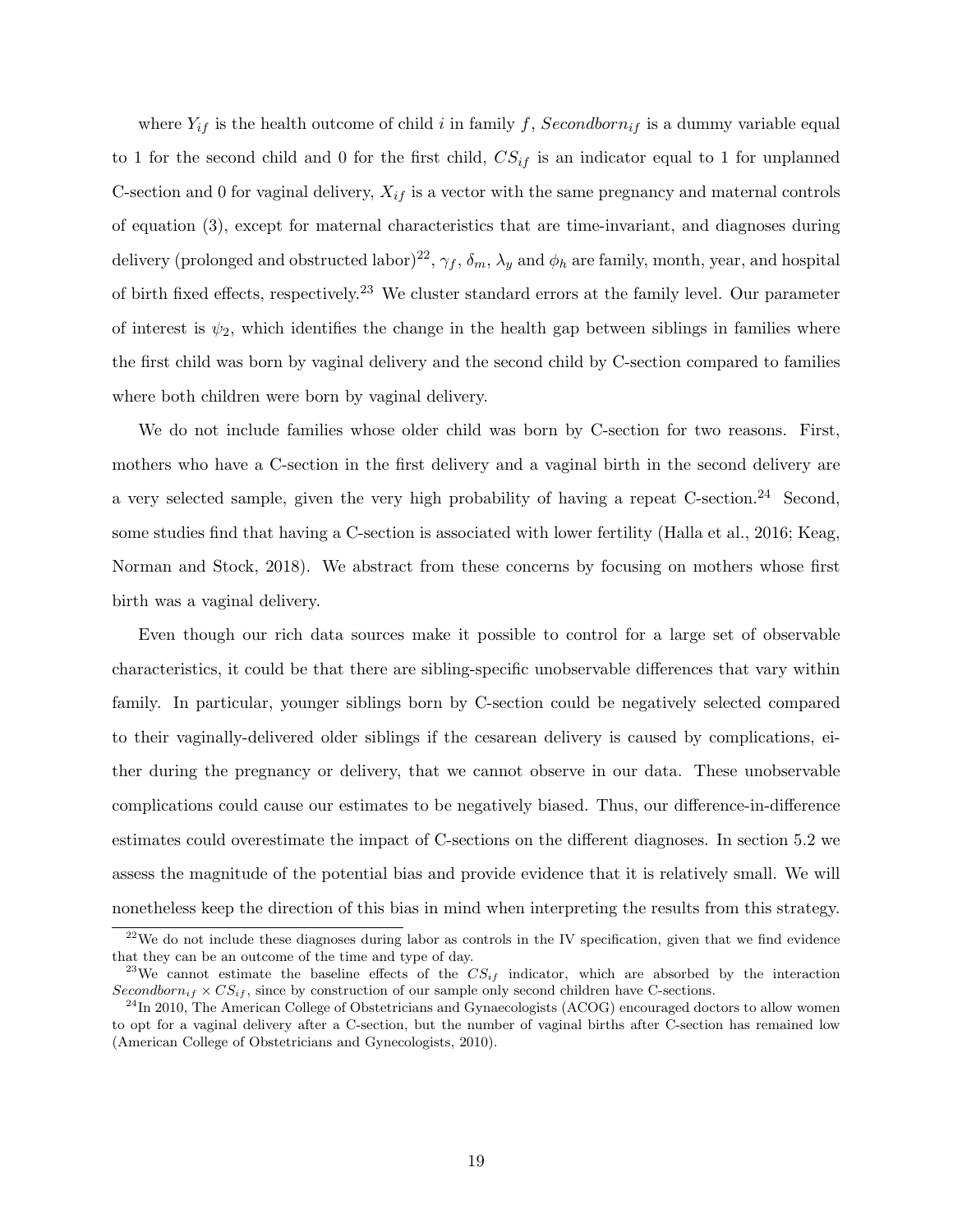#### 4 Results

#### 4.1 Neonatal outcomes

We first estimate the impact of C-sections on neonatal outcomes. Table 2 shows our OLS (first panel), 2SLS (second panel), bivariate probit marginal effects (third panel) and differences-indifferences (fourth panel) estimates. We find that the OLS results replicate existing findings. Cesarean sections are associated with adverse outcomes at birth and higher neonatal mortality.<sup>25</sup> Our 2SLS estimates are not significant for any of the outcomes. However, the magnitude of coefficients and large standard errors suggest that we cannot reject that there is a (potentially large) effect on neonatal outcomes. As discussed in section 3.2.1, 2SLS estimates are expected to be particularly uninformative with low treatment and outcome probabilities.

The bivariate probit coefficients are substantially more precisely estimated than the 2SLS results. Yet, all point estimates from the bivariate probit models are within the confidence intervals of the 2SLS estimates. The bivariate probit results suggest that unplanned C-sections increase the probability of having a low Apgar score (Apgar lower than 7), being admitted to the intensive care unit and receiving assisted ventilation. The magnitude of the bivariate probit estimates are similar to OLS estimates. However, we do not find significantly increased mortality risk within seven days after birth. The results from the differences-in-differences models give support to these findings with similarly-sized and more precise coefficients. Overall, our results suggest that unplanned Csections have a negative impact on neonatal health. However, these adverse effects do not translate into a higher probability of early neonatal mortality.

#### 4.2 Later infant health

We now turn to the results of the long-run effects of C-sections on health outcomes. Table 3 shows the OLS (first panel), two-stage least squares (second panel), bivariate probit (third panel) and differences-in-differences (fourth panel) marginal effect estimates at ages 5 and 10. We analyze health conditions that have been extensively documented in the literature as being positively associated with cesarean deliveries: type 1 diabetes, obesity, asthma, and other atopic diseases (atopic

<sup>&</sup>lt;sup>25</sup>The OLS estimation is ran in a sample that only excludes planned C-sections and births for which we do not observe parity. The specification includes the full set of controls and fixed effects described in equation (1), as well as controls for birth order.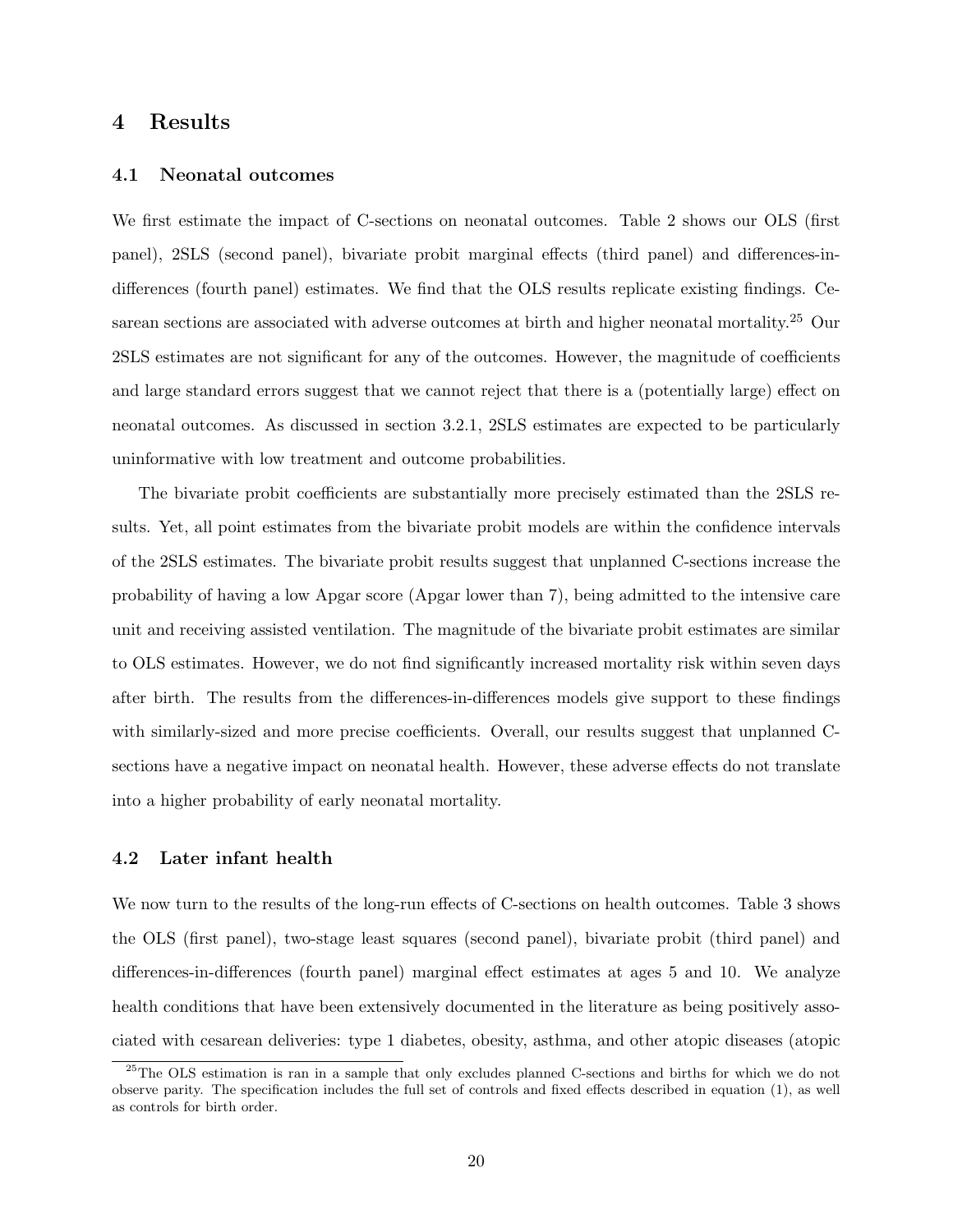|                | Table 2: Neonatal outcomes |            |             |            |  |  |  |
|----------------|----------------------------|------------|-------------|------------|--|--|--|
|                | (1)                        | (2)        | (3)         | (4)        |  |  |  |
|                | Low                        | ICU        | Assisted    | Neonatal   |  |  |  |
|                | Apgar 1                    |            | ventilation | mortality  |  |  |  |
| <b>OLS</b>     | $0.068***$                 | $0.118***$ | $0.027***$  | $0.002***$ |  |  |  |
|                | (0.001)                    | (0.001)    | (0.001)     | (0.000)    |  |  |  |
|                |                            |            |             |            |  |  |  |
| $\overline{Y}$ | 0.049                      | 0.087      | 0.009       | 0.001      |  |  |  |
| N              | 1119467                    | 1120932    | 1120932     | 1119842    |  |  |  |
| 2SLS           | $-0.018$                   | $-0.088$   | $-0.006$    | 0.006      |  |  |  |
|                | (0.140)                    | (0.170)    | (0.061)     | (0.023)    |  |  |  |
|                |                            |            |             |            |  |  |  |
| $\overline{Y}$ | 0.066                      | 0.106      | 0.012       | 0.002      |  |  |  |
| N              | 392017                     | 392560     | 392560      | 392173     |  |  |  |
| Biprobit       | $0.104***$                 | $0.163***$ | $0.017***$  | $-0.001$   |  |  |  |
|                | (0.008)                    | (0.009)    | (0.005)     | (0.005)    |  |  |  |
|                |                            |            |             |            |  |  |  |
| $\overline{Y}$ | 0.066                      | 0.106      | 0.012       | 0.002      |  |  |  |
| N              | 392017                     | 392560     | 392560      | 392173     |  |  |  |
| $Diff-in-diff$ | $0.053***$                 | $0.111***$ | $0.036***$  | 0.001      |  |  |  |
|                | (0.007)                    | (0.007)    | (0.004)     | (0.002)    |  |  |  |
|                |                            |            |             |            |  |  |  |
| $\overline{Y}$ | 0.038                      | 0.070      | 0.006       | 0.001      |  |  |  |
| N              | 644551                     | 645292     | 645292      | 644746     |  |  |  |
| First-stage F  | 24.996                     | 25.216     | 25.216      | 26.007     |  |  |  |

This table shows the estimates of the effect of an unplanned CS on different neonatal health indicators by OLS, 2SLS, bivariate probit and differences-in-differences estimation (see equations (2), (3), and (6)). Specifications as detailed in section 3.2, with the full set of fixed effects and controls. Robust standard errors (in parentheses) in panels 1-3, and standard errors clustered at the family level in the differences in differences panel. First-stage F statistic from 2SLS and bivariate probit specifications.  $\degree p < 0.1$ ,  $\degree \degree p < 0.05$ ,  $\degree \degree \degree p < 0.001$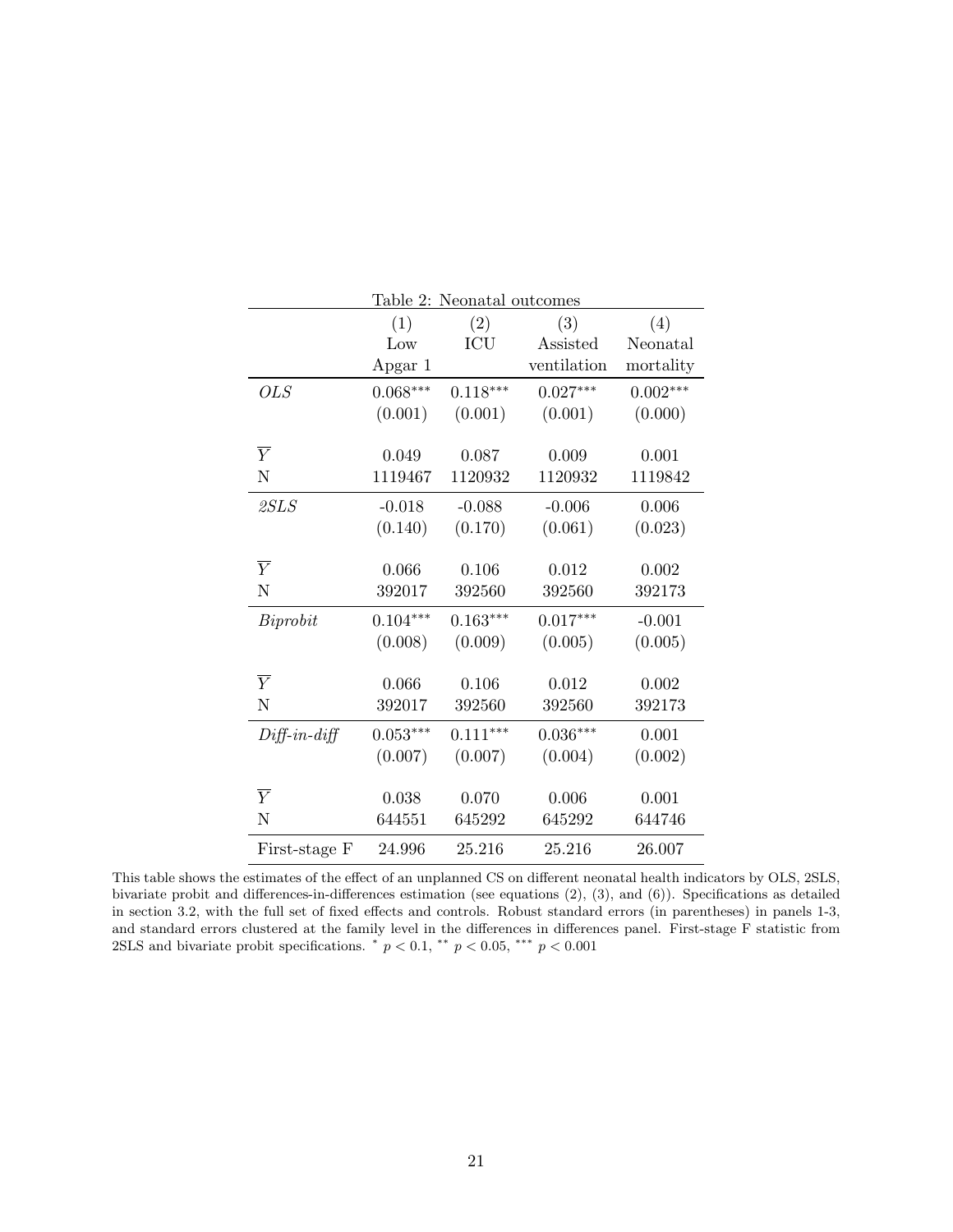dermatitis and allergic rhinitis). Given that we study health outcomes for children who are born from 1990 to 2014, the sample size decreases as we consider older ages. We report year by year bivariate probit and diff-in-diff estimates up to age 15 in Figures 3 and 4, respectively. We report our OLS estimates in Figure A3.

The OLS estimates suggest that cesarean sections are associated with a higher probability of

| Table 3: Child diagnoses by age |                |                 |                 |            |            |            |                |            |
|---------------------------------|----------------|-----------------|-----------------|------------|------------|------------|----------------|------------|
|                                 |                | Type 1 diabetes |                 | Asthma     |            | Obesity    |                | Atopy      |
| By age:                         | $\overline{5}$ | 10              | $\overline{5}$  | $10\,$     | $\bf 5$    | 10         | $\overline{5}$ | 10         |
| <i>OLS</i>                      | 0.000          | 0.000           | $0.007^{***}\,$ | $0.010***$ | $0.000***$ | $0.002***$ | $0.002**$      | $0.004***$ |
|                                 | (0.000)        | (0.000)         | (0.001)         | (0.001)    | (0.000)    | (0.000)    | (0.001)        | (0.001)    |
|                                 |                |                 |                 |            |            |            |                |            |
| $\overline{Y}$                  | 0.003          | 0.006           | 0.045           | 0.071      | 0.001      | 0.004      | 0.044          | 0.061      |
| ${\bf N}$                       | 807035         | 556009          | 807035          | 556009     | 807035     | 556009     | 807035         | 556009     |
| 2SLS                            | $0.089**$      | 0.062           | 0.074           | $-0.121$   | 0.001      | 0.000      | 0.022          | 0.110      |
|                                 | (0.036)        | (0.044)         | (0.113)         | (0.139)    | (0.013)    | (0.034)    | (0.112)        | (0.127)    |
|                                 |                |                 |                 |            |            |            |                |            |
| $\overline{Y}$                  | 0.003          | 0.006           | 0.040           | 0.070      | 0.001      | 0.004      | 0.041          | 0.058      |
| ${\bf N}$                       | 296998         | 217768          | 296998          | 217768     | 296998     | 217768     | 296998         | 217768     |
| Biprobit                        | 0.003          | 0.003           | $0.031^{***}\,$ | 0.015      | 0.001      | 0.003      | $-0.008$       | 0.021      |
|                                 | (0.002)        | (0.004)         | (0.009)         | (0.015)    | (0.001)    | (0.003)    | (0.010)        | (0.013)    |
|                                 |                |                 |                 |            |            |            |                |            |
| $\overline{Y}$                  | 0.003          | 0.006           | 0.040           | 0.070      | 0.001      | 0.004      | 0.041          | 0.058      |
| ${\bf N}$                       | 296998         | 217768          | 296998          | 217768     | 296998     | 217768     | 296998         | 217768     |
| $Diff-in-diff.$                 | $-0.001$       | $-0.001$        | $0.014**$       | 0.011      | 0.001      | 0.001      | 0.003          | $-0.001$   |
|                                 | (0.001)        | (0.003)         | (0.006)         | (0.009)    | (0.001)    | (0.002)    | (0.005)        | (0.007)    |
|                                 |                |                 |                 |            |            |            |                |            |
| $\overline{Y}$                  | 0.003          | 0.006           | 0.045           | 0.070      | 0.001      | 0.004      | 0.044          | 0.060      |
| $\mathbf N$                     | 510075         | 366885          | 510075          | 366885     | 510075     | 366885     | 510075         | 366885     |
| First-stage F                   | 25.725         | $29.546\,$      | 25.725          | 29.546     | 25.725     | 29.546     | 25.725         | 29.546     |

This table shows the estimates of the effect of an unplanned CS on the probability of the child having each diagnosis by age by OLS, 2SLS, bivariate probit and differences-in-differences estimation (see equations (2), (3), and (6)). Specifications as detailed in section 3.2, with the full set of fixed effects and controls. Robust standard errors (in parentheses) in panels 1-3, and standard errors clustered at the family level in the differences in differences panel. First-stage F statistic from 2SLS and bivariate probit specifications.  $\binom{*}{p} < 0.1, \binom{**}{p} < 0.05, \binom{***}{p} < 0.001$ 

asthma, obesity and atopic diseases. These findings are consistent with existing studies that have documented significant associations between cesarean sections and metabolic and immune-related conditions. However, we do not detect that C-sections are associated with a higher probability of type 1 diabetes diagnosis.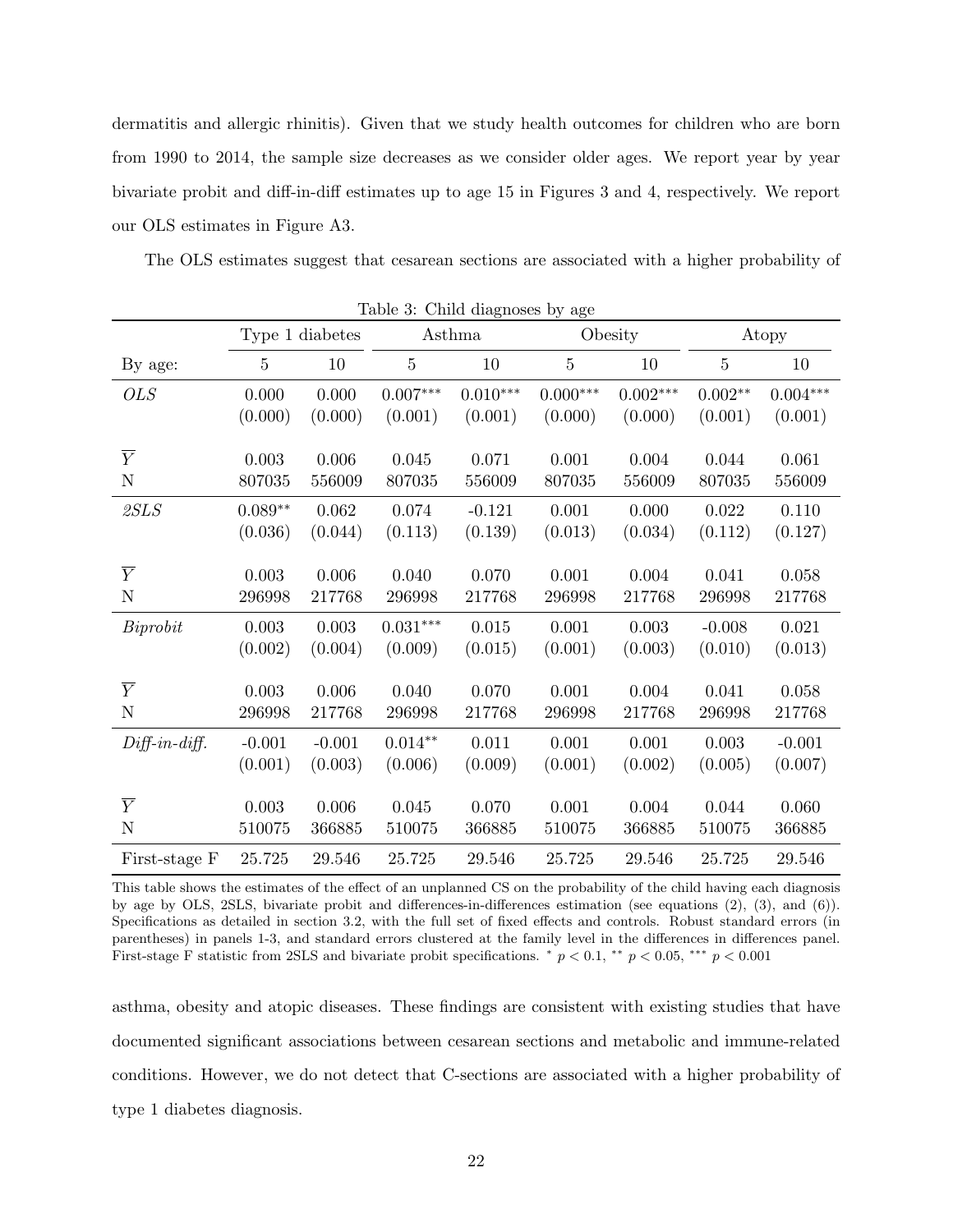The 2SLS results suggest that unplanned C-sections increase the probability of having a type 1 diabetes diagnosis before age 5, even though the effect is not significant by age 10. The effect size of the estimate is large, but very imprecise. Our results suggests 9 percentage point increase in the probability of type 1 diabetes, but are consistent with an increase ranging from 6.3 to 12.5 percentage points. The 2SLS estimates for asthma are not significant. However, the lack of precision does not enable us to rule out even very large (positive or negative) effects. For instance, the estimates by age 5 suggest that the impact of C-sections may range from -4.2 pp to 18.4 pp. Finally, the 2SLS estimates for obesity and atopic diseases are not significant, but also too imprecise to rule out very large effects.



Figure 3: Bivariate probit estimation – Child diagnoses by age

Notes: The figure plots the marginal effects from the bivariate probit estimation of the effect of unplanned CS on the probability of each diagnosis by age, with our usual specification. All regressions include hospital, year and month of birth fixed effects and the full set of controls as described in Section 3.2.1.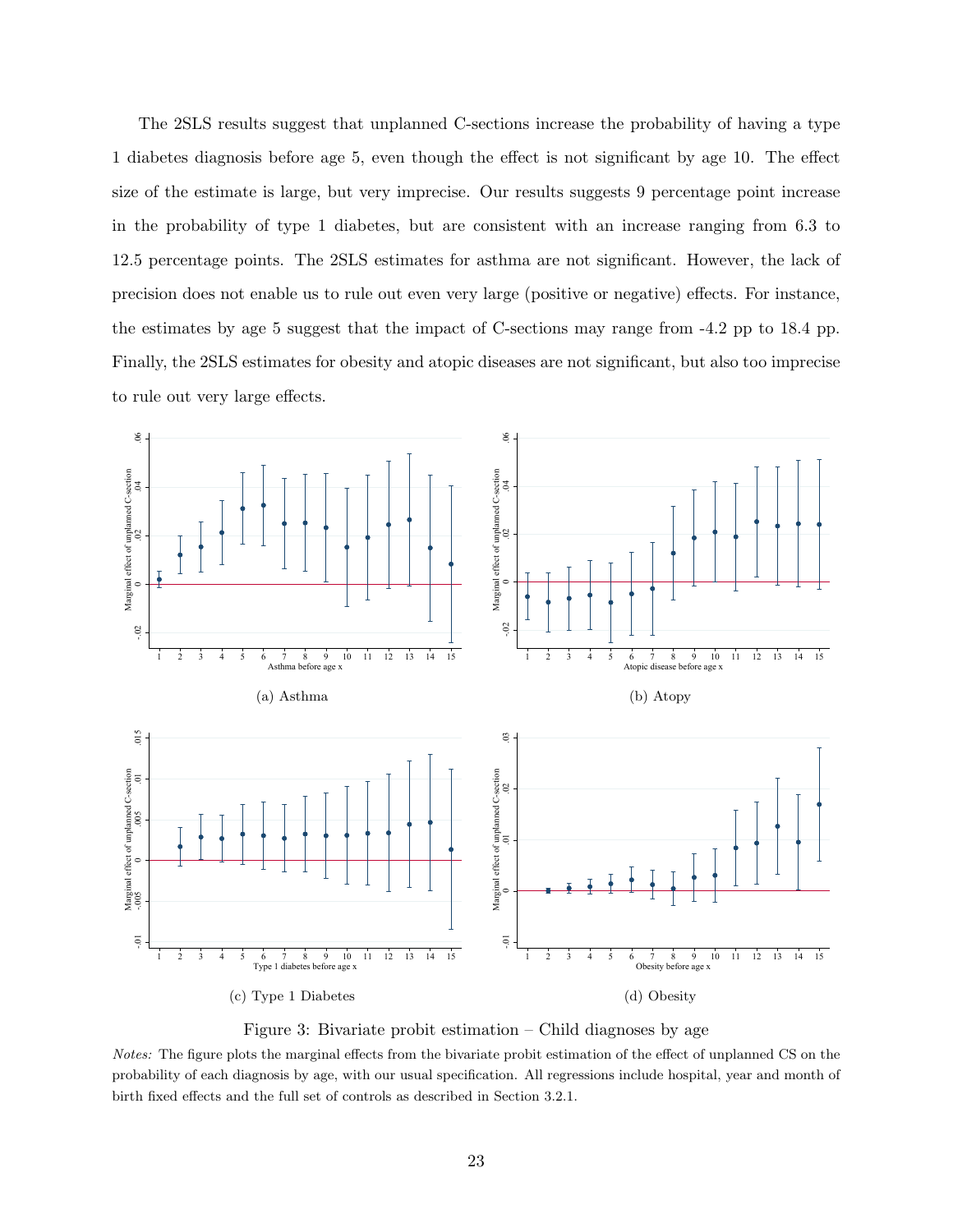Similarly to our results for neonatal outcomes, the bivariate probit estimates (marginal effects) are substantially more precisely estimated than the 2SLS coefficients. Yet, practically all point estimates from the bivariate probit models are within the confidence intervals of the 2SLS estimates. For type 1 diabetes, the coefficient is much smaller than the coefficient from the linear model and not significant. For asthma, the results suggest a significant increase in the probability of a diagnosis by age 5 of 0.031 (95% CI 0.022–0.04). Even though estimates are noisier and no longer significant by age 10, the results in Figure 3 show that unplanned C-sections significantly increase the probability of an asthma diagnosis for children as young as 2 years old. The effect is statistically significant up to age 9. For obesity, the bivariate probit results are precisely estimated at zero at age 5 (0.001, 95% CI 0.000–0.002) and 10 (0.003, 95% CI 0.000–0.006). However, the results in Figure 3 show a statistically detectable effect from age 11. Finally, we do not find a significant impact on atopic diseases at age 5 or 10.

The differences-in-differences results are very similar to the bivariate probit results. We find that the second-born child has substantially greater risk of having an asthma diagnosis by age 5 than the first-born child in families where the second child is born by C-section. Similarly to the bivariate probit estimates, Figure 4 shows that this effect is significant from ages 1 to 8. Despite the fact that our differences-in-differences estimates could be negatively biased (Section 3.2.2), we do not find any significant effects on obesity, atopic diseases or type 1 diabetes. These results reinforce the conclusion that C-sections do not have impact on these outcomes.

Overall, our results suggest that unplanned C-sections increase the probability of suffering from asthma during childhood. The magnitude of this effect differs slightly depending on the estimation method. The bivariate probit estimates indicate a slightly larger but more imprecisely estimated impact (around 2 pp on average for ages 5 to 10) than the estimates based on differences-indifferences analysis (1.3 pp). By comparing these estimates to the sample mean, we find that the less precise bivariate probit estimates suggest a 36% increase in the probability of having asthma diagnosis (compared to the mean of 5.5% over ages 5-10), while the differences-in-differences estimates suggest a 21% increase (compared to the sample mean of 5.8%). The latter is closer to the 20% increase in the risk of asthma that is documented in recent meta-analyses (Thavagnanam et al., 2008; Keag, Norman and Stock, 2018).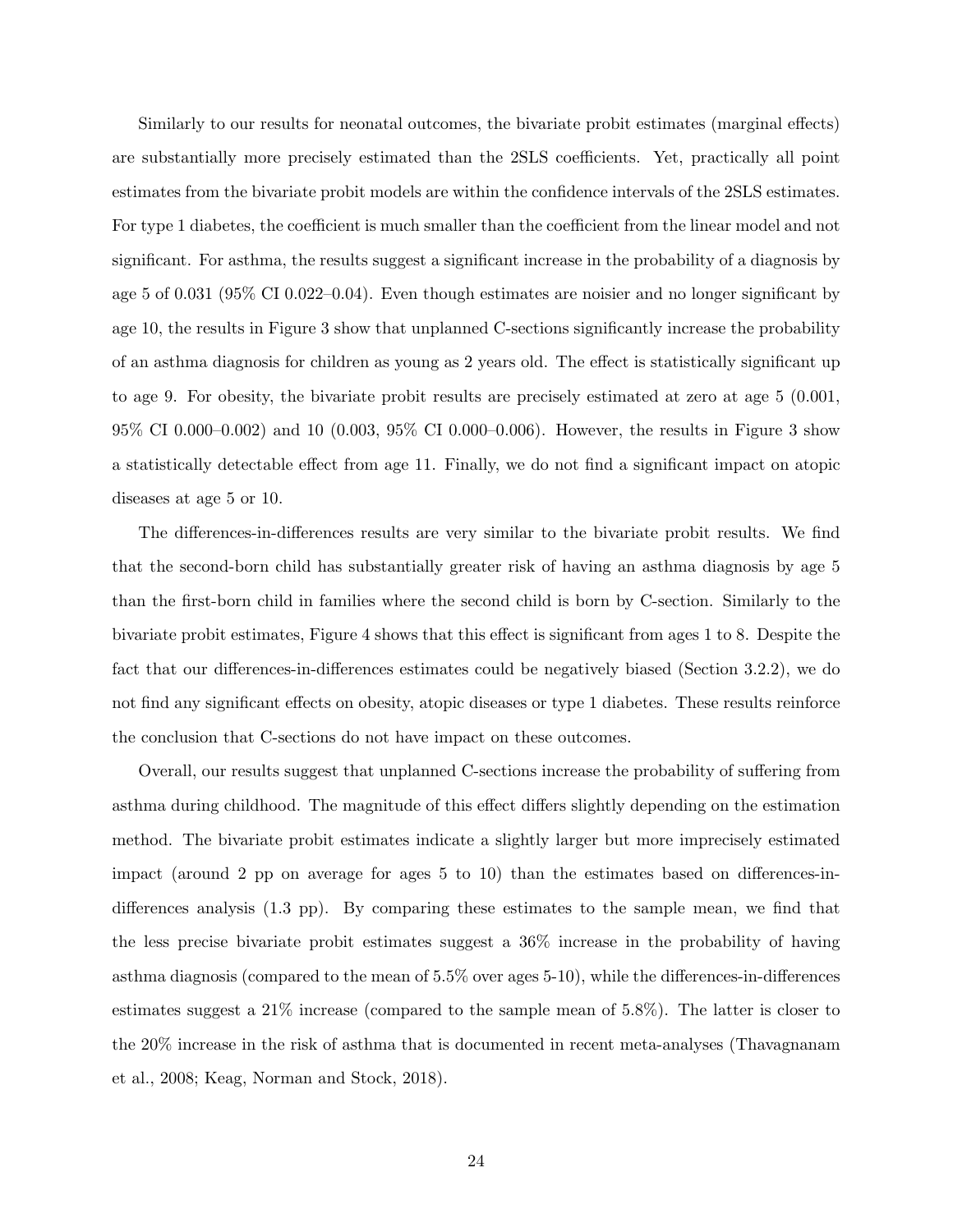

Figure 4: Diff-in-diff analysis – Child diagnoses by age

Notes: The figure plots the coefficient of unplanned C-section for each diagnosis by age in family fixed effects models. All regressions include family, hospital, year and month of birth fixed effects and the full set of controls as described in Section 3.2.2.

Our analysis indicates that C-sections do not increase the probability of type 1 diabetes or atopic diseases. For diabetes, we can rule out effects larger than 0.7 pp at age 5 using the bivariate probit model and larger than 0.1 pp using the differences-in-differences model. For atopic diseases, in turn, our results discard effects larger than 1.2-1.3 pp with both methods. Finally, bivariate probit results suggest there might be an effect of C-sections on obesity after age 11. This observation is consistent with the evidence that puberty is a vulnerable period for the development of overweight and obesity (Lobstein, Baur and Uauy, 2004). However, our analysis is not conclusive in this regard, as the results from the differences-in-differences estimation do not corroborate this finding.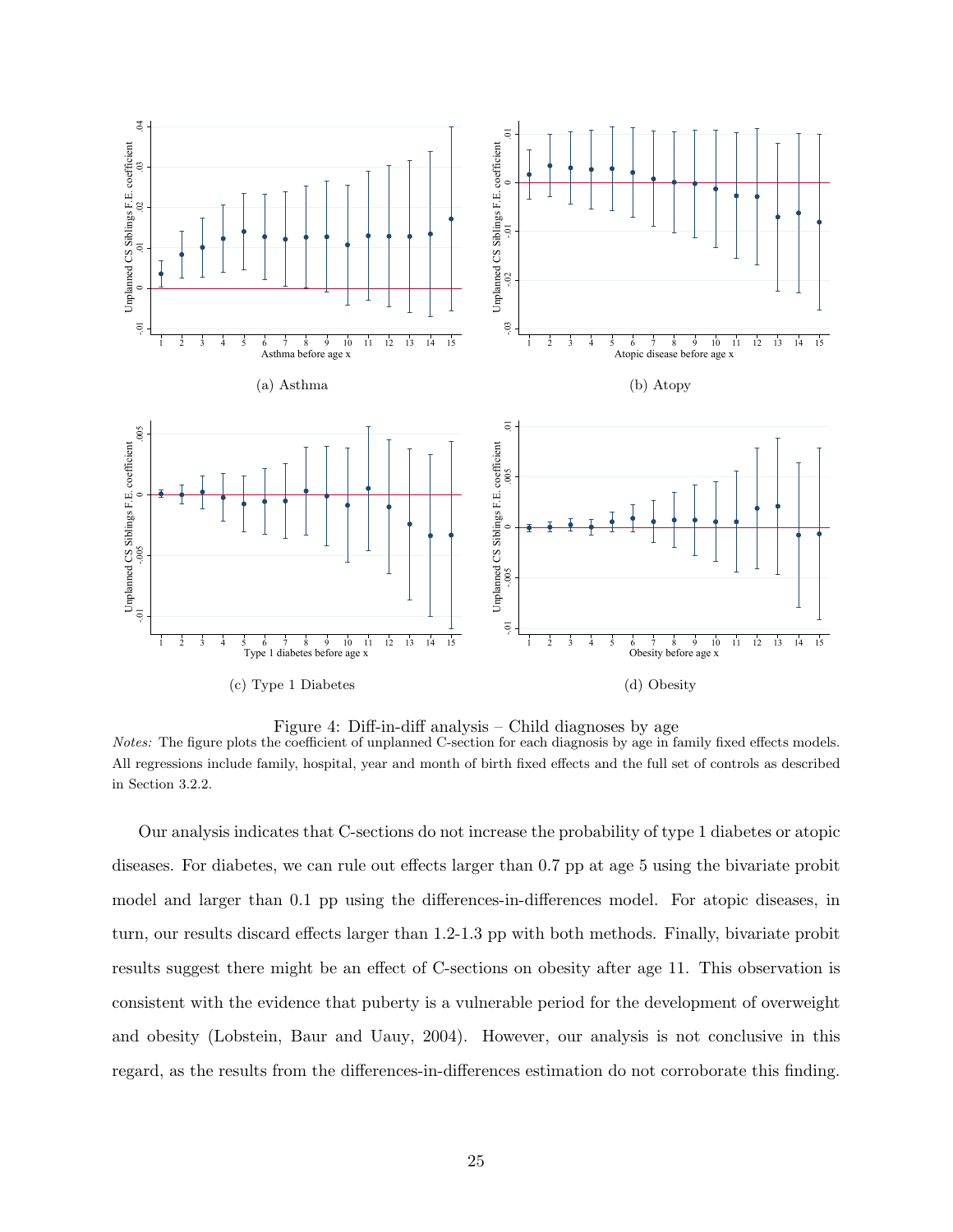For younger ages, all methods suggest that there is no impact on obesity. For instance, estimates at age 5 enable us to rule out effects larger than 0.3 pp.

One potential limitation of our analysis is that we study diagnoses made at inpatient or outpatient visits to a hospital. For some outcomes, these diagnoses may be a good approximation to the true prevalence of the disease, while for others hospital diagnoses may lead to underestimation. A previous study on type 1 diabetes documents that in Finland practically all new type 1 diabetes diagnoses are made in a hospital and listed in the Hospital Discharge Register (Harjutsalo, 2008). This evidence implies that we are able to observe practically all type 1 diabetes diagnoses in our population of interest. However, since 1994, diagnoses for asthma in Finland are often made by general practitioners (Tuomisto et al., 2010). Thus, we are likely to trace only the most severe cases of asthma. The same might be true for atopic disesase and obesity.<sup>26</sup> In any case, OLS results show that C-sections in general are associated even with these hospital diagnoses. Our analysis thus highlights the importance of dealing with the endogeneity of the delivery mode.

#### 5 Validity checks

#### 5.1 Exclusion restriction and sensitivity checks

Our instrumental variables strategy relies on the assumption that the interaction of regular working hours and days that precede a weekend or public holiday affects health outcomes only through its impact on the likelihood of cesarean sections. We argue that, in this setting, this is likely to hold, since a violation would require other changes to happen on days that precede a public holiday but only during the regular shift. In the following, we provide several pieces of evidence that support the credibility of this assumption.

First, we explore the overall activity at maternity wards across the different types of days. Figure A4 (the first panel) shows the proportion of planned cesarean sections by time of birth and type of day. We find that scheduled activity is organized very similarly during all working days. Moreover, we compare the number of births by type of day and weekday (Figure A4, second panel)

<sup>&</sup>lt;sup>26</sup>There is some evidence that, among children, ICD-coding underestimates the true prevalence of obesity. ICDcoded cases have a higher BMI and higher healthcare utilization than those not coded (Kuhle et al., 2011).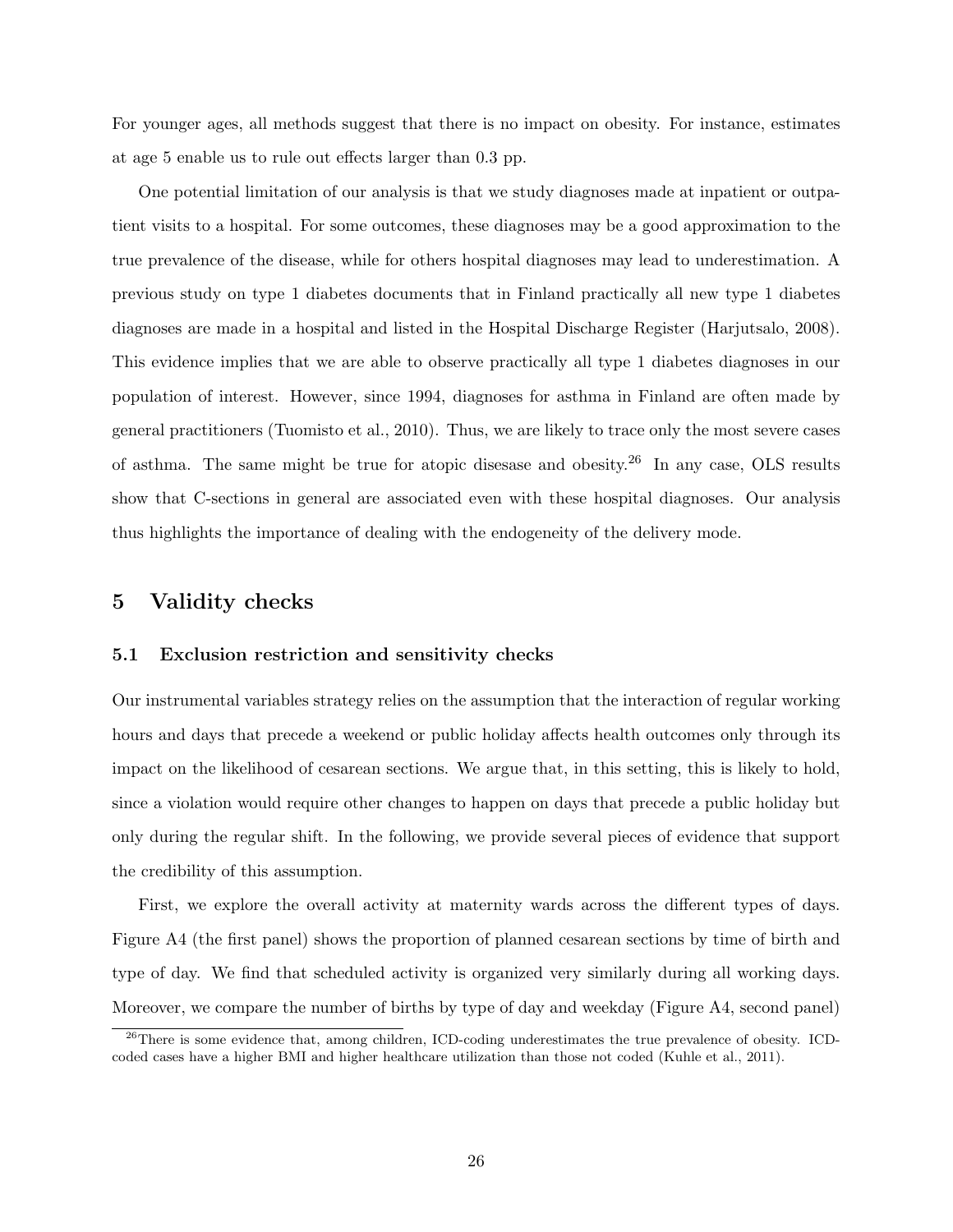| Table 4: Validity checks |          |                            |            |  |  |
|--------------------------|----------|----------------------------|------------|--|--|
|                          | Birth    | Asthma at age 5 for sample |            |  |  |
|                          | weight   | Thursdays                  | Excluding  |  |  |
|                          |          | vs Fridays                 | inductions |  |  |
| Biprobit                 |          | 0.023                      | $0.036***$ |  |  |
|                          |          | (0.015)                    | (0.010)    |  |  |
|                          |          |                            |            |  |  |
| $\overline{Y}$           |          | 0.040                      | 0.039      |  |  |
| N                        |          | 117826                     | 246933     |  |  |
| $Diff-in-diff.$          | $-5.416$ |                            | $0.017**$  |  |  |
|                          | (7.617)  |                            | (0.007)    |  |  |
|                          |          |                            |            |  |  |
| $\overline{Y}$           | 3566.117 |                            | 0.044      |  |  |
| N                        | 645134   |                            | 440291     |  |  |

This table shows, in column 1, a placebo regression where the outcome is birth weight; and in columns 2 and 3, the results from the bivariate probit (top) and the differences in differences (bottom) estimation of the impact of unplanned CS on the probability of asthma diagnosis by age 5 restricting the sample to births taking place on Thursdays or Fridays (col. 2) or to non-induced births (col. 3). Specifications as detailed in sections 3.2.1 and 3.2.2, with the full set of fixed effects and controls. Robust standard errors (in parentheses) for bivariate probit results, and standard errors clustered at the family level in the differences in differences panel.  $\dot{p}$   $< 0.1, \dot{p}$   $< 0.05, \dot{p}$  $p < 0.001$ 

and do not find any evidence of maternity ward crowding during the days that precede a public holiday.

Second, we explore the quality of care provided during different weekdays. The first panel of Figure A5 shows that the probability of having a low Apgar score (below 7) does not differ between weekdays or type of day, suggesting that the quality of care during labor and delivery does not differ by type of day. Figure A5 (second panel) shows the probability of early neonatal mortality, defined as death of a live-born baby within the first seven days of life, by weekday and type of day. We expect that this measure would capture changes in the quality of care. We do not find evidence that early neonatal mortality is higher for babies born on days that precede a public holiday compared to other weekdays. Moreover, we do not find that mothers who have a C-section on a day that precedes a public holiday have a longer length of stay than mothers who have a C-section on other weekdays (Figure A6). We interpret these findings as evidence that the quality of care remains constant across all working days.

Third, since babies born on days that precede a public holiday or weekend stay in the hospital during the following non-working days, one could argue that their quality of post-natal care is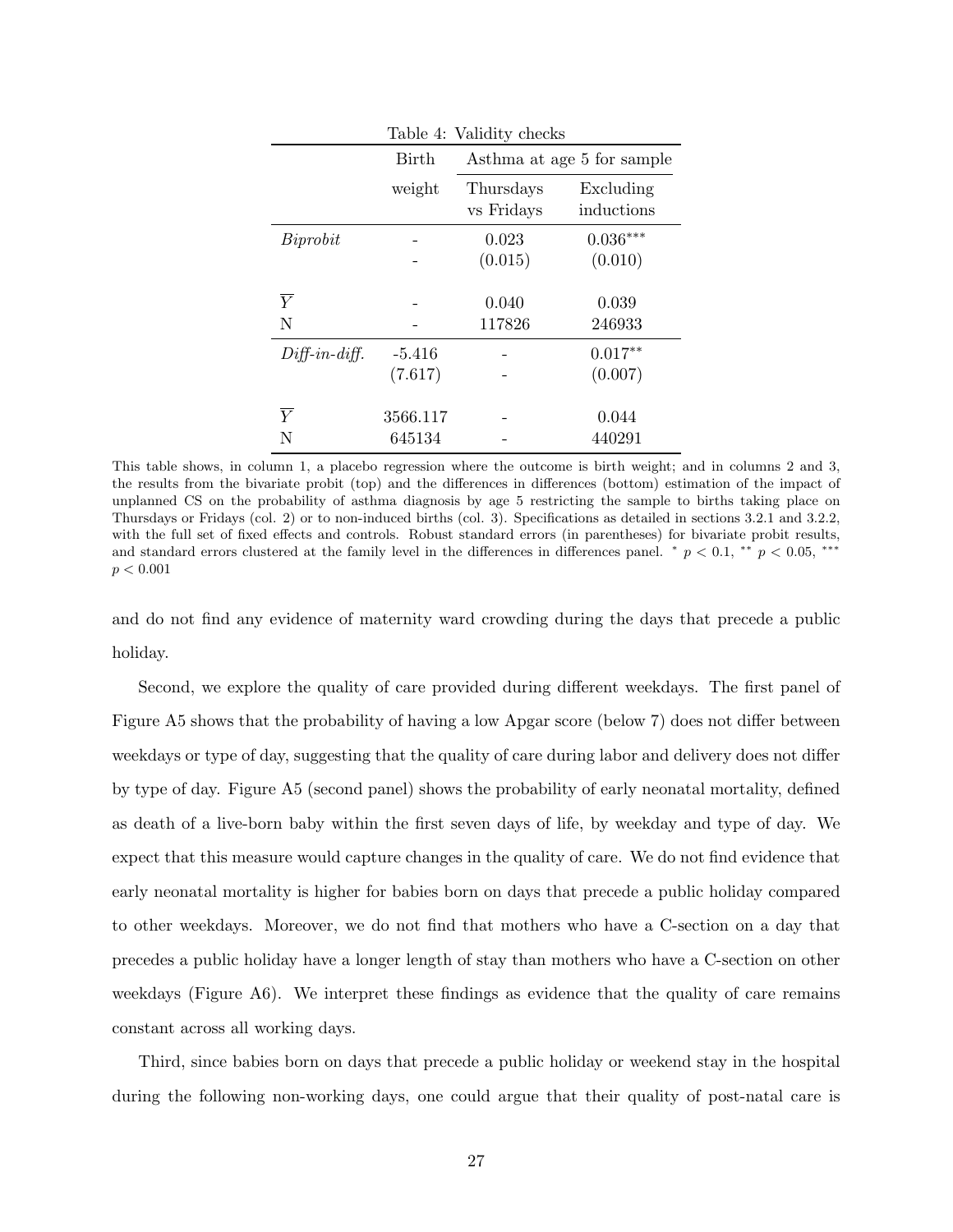worse compared to children born on other working days. This would be constant for both babies born during the regular shift and at other times, and hence would not necessarily comprise the exclusion restriction. Yet, in what follows we assess this concern. Table 4 shows the coefficients for IV regressions that restrict the sample to babies born on Thursdays or Fridays.<sup>27</sup> We find, despite the reduced sample size, that the results from this estimation are consistent with our main results.

Finally, we report in Figure 2 that mothers who give birth during the regular working hours on days that precede a public holiday do not have higher probability of having induced labor. However, the induction of labor is likely to offer more room for discretionary behavior, in which case the decision to perform a C-section might be more sensitive to physician demand for leisure.<sup>28</sup> In other words, we expect that mothers whose labor has been artificially induced are more likely to be part of the complier population. Column 3 in Table 4 shows that our coefficients remain about the same if we exclude mothers whose labor was induced from our sample. The same conclusion holds if we exclude inductions from our differences-in-differences estimation. These results suggest that our findings are not driven by mothers whose labor has been induced after an admission to the maternity ward.

#### 5.2 Differences-in-differences validity checks

The results from our differences-in-differences model with family fixed effects could be biased if there are unobservable characteristics correlated with the mode of delivery that vary within family and across siblings. Under this scenario, this methodology would yield upward biased estimates. However, as shown in Section 4, our differences-in-differences results suggest that C-sections do not increase the risk of developing various immune-mediated diseases that have previously been associated with cesarean births.

To assess the extent to which these results could be explained by selection, we first run a regression using birth weight as a placebo outcome, given that it cannot be affected by unplanned C-sections. Table 4 shows that our differences-in-differences model with family fixed effects does

<sup>&</sup>lt;sup>27</sup>The average length of stay in our sample is four days. The majority of babies born on Thursdays and Fridays are hospitalized during the weekend.

<sup>&</sup>lt;sup>28</sup>Recent evidence casts doubt on the commonly-held belief that induction of labor increases the risk for cesarean delivery. In particular, recent studies show that inductions at full term do not increase the risk of cesarean delivery (Saccone and Berghella, 2015) or even lower it (Mishanina et al., 2014), with no increased risks for the mother and some benefits for the fetus.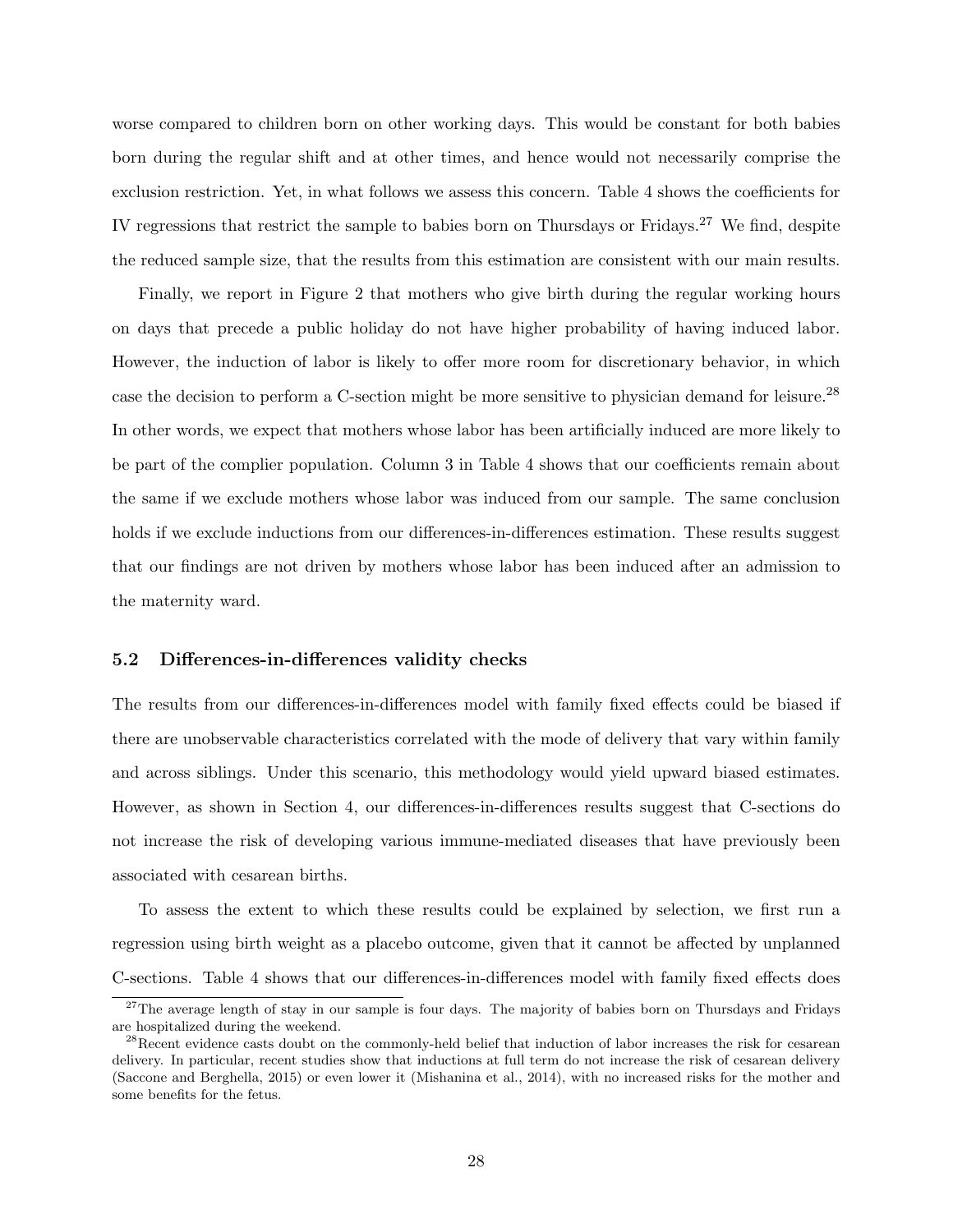not predict birth weight. This result supports the validity of this strategy: family fixed-effects, jointly with the large set of controls, seem to be taking into account general health differences between siblings born by C-section and vaginal delivery.

Second, we compare our differences-in-differences estimates to those from other samples of sibling pairs where we expect the second child to be negatively selected with respect to their older sibling, but where none of them was born by C-section. These samples include (i) a sample of siblings where the first child is born by eutocic birth and the second child is born either by eutocic or by instrumented birth, and (ii) a sample of siblings where the first born had a low-risk pregnancy and the second born had either a low- or a high-risk pregnancy, while all children in the sample were born by vaginal delivery.<sup>29</sup> Consequently, we assess the health gap between siblings across families that had a complication during the second birth or during the second pregnancy compared to families where none of the siblings encountered any of these complications during pregnancy or birth.

Table 5 shows our differences-in-differences estimates using these samples of siblings. The first four columns show that, compared to families where both siblings were born by eutocic birth, second children born by instrumented vaginal delivery have worse neonatal health than their older siblings who had an eutocic birth. We find a significantly higher probability of having low Apgar scores and of being admitted to the ICU (top panel). In the bottom panel, we can see that children who experienced a high-risk pregnancy do not have significantly worse neonatal health by any of the indicators, even though all coefficients have a positive sign. In the last four columns, we explore if negative selection leading to instrumented birth or risk pregnancy is associated with a higher probability of having any of the diagnoses we analyze in section 4. We do not find evidence that siblings born by instrumented vaginal delivery or those who had a high-risk pregnancy have an increased risk of type 1 diabetes, asthma, atopic diseases or obesity at age 5. These observations suggest that our differences-in-differences results for asthma are unlikely to be explained by negative selection.

<sup>29</sup>An eutocic delivery is a vaginal delivery with no instrumentation. We define a high-risk pregnancy as a pregnancy where the mother had at least one of these complications: a positive result in the glucose tolerance test, an hospitalization during pregnancy due to blood loss, hypertension, eclampsia or placenta previa. A low-risk pregnancy is defined as the absence of these issues.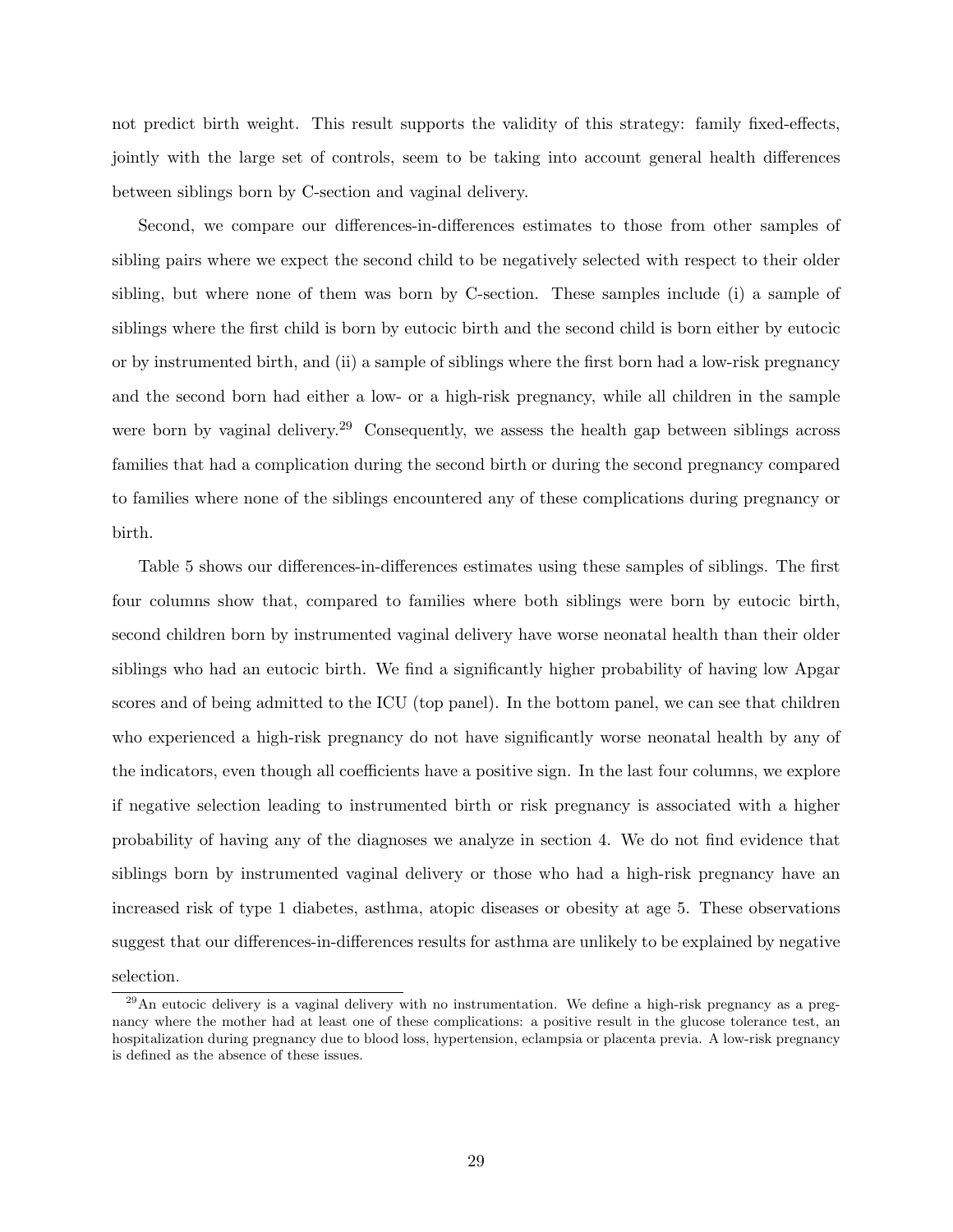|                | Neonatal health |           |                         | Diagnosis by age 5    |                    |          |          |          |
|----------------|-----------------|-----------|-------------------------|-----------------------|--------------------|----------|----------|----------|
|                | Low<br>Apgar    | ICU       | Assisted<br>Ventilation | Neonatal<br>mortality | Type 1<br>diabetes | Asthma   | Obesity  | Atopy    |
| Instrumented   | $0.060***$      | $0.020**$ | 0.001                   | $-0.001$              | $-0.001$           | $-0.004$ | $-0.001$ | $-0.006$ |
|                | (0.009)         | (0.009)   | (0.003)                 | (0.002)               | (0.002)            | (0.008)  | (0.001)  | (0.009)  |
| $\overline{Y}$ | 0.028           | 0.061     | 0.005                   | 0.001                 | 0.003              | 0.044    | 0.001    | 0.044    |
| N              | 534119          | 534689    | 534689                  | 534264                | 428392             | 428392   | 428392   | 428392   |
| Risk pregnancy | 0.001           | 0.016     | 0.003                   | 0.001                 | $-0.001$           | 0.002    | $-0.000$ | 0.005    |
|                | (0.007)         | (0.010)   | (0.004)                 | (0.002)               | (0.002)            | (0.009)  | (0.001)  | (0.009)  |
| $\overline{Y}$ | 0.035           | 0.062     | 0.005                   | 0.001                 | 0.003              | 0.044    | 0.001    | 0.044    |
| N              | 608688          | 609368    | 609368                  | 608909                | 482536             | 482536   | 482536   | 482536   |

Table 5: Validity of differences-in-differences

This table shows the results from sibling fixed effect models, following the specification in equation (6), for two different samples of children: in the top panel, for a sample of sibling pairs where the first child was born by eutocic birth, and the second child is born either by eutocic or instrumented vaginal birth; in the bottom panel, for vaginally delivered sibling pairs where the first child did not have a high-risk pregnancy and the second child had a low- or high-risk pregnancy. The top panel coefficient represents the change in the health gap between siblings in families where the second child was born by instrumented vaginal delivery, while the bottom panel coefficient represents the same for families where the second child had a high-risk pregnancy. All specifications include family, hospital, year and month of birth fixed effects and the controls described in section 3.2.2. Standard errors are clustered at the family level.  $p < 0.1$ ,  $p < 0.05$ ,  $p > 0.001$ 

#### 6 Conclusions

This paper provides new evidence on the effects of avoidable cesarean sections on various short- and long-term health outcomes. We use a novel instrumental variable estimation strategy to overcome the potential endogenenity of birth mode and abstract from cases in which C-sections respond to a clear clinical indication. Our empirical strategy builds on the finding that unplanned C-sections are more common during regular working hours on Fridays and working days preceding public holidays. We complement this empirical strategy by estimating a differences-in-differences model with family fixed effects that compares the health gap between siblings in families where the second child was born by unplanned C-section with the health gap between siblings who were both born by vaginal delivery.

Our results suggest that C-sections have a substantial negative impact on neonatal health. However, these adverse effects are not severe enough to translate into a higher probability of increased neonatal mortality. Our long-run analysis follows children from birth to age 15 and investigates the impact of C-sections on four health outcomes that have been consistently associated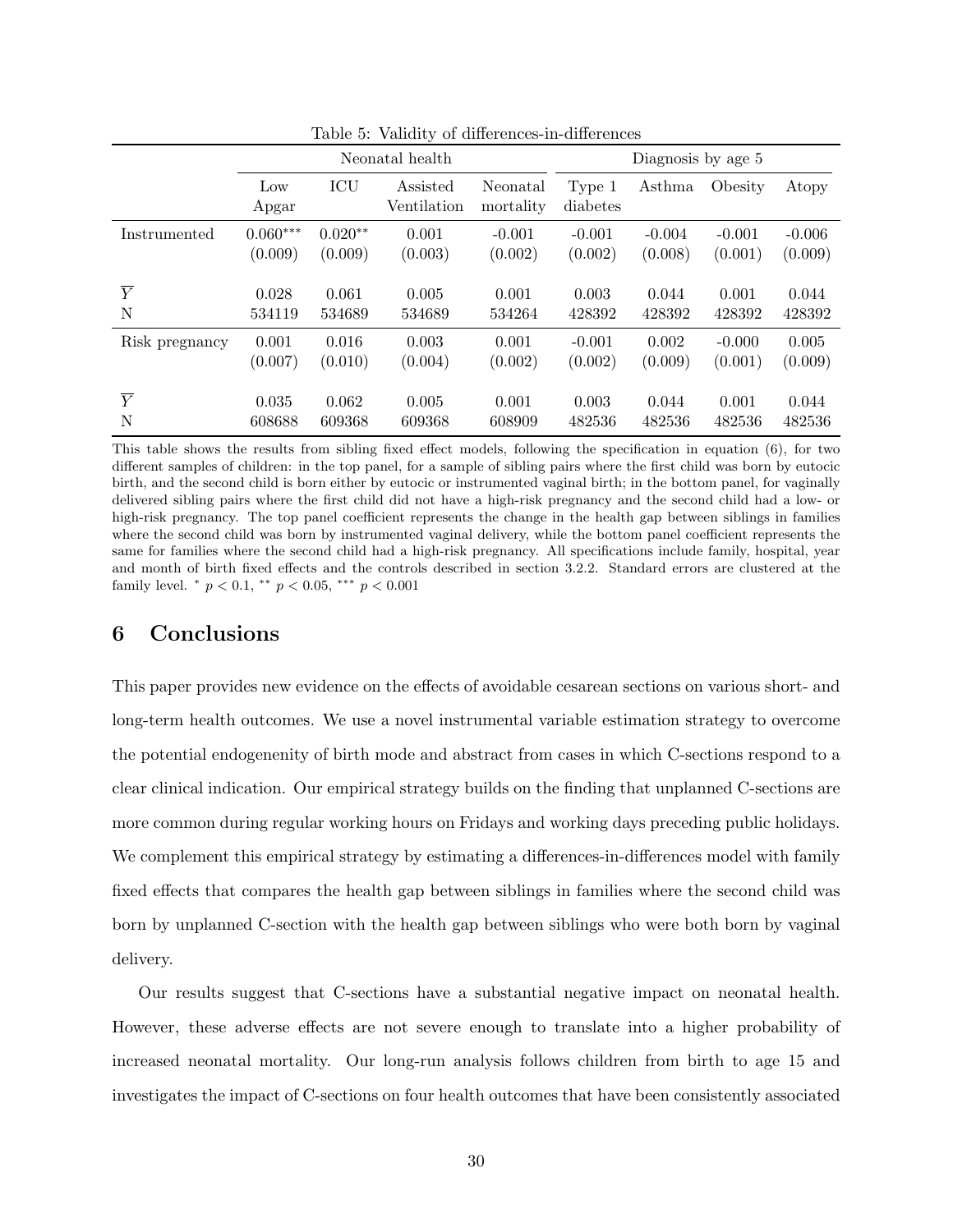with C-sections: type 1 diabetes, asthma, obesity, and atopic diseases. In contrast to the OLS estimates, our instrumental variable and differences-in-differences estimates show that unplanned C-sections do not have a significant effect on the probability of having a type 1 diabetes, obesity, or atopic disease diagnosis. However, we do find that being born by an unplanned C-section increases the probability of having asthma. This effect is detectable from ages 1-2 and of similar size to the associations reported by previous studies (Thavagnanam et al., 2008; Keag, Norman and Stock, 2018). Our results are consistent with the hypothesis that mode of delivery can affect the development of immune-related conditions, but suggest more nuanced effects of C-sections than previous work.

This paper provides first evidence on the long-term effects of unplanned C-sections that do not respond to a clear medical indication, using inpatient and outpatient data for all children born in Finland from 1990 to 2014. Although we are able to observe most of the cases of type 1 diabetes, for some diagnoses (asthma, atopic disease, and obesity) we might be only able to trace the most severe cases, given that these conditions are often treated by general practitioners. However, the fact that our OLS estimation, which includes a large set of controls, shows significant associations of cesarean birth with these outcomes, highlights the importance of dealing with omitted variable bias when analyzing the impact of mode of delivery. Future work should focus on analyzing the causal effect of C-sections on obesity and other metabolic disorders using primary care data and anthropometric measurements.

We make use of the detailed diagnosis data to show that variation by time and type of day can be a valid source of variation to investigate the impact of avoidable C-sections. First, we show that mothers who give birth at regular working hours on pre-leisure days are comparable in terms of a extensive list of pregnancy, health, and sociodemographic characteristics to mothers who give birth during these times on the rest of working days. Second, we show that during the normal shift on these pre-leisure days physicians make greater use of more discretionary diagnoses as justification for the C-section. We also show that these additional C-sections are not performed to mothers who are in the medical profession, and whose mode of delivery has been shown by the literature not to respond to doctors' incentives (Johnson and Rehavi, 2016).

All in all, our results suggest that the additional C-sections performed during regular working hours on pre-leisure days are not driven by medical factors. We provide this evidence in the context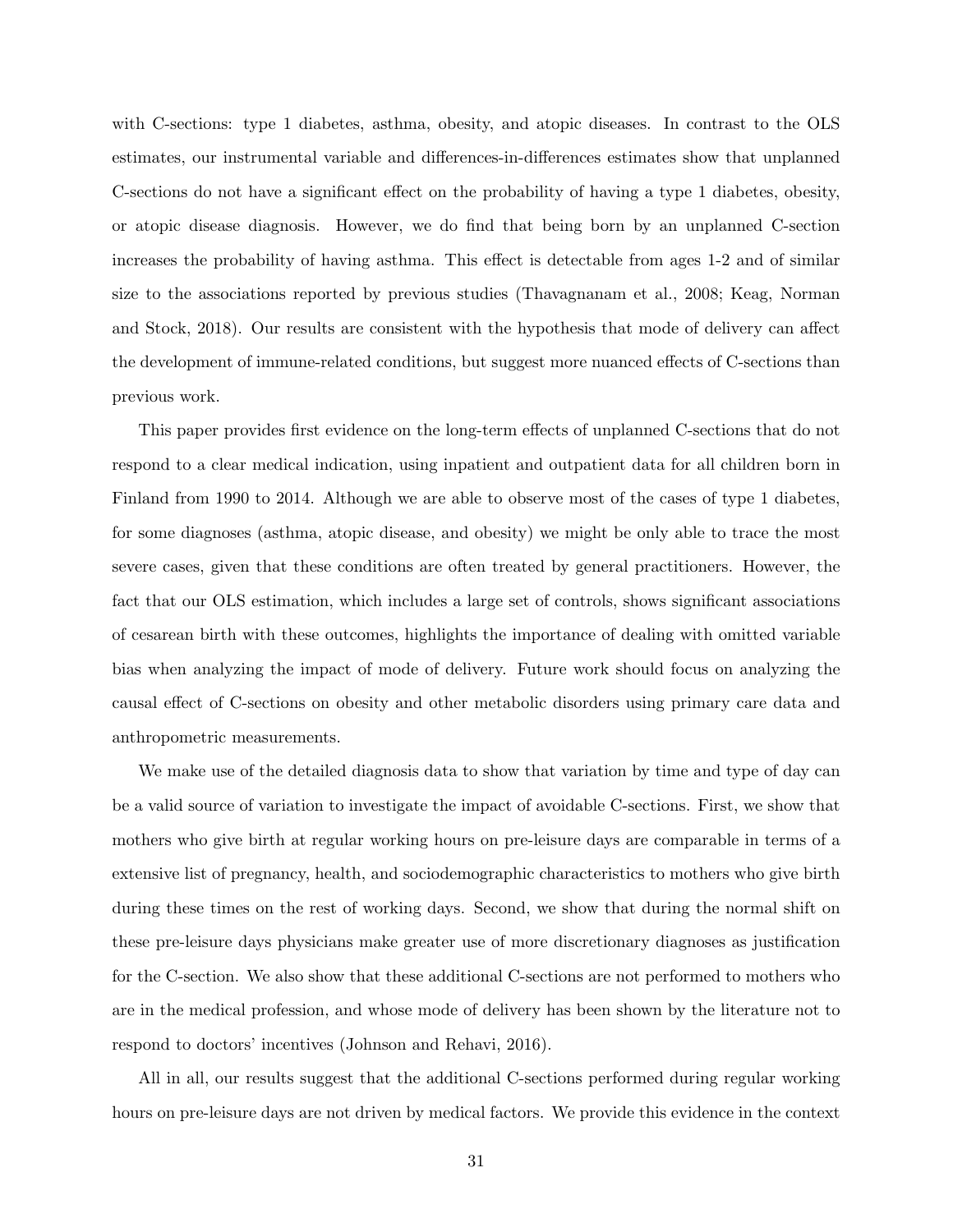of Finland, one of the countries with the lowest C-section rate in the world (OECD, 2017). We would expect this variation to provide an even stronger source of identification in other countries with higher rates of medical interventionism during childbirth. Thus, this paper hopes to provide a solid base upon which future research on the effects of avoidable cesarean sections can be built.

#### References

- Aizer, Anna, Laura Stroud, and Stephen Buka. 2016. "Maternal Stress and Child Outcomes: Evidence from Siblings." Journal of Human Resources, 51(3): 523–555.
- Almond, Douglas, Janet Currie, and Valentina Duque. 2018. "Childhood Circumstances and Adult Outcomes: Act II." Journal of Economic Literature, 56: 1360–1446.
- Almond, Douglas, Lena Edlund, and Mårten Palme. 2009. "Chernobyl's Subclinical Legacy: Prenatal Exposure to Radioactive Fallout and School Outcomes in Sweden." The Quarterly Journal of Economics, 124(4): 1729–1772.
- Almqvist, C., S. Cnattingius, P. Lichtenstein, and C. Lundholm. 2012. "The impact of birth mode of delivery on childhood asthma and allergic diseases–a sibling study." Clinical  $\mathcal{C}$ Experimental Allergy, 42(9): 1369–1376.
- American College of Obstetricians and Gynecologists. 2010. "ACOG Practice bulletin no. 115: Vaginal birth after previous cesarean delivery." Obstetrics and Gynecology, 116(2): 450–63.
- Angrist, Joshua, and Jorn-Steffen Pischke. 2009. Mostly Harmless Econometrics: An Empiricist's Companion. Princeton University Press.
- Arrow, Kenneth J. 1963. "Uncertainty and the Welfare Economics of Medical Care." American Economic Review, 53(5): 941–973.
- Asher, I, and N Pearce. 2014. "Global burden of asthma among children." The International Journal of Tuberculosis and Lung Disease, 18(11): 1269–1278.
- Bager, P., J. Wohlfahrt, and T. Westergaard. 2008. "Caesarean delivery and risk of atopy and allergic disesase: Meta-analyses." Clinical  $\mathcal B$  Experimental Allergy, 38(4): 634–642.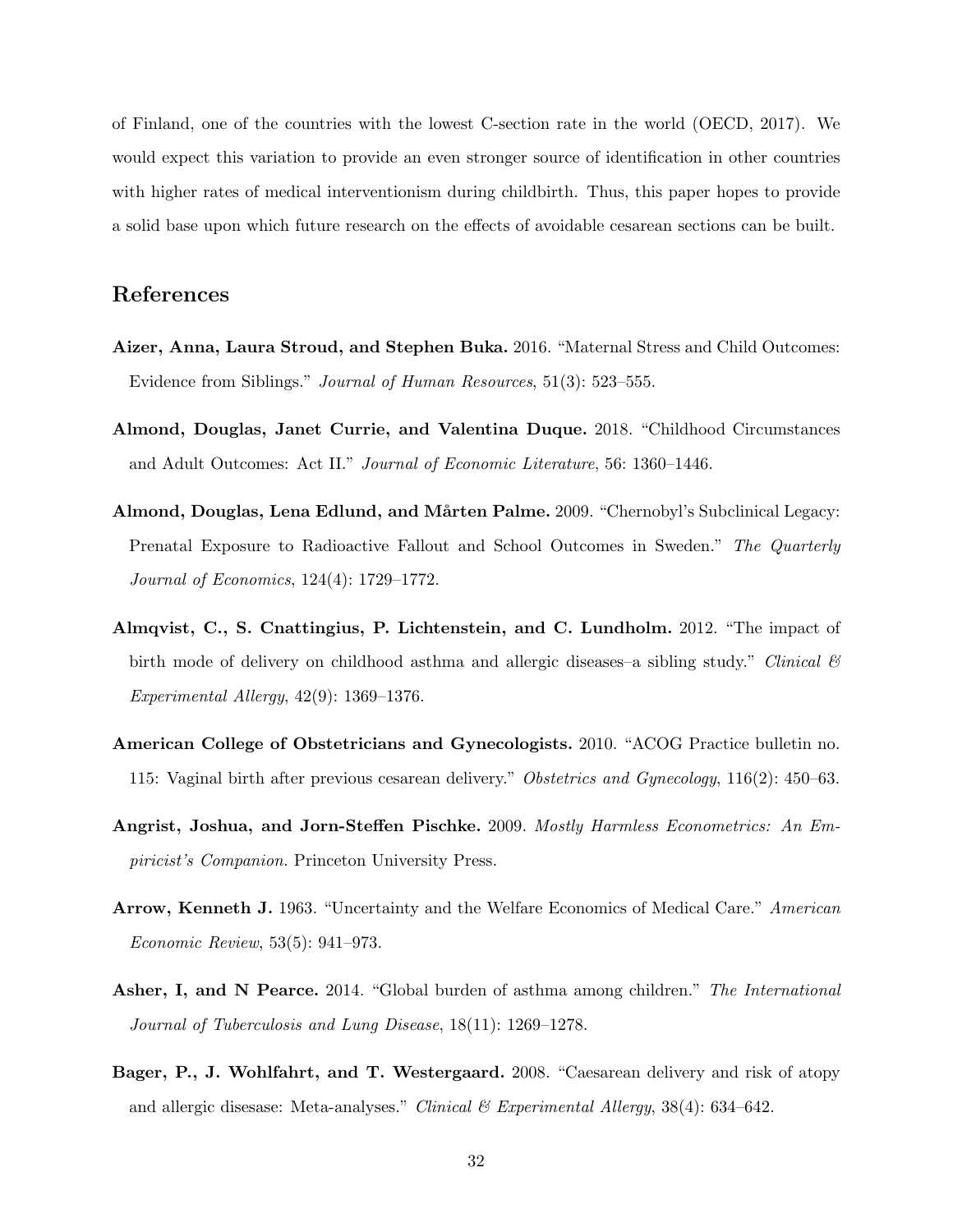- Barber, E. L., L. S. Lundsberg, K. Belanger, C. M. Pettker, E. F. Funai, and J. L. Illuzzi. 2011. "Indications Contributing to the Increasing Cesarean Delivery Rate." Obstetrics and Gynecology, 118(1): 29–38.
- Bentley, J. P., C. L. Roberts, J. R. Bowen, A. J. Martin, J. M. Morris, and N. Nassar. 2016. "Planned Birth Before 39 Weeks and Child Development: A Population-Based Study." Pediatrics, 138(6): e20162002–e20162002.
- Bhattacharya, Jay, Dana Goldman, and Daniel McCaffrey. 2006. "Estimating probit models with self-selected treatments." Statistics in Medicine, 25(3): 389–413.
- Black, Sandra E, Sanni Breining, David N Figlio, Jonathan Guryan, Krzysztof Karbownik, Helena Skyt Nielsen, Jeffrey Roth, and Marianne Simonsen. 2017. "Sibling Spillovers." National Bureau of Economic Research Working Paper 23062.
- Blustein, Jan, and Jianmeng Liu. 2015. "Time to consider the risks of caesarean delivery for long term child health." BMJ, 350.
- Boerma, Ties, Carine Ronsmans, Dessalegn Y. Melesse, Aluisio J.D. Barros, Fernando C. Barros, Liang Juan, Ann Beth Moller, Lale Say, Ahmad Reza Hosseinpoor, Mu Yi, Dácio de Lyra Rabello Neto, and Marleen Temmerman. 2018. "Global epidemiology of use of and disparities in caesarean sections." The Lancet, 392(10155): 1341–1348.
- Brown, H.Shelton. 1996. "Physician demand for leisure: Implications for cesarean section rates." Journal of Health Economics,  $15(2)$ :  $233 - 242$ .
- Card, David, Alessandra Fenizia, and David Silver. 2019. "The Impacts of Hospital Delivery Practices on Infant Health." NBER Working Paper, 25986.
- Cardwell, C. R., L. C. Stene, G. Joner, O. Cinek, J. Svensson, M. J. Goldacre, R. C. Parslow, P. Pozzilli, G. Brigis, D. Stoyanov, B. Urbonaité, S. Sipetić, E. Schober, C. Ionescu-Tirgoviste, G. Devoti, C. E. de Beaufort, K. Buschard, and C. C. Patterson. 2008. "Caesarean section is associated with an increased risk of childhood-onset type 1 diabetes mellitus: a meta-analysis of observational studies." Diabetologia, 51(5): 726–735.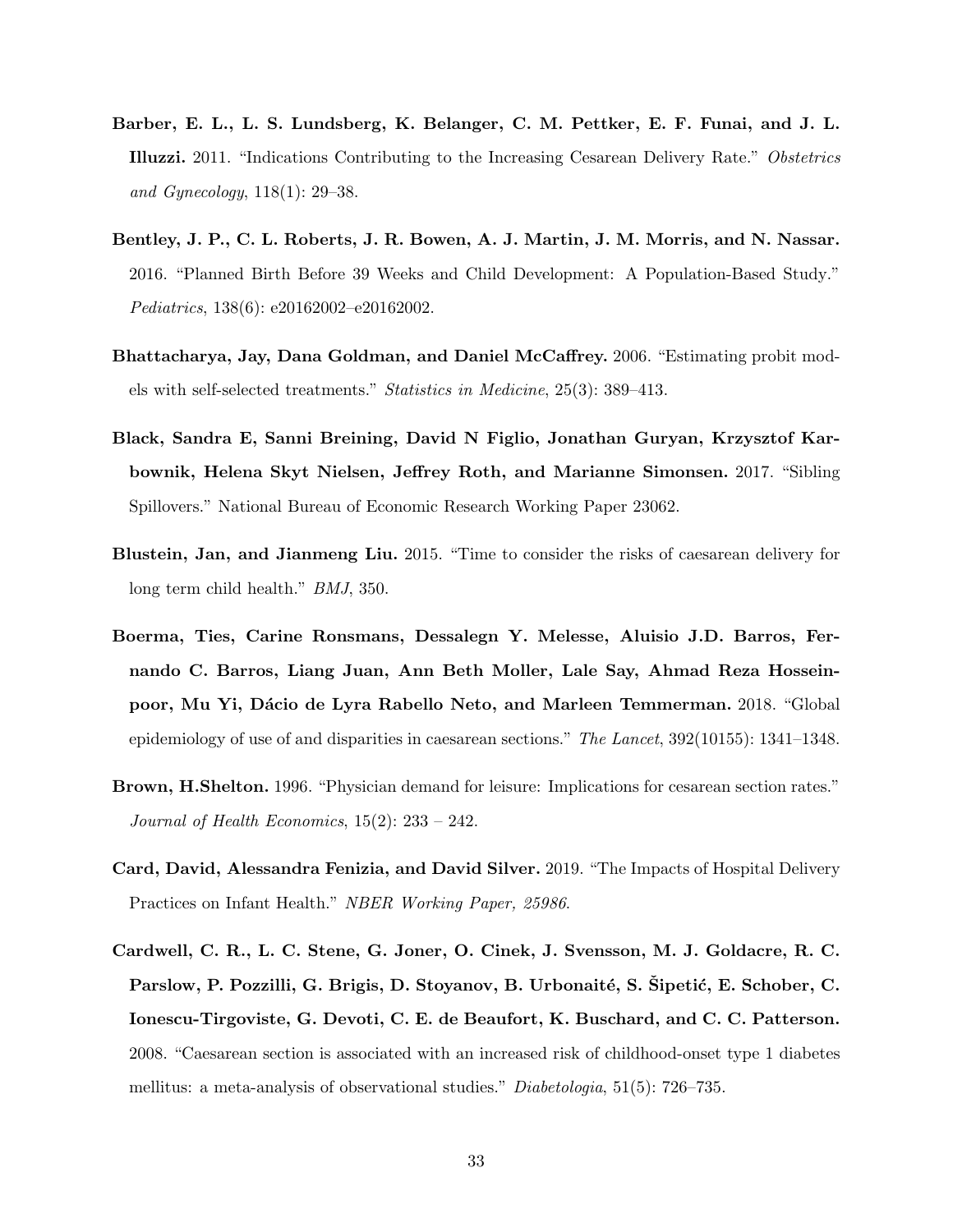- Chiburis, Richard C., Jishnu Das, and Michael Lokshin. 2012. "A practical comparison of the bivariate probit and linear IV estimators." *Economics Letters*,  $117(3)$ : 762 – 766.
- Collado, Maria Carmen, Samuli Rautava, Erika Isolauri, and Seppo Salminen. 2015. "Gut microbiota: a source of novel tools to reduce the risk of human disease?" Pediatric Research, 77: 182 – 188. Review.
- Costa-Ramón, Ana María, Ana Rodríguez-González, Miquel Serra-Burriel, and Carlos Campillo-Artero. 2018. "It's about time: Cesarean sections and neonatal health." Journal of Health Economics, 59:  $46 - 59$ .
- Currie, Janet, and W Bentley Macleod. 2017. "Diagnosing Expertise: Human Capital, Decision Making, and Performance among Physicians." Journal of Labor Economics, 35(1): 1–43.
- Dominguez-Bello, Maria G, Kassandra M De Jesus-laboy, Nan Shen, Laura M Cox, Amnon Amir, Antonio Gonzalez, Nicholas A Bokulich, Se Jin Song, Juana I Riveravina, Keimari Mendez, Rob Knight, and Jose C Clemente. 2016. "Partial restoration of the microbiota of cesarean-born infants via vaginal microbial transfer." Nature Medicine, 22(3): 250–253.
- Drucker, Aaron M., Annie R. Wang, Wen Qing Li, Erika Sevetson, Julie K. Block, and Abrar A. Qureshi. 2017. "The Burden of Atopic Dermatitis: Summary of a Report for the National Eczema Association." Journal of Investigative Dermatology, 137(1): 26–30.
- Evans, M. I., D. A. Richardson, J. S. Sholl, and B. A. Johnson. 1984. "Cesarean section. Assessment of the convenience factor." J Reprod Med, 29(9): 670–676.
- Finkelstein, E. A., W. C. K. Graham, and R. Malhotra. 2014. "Lifetime Direct Medical Costs of Childhood Obesity." Pediatrics, 133(5): 854–862.
- Fraser, William, Robert H. Usher, Frances H. McLean, Carol Bossenberry, Mary Ellen Thomson, Michael S. Kramer, L.Paul Smith, and Hugh Power. 1987. "Temporal variation in rates of cesarean section for dystocia: Does "convenience" play a role?" American Journal of Obstetrics and Gynecology,  $156(2)$ :  $300 - 304$ .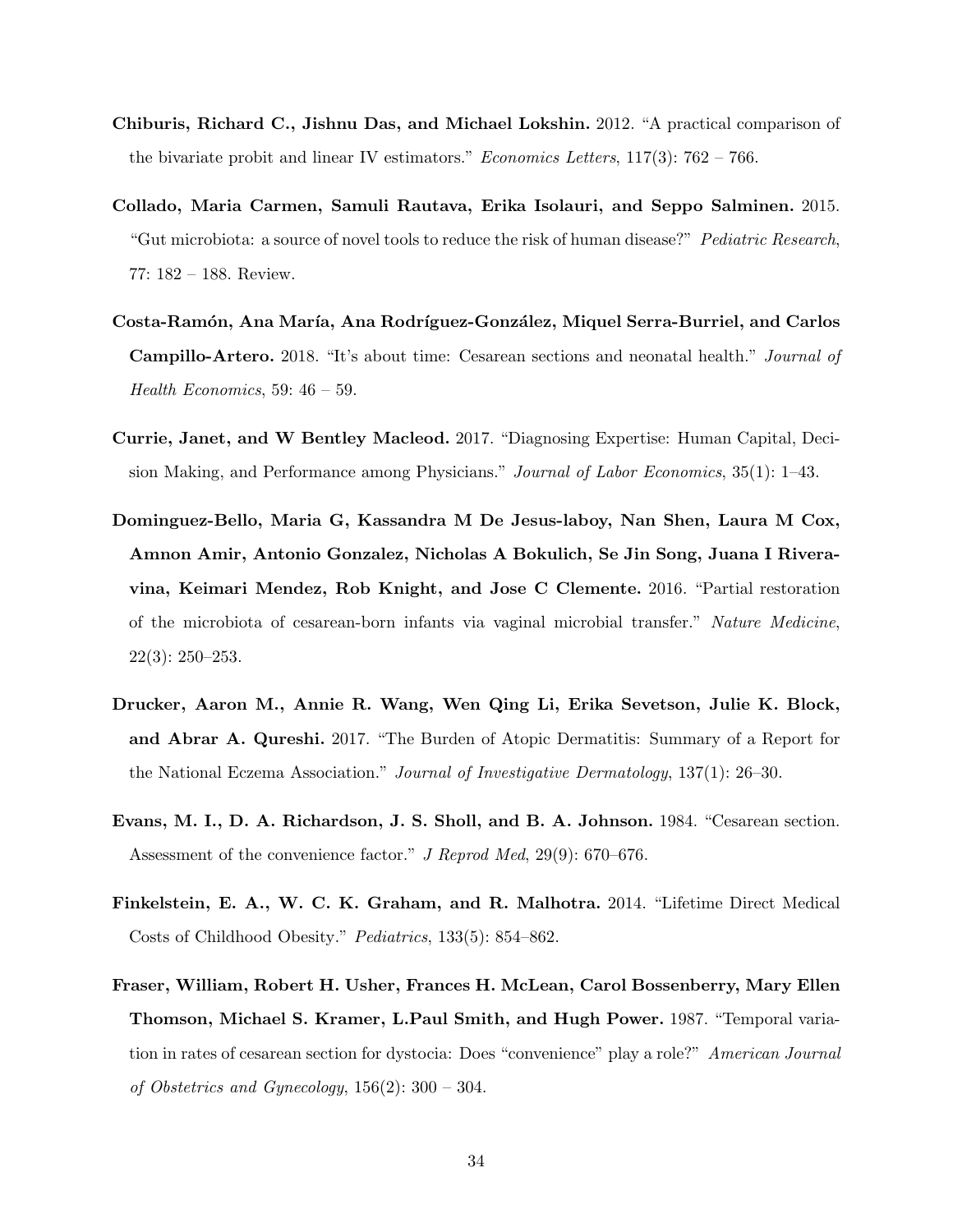- Global Asthma Network. 2018. The Global Asthma Report 2018. Auckland, New Zealand:Global Asthma Network.
- Gruber, Jonathan, and Maria Owings. 1996. "Physician Financial Incentives and Cesarean Section Delivery." The RAND Journal of Economics, 27(1): 99.
- Halla, Martin, Harald Mayr, Gerald J. Pruckner, and Pilar Garcia-Gomez. 2016. "Cutting Fertility? The Effect of Cesarean Deliveries on Subsequent Fertility and Maternal Labor Supply." IZA Discussion Paper
- Hannah, Mary E, Walter J Hannah, Sheila A Hewson, Ellen D Hodnett, Saroj Saigal, Andrew R Willan, and Term Breech Trial Collaborative. 2000. "Planned caesarean section versus planned vaginal birth for breech presentation at term: a randomised multicentre trial." The Lancet, 356(9239): 1375–1383.
- Harjutsalo, V. 2008. "Time trends in the incidence of type 1 diabetes in Finnish children: a cohort study." Lancet (London, England), 371(9626): 1777–82.
- Hyde, Matthew J., Alison Mostyn, Neena Modi, and Paul R. Kemp. 2012. "The health implications of birth by Caesarean section." Biological Reviews, 87(1): 229–243.
- Hyde, Matthew James, and Neena Modi. 2012. "The long-term effects of birth by caesarean section: The case for a randomised controlled trial." *Early Human Development*,  $88(12)$ : 943–949.
- Jachetta, Christine. 2015. "Cesarean Sections and Later Health Outcomes.". Unpublished, Available at http://www.christinejachetta.com.
- **Jensen, Vibeke Myrup, and Miriam Wüst.** 2015. "Can Caesarean section improve child and maternal health? The case of breech babies." Journal of Health Economics, 39: 289 – 302.
- Johnson, Erin M., and M. Marit Rehavi. 2016. "Physicians Treating Physicians: Information and Incentives in Childbirth." American Economic Journal: Economic Policy, 8(1): 115–41.
- Keag, Oonagh E., Jane E. Norman, and Sarah J. Stock. 2018. "Long-term risks and benefits associated with cesarean delivery for mother, baby, and subsequent pregnancies: Systematic review and meta-analysis." PLOS Medicine, 15(1): 1–22.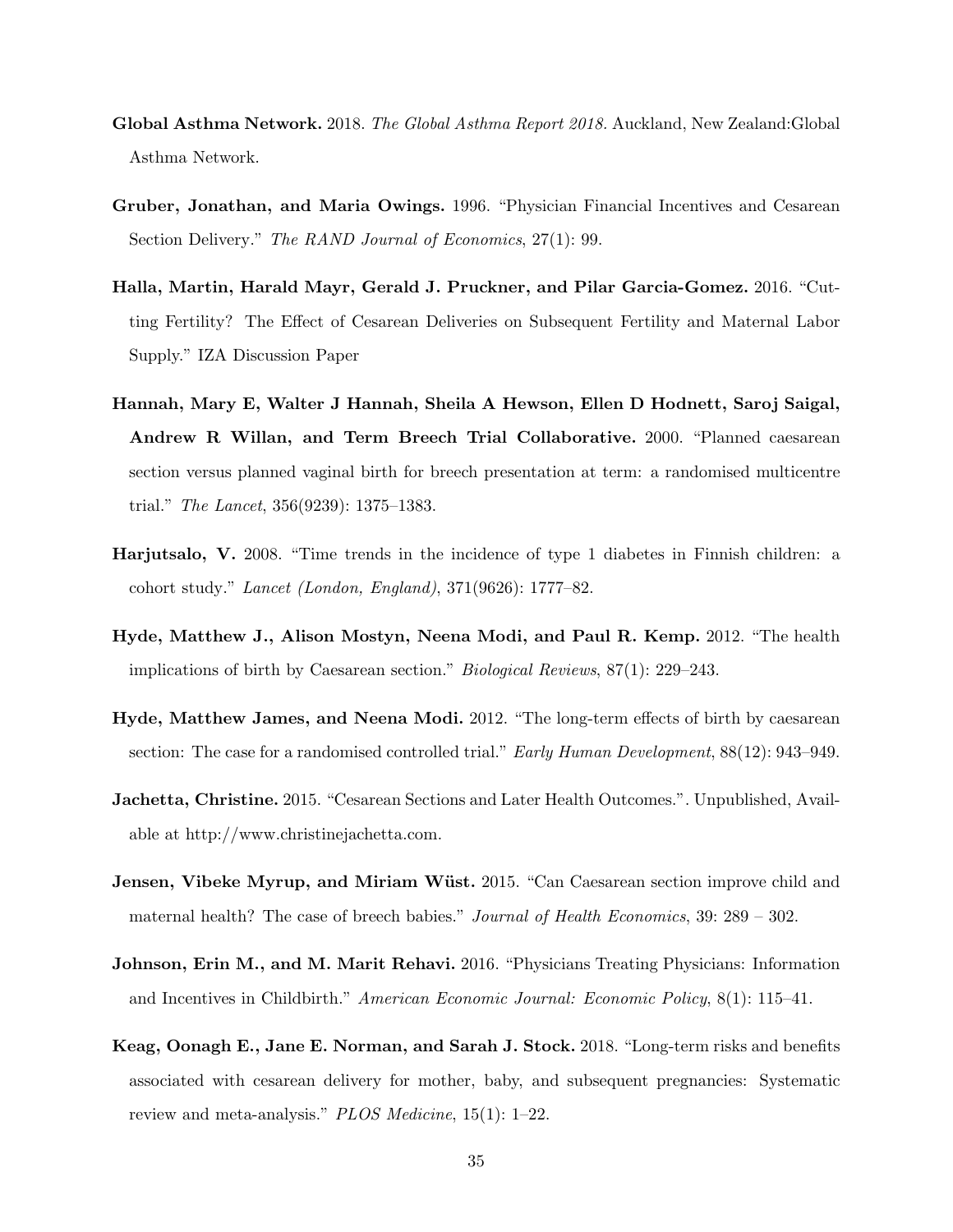- Knip, M, and O Simell. 2012. "Enviornmental Triggers of Type 1 Diabetes." Cold Spring Harbor perspectives in medicine, 2(7): a007690.
- Kuhle, Stefan, Sara F L Kirk, Arto Ohinmaa, and Paul J Veugelers. 2011. "Comparison of ICD code-based diagnosis of obesity with measured obesity in children and the implications for health care cost estimates." BMC Medical Research Methodology, 11: 173.
- Leung, Donald Y.M., Mark Boguniewicz, Michael D. Howell, Ichiro Nomura, and Qutayba A. Hamid. 2004. "New insights into atopic dermatitis." The Journal of Clinical Investigation, 113: 651–657.
- Lobstein, T., L. Baur, and R. Uauy. 2004. "Obesity in children and young people: a crisis in public health." Obesity Reviews, 5(s1): 4–85.
- McCloskey, L., D. B. Petitti, and C. J. Hobel. 1992. "Variations in the use of cesarean delivery for dystocia: lessons about the source of care." Med Care, 30(2): 126–135.
- Mishanina, Ekaterina, Ewelina Rogozinska, Tej Thatthi, Rehan Uddin-Khan, Khalid S. Khan, and Catherine Meads. 2014. "Use of labour induction and risk of cesarean delivery: a systematic review and meta-analysis." Canadian Medical Association Journal, 186(9): 665–673.
- **Mühlrad, Hanna.** 2017. "Cesarean section for high-risk births: short and long term consequences for breech births.". https://www.dropbox.com/s/xto1qlsf1qtxf7d/C-section Muhlrad.pdf. Accessed: 26-12-2017.
- Neu, Josef, and Jona Rushing. 2011. "Cesarean Versus Vaginal Delivery: Long-term Infant Outcomes and the Hygiene Hypothesis." Clinics in Perinatology, 38(2): 321 – 331. Delivery After Previous Cesarean.
- NICE. 2011. "Cesarean section." National Institute for Health and Care Excellence NICE Clinical Guideline CG190. https://www.nice.org.uk/guidance/cg132/chapter/1-guidance. Accessed: 06- 12-2017.
- NICE. 2014. "Intrapartum care for healthy women and babies." National Institute for Health and Care Excellence NICE Guideline CG190. https://www.nice.org.uk/guidance/cg190. Accessed: 06-02-2017.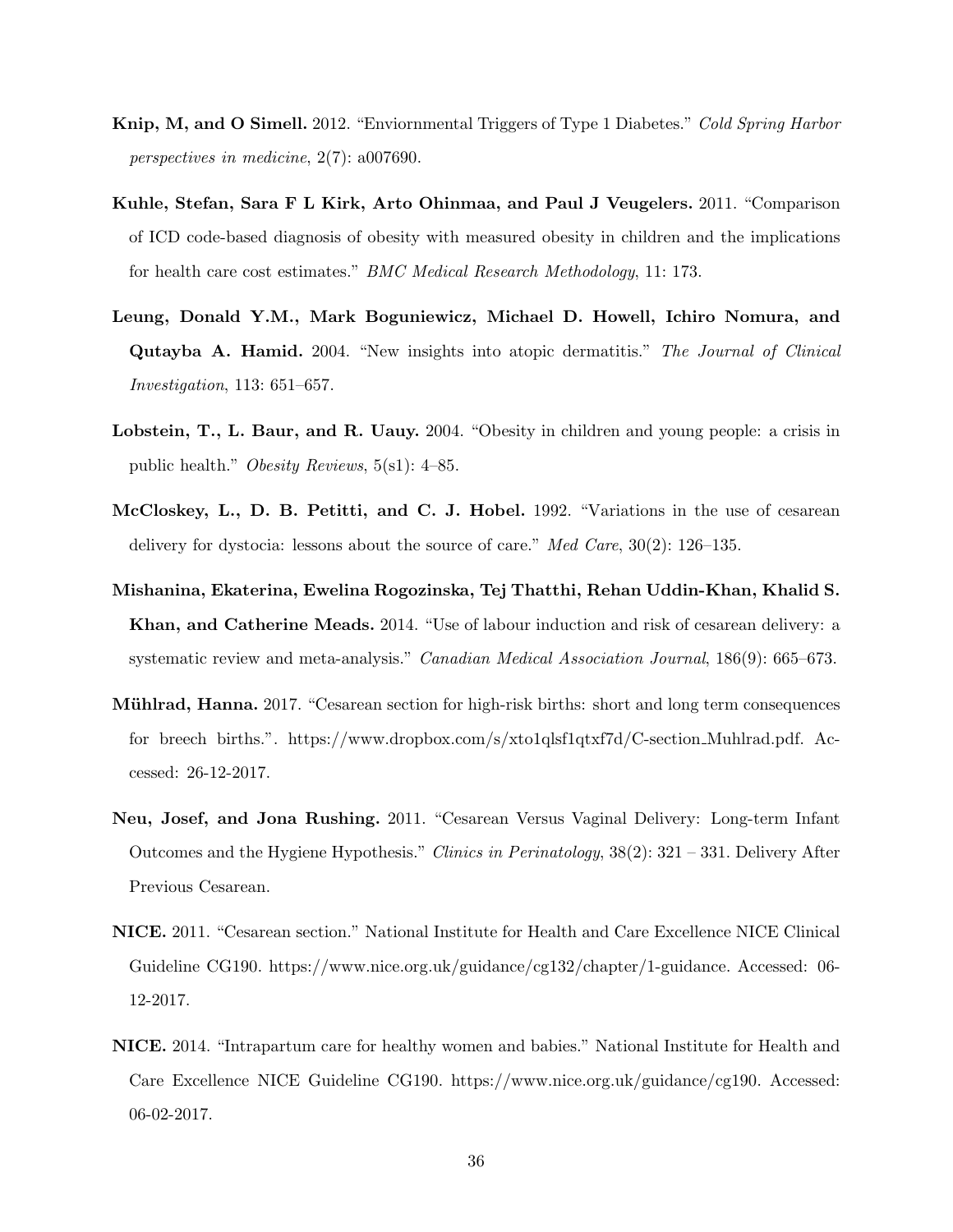- Nielsen, Helena Skyt, Nina Smith, and Aycan Çelikaksoy. 2009. "The effect of marriage on education of immigrants: Evidence from a policy reform restricting marriage migration." Scandinavian Journal of Economics, 111(3): 457–486.
- OECD. 2013. Health at a Glance 2013: OECD Indicators. Paris:OECD Publishing.
- OECD. 2017. Health at a Glance 2017: OECD Indicators. Paris:OECD Publishing.
- Oreopoulos, P., M. Stabile, R. Walld, and L. L. Roos. 2008. "Short-, medium-, and longterm consequences of poor infant health: An analysis using siblings and twins." Journal of Human Resources, 43: 88–138.
- Ottosson, Filip, Louise Brunkwall, Ulrika Ericson, Peter M Nilsson, Peter Almgren, Céline Fernandez, Olle Melander, and Marju Orho-Melander. 2018. "Connection Between BMI-Related Plasma Metabolite Profile and Gut Microbiota." The Journal of Clinical  $Endocrinology \& Metabolism, 103(4): 1491-1501.$
- Peters, Lilian L., Charlene Thornton, Ank de Jonge, Ali Khashan, Mark Tracy, Soo Downe, Esther I. Feijen-de Jong, and Hannah G. Dahlen. 2018. "The effect of medical and operative birth interventions on child health outcomes in the first 28 days and up to 5 years of age: A linked data population-based cohort study." Birth, 1–11.
- Prior, Emily, Shalini Santhakumaran, Chris Gale, Lara H Philipps, Neena Modi, and Matthew J Hyde. 2012. "Breastfeeding after cesarean delivery: a systematic review and metaanalysis of world literature." The American Journal of Clinical Nutrition, 95(5): 1113–1135.
- Reed, Shelby D, Todd A Lee, and Douglas C McCrory. 2004. "The Economic Burden of Allergic Rhinitis." PharmacoEconomics, 22(6): 345–361.
- Saccone, Gabriele, and Vincenzo Berghella. 2015. "Induction of labor at full term in uncomplicated singleton gestations: a systematic review and metaanalysis of randomized controlled trials." American Journal of Obstetrics and Gynecology,  $213(5)$ : 629 – 636.
- Scudellari, Megan. 2017. "News Feature: Cleaning up the hygiene hypothesis." Proceedings of the National Academy of Sciences, 114(7): 1433–1436.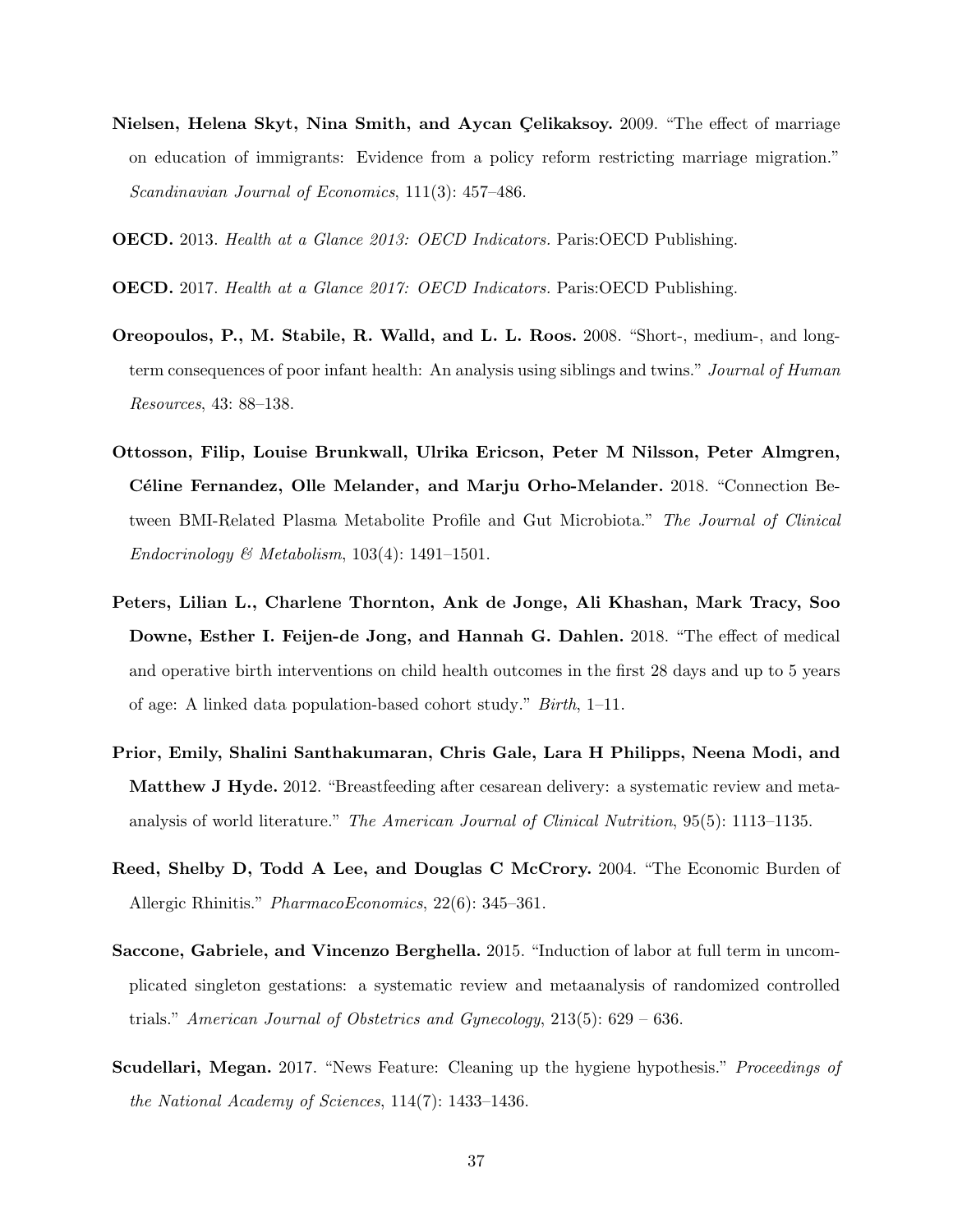- Skoner, David P. 2001. "Allergic rhinitis: Definition, epidemiology, pathophysiology, detection, and diagnosis." Journal of Allergy and Clinical Immunology,  $108(1, \text{Supplement})$ : S2 – S8.
- Stock, James, and Motohiro Yogo. 2005. "Testing for Weak Instruments in Linear IV Regression." In Identification and Inference for Econometric Models. , ed. Donald W.K. Andrews, 80–108. New York:Cambridge University Press.
- **Strachan, D P.** 1989. "Hay fever, hygiene, and household size." *BMJ (Clinical research ed.)*, 299(6710): 1259–60.
- Sund, Reijo. 2012. "Quality of the Finnish Hospital Discharge Register: A systematic review." Scandinavian Journal of Public Health, 40(6): 505–515.
- Tao, Betty, Massimo Pietropaolo, Mark Atkinson, Desmond Schatz, and David Taylor. 2010. "Estimating the cost of type 1 diabetes in the U.S.: A propensity score matching method." PLoS ONE, 5(7).
- Thavagnanam, S., J. Fleming, A. Bromley, M. D. Shields, and C. R. Cardwell. 2008. "A meta-analysis of the association between Caesarean section and childhood asthma." Clinical  $\mathcal C$  Experimental Allergy, 38(4): 629–633.
- Tonei, Valentina. 2019. "Mother's mental health after childbirth: Does the delivery method matter?" Journal of Health Economics, 63: 182–196.
- Torpy, Janet M. 2010. "Chronic diseases of children." JAMA Journal of the American Medical Association, 303(7): 682.
- Tuomisto, L.E., M. Erhola, T. Luukkaala, H. Puolijoki, M.M. Nieminen, and M. Kaila. 2010. "Asthma Programme in Finland: Did the use of secondary care resources become more rational?" Respiratory Medicine,  $104(7)$ : 957 – 965.
- Wright, Suzanne M., and Louis J. Aronne. 2012. "Causes of obesity." Abdominal Radiology, 37(5): 730–732.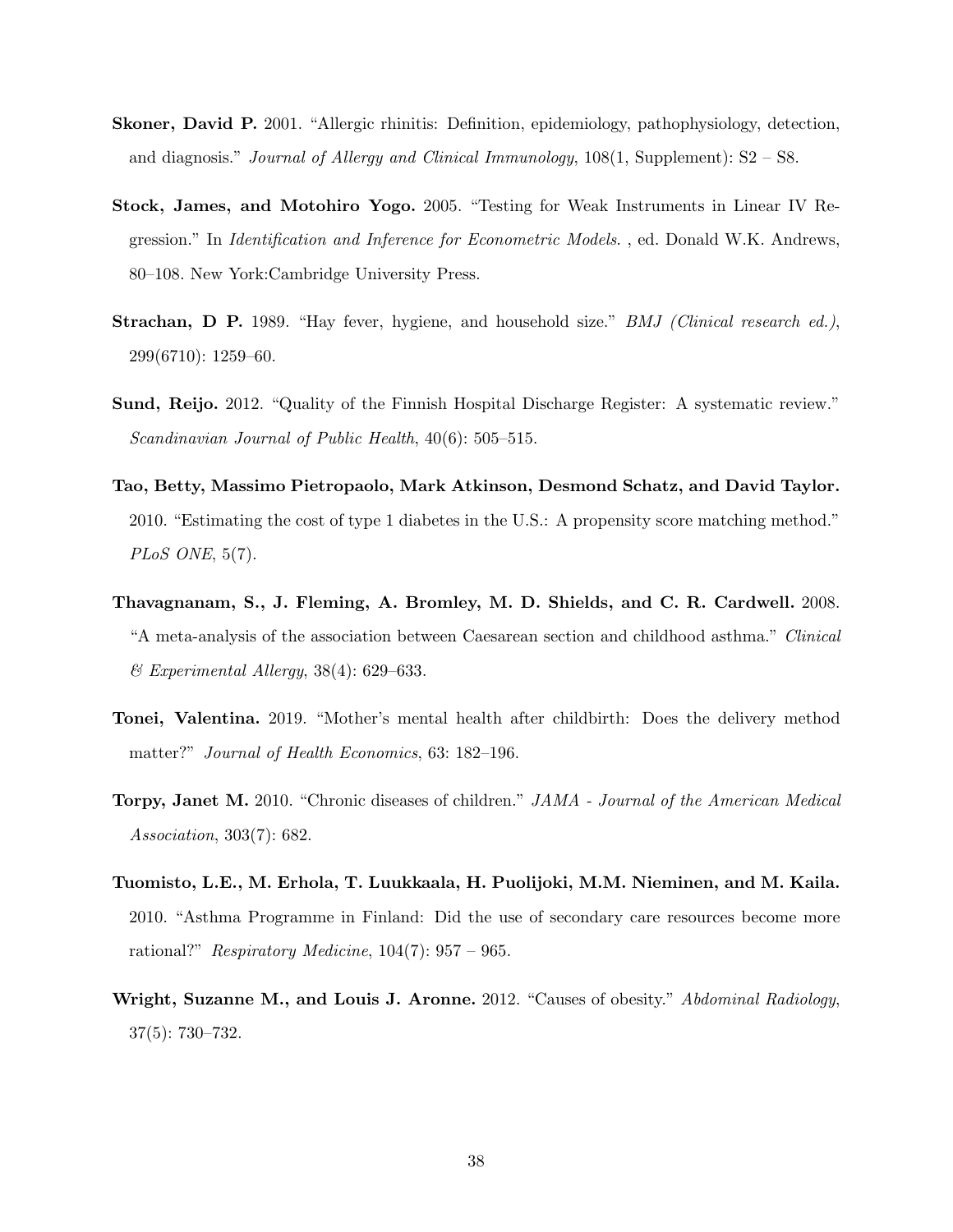### Appendix



Figure A1: Difference in baseline characteristics by type of birth

Notes: The figure represents the coefficients and 95% CI from separate regressions of each (standardized) predetermined variable on an indicator taking value 1 if the mother had an unplanned C-section, and 0 if it was a vaginal delivery, controlling for normal shift time, pre-leisure day, and hospital, month, and year of birth fixed effects. Sample is restricted to single births, unscheduled C-sections and vaginal births that take place on working days.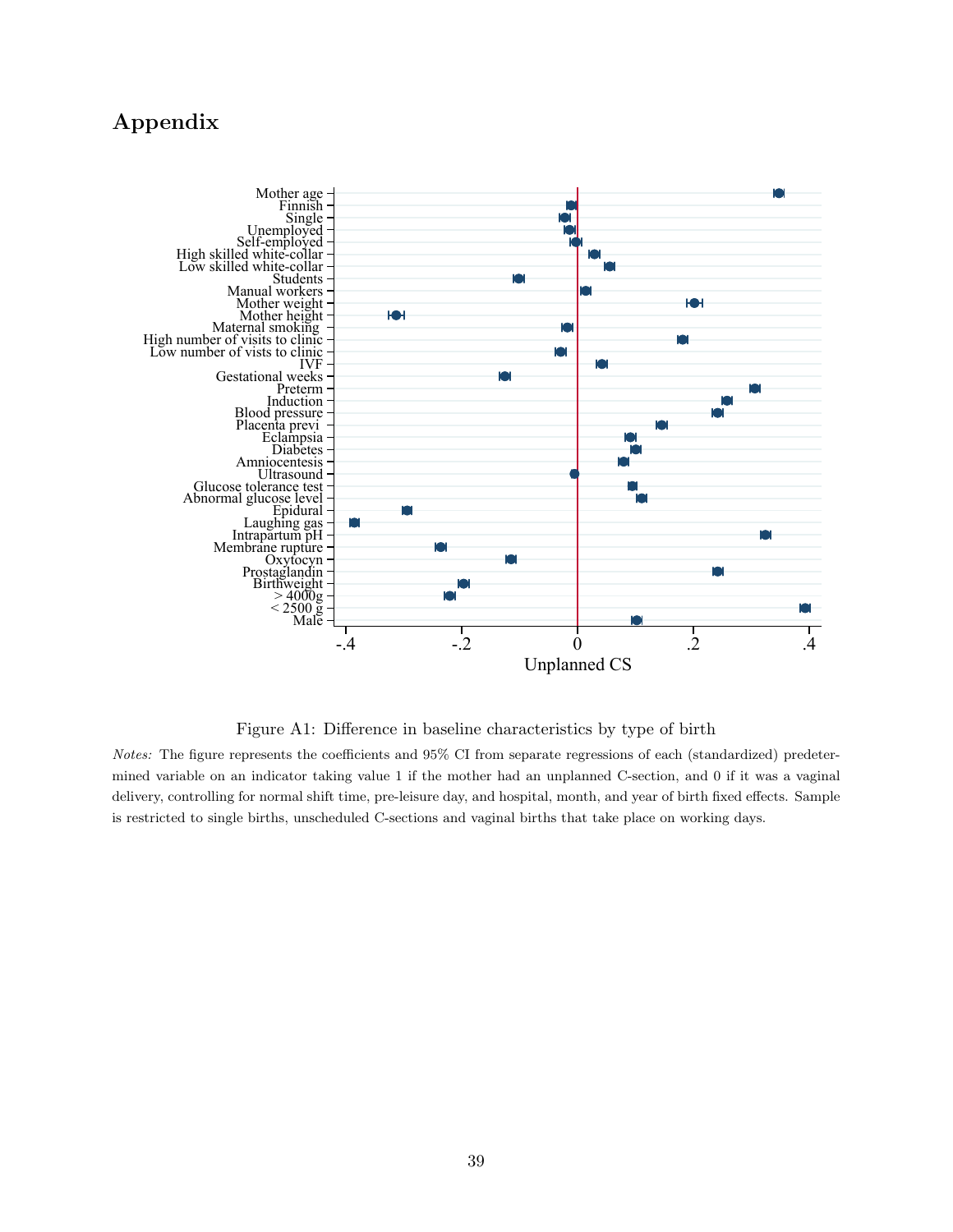

Figure A2: Predicted probability of unplanned C-section by time on weekends

Notes: The figure represents the predicted probability of unplanned C-sections by time of birth for Sundays and for Saturdays or holidays, adjusting for hospital, month, and year of birth fixed effects. Sample is restricted to single births, unscheduled C-sections and vaginal births that take place on Saturdays or holidays and Sundays.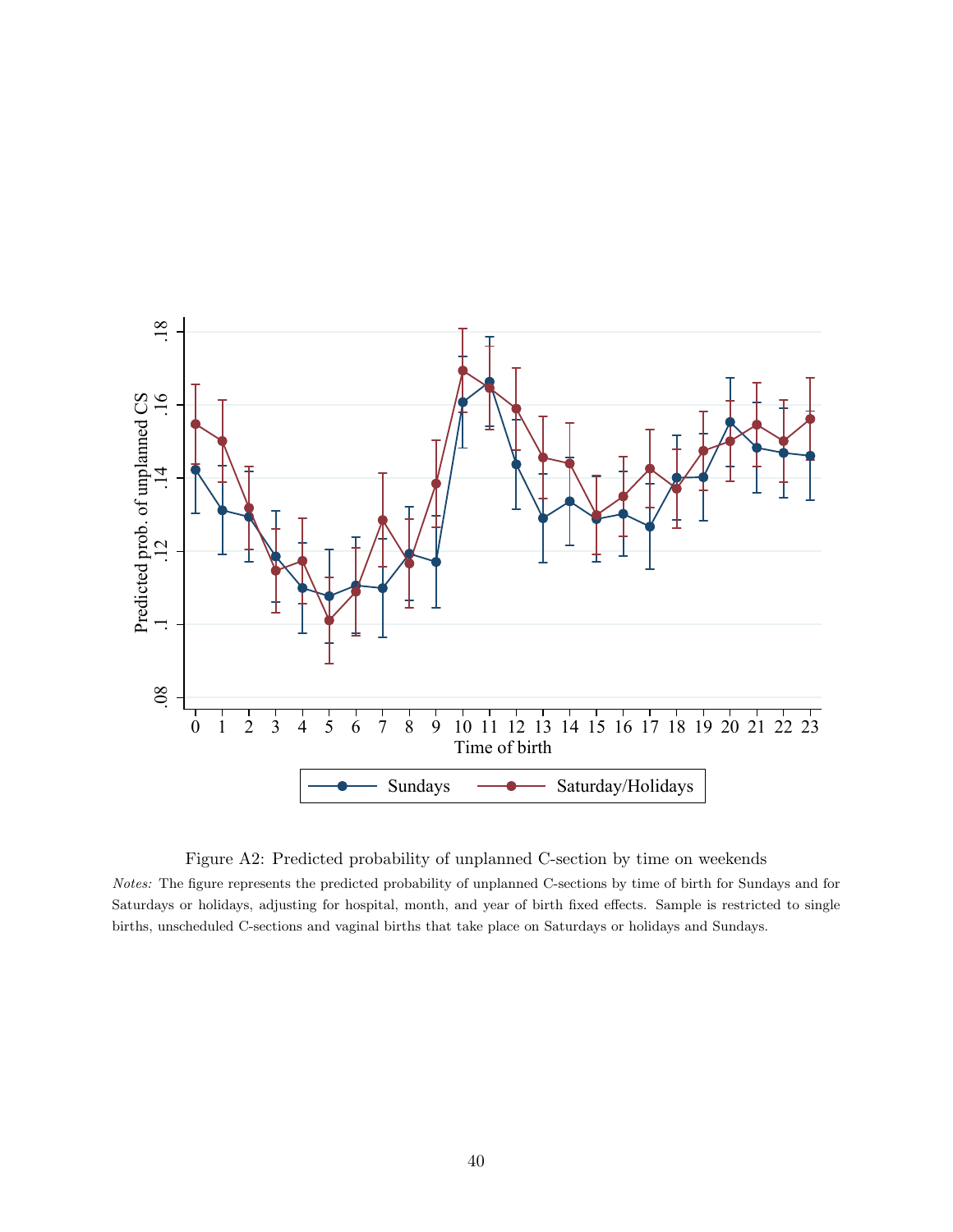

Figure A3: OLS estimation: Child diagnoses by age

Notes: The figure plots the results from the OLS estimation of the effect of unplanned CS on the probability of each diagnosis by age, with our usual specification. All regressions include hospital, year, and month of birth fixed effects and the full set of controls described in section 3.2.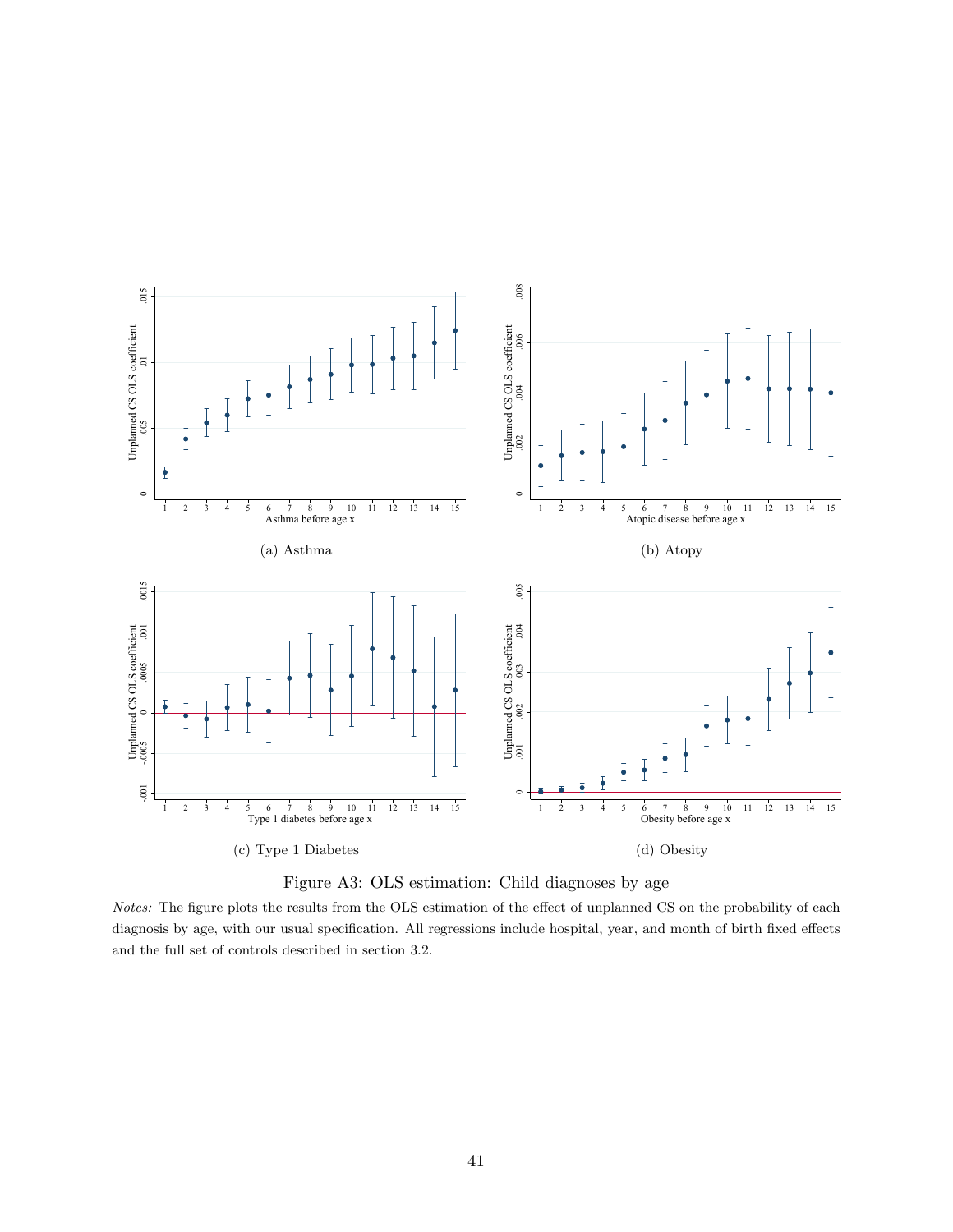



Figure A4: Activity at maternity wards by type of day

Notes: This figure plots, in the first panel, the probability of planned C-section by time of birth on pre-leisure working days and other working days, and in the second panel, the average number of births by type of day (column (a)) and by weekday (column (b)).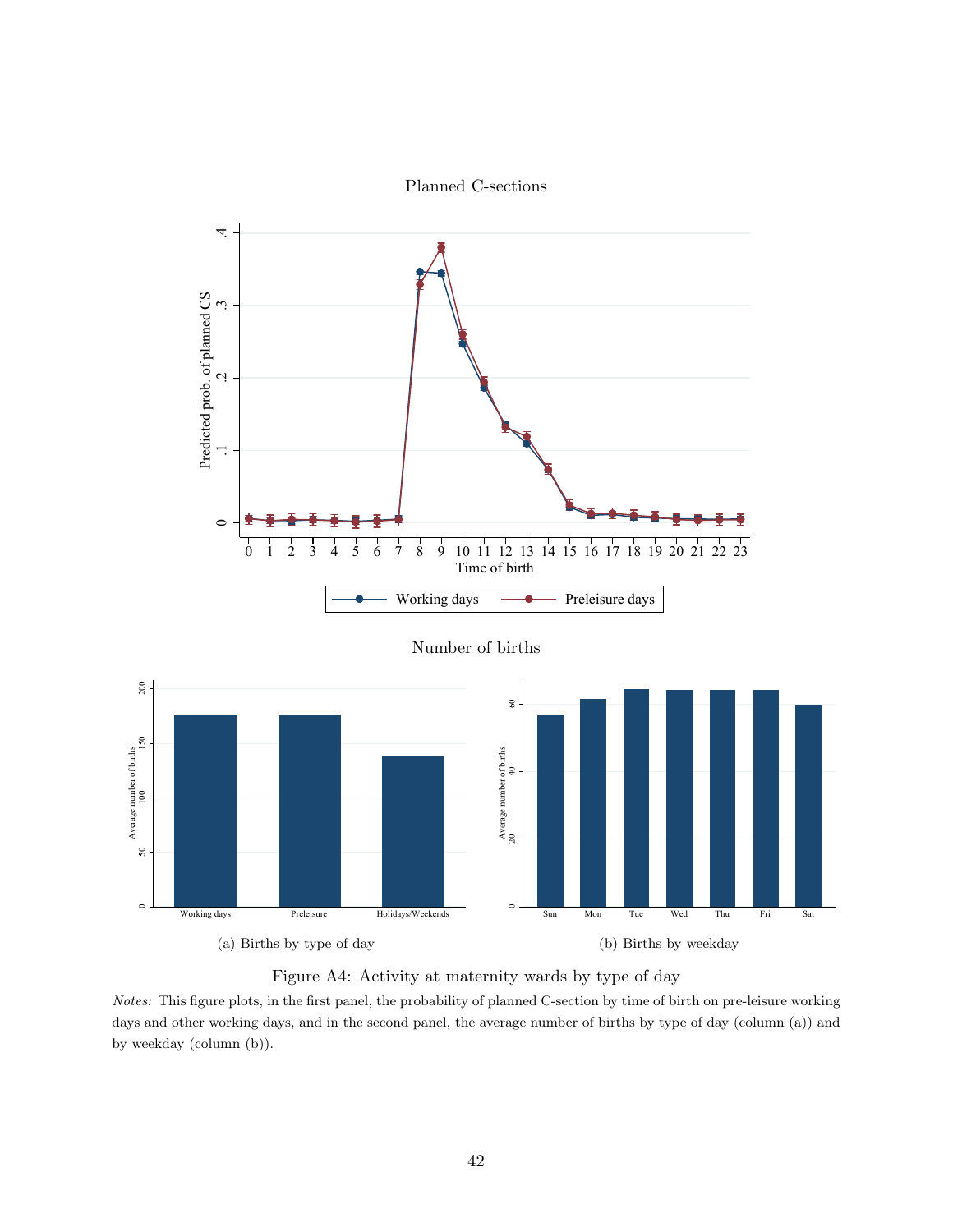

#### Low Apgar score



Notes: This figure plots, in the first panel, the probability of the newborn having low Apgar score and in the second panel the probability of early neonatal mortality by type of day (column (a)) and by weekday (column (b)). Sample is restricted to single births, unscheduled C-sections and vaginal births.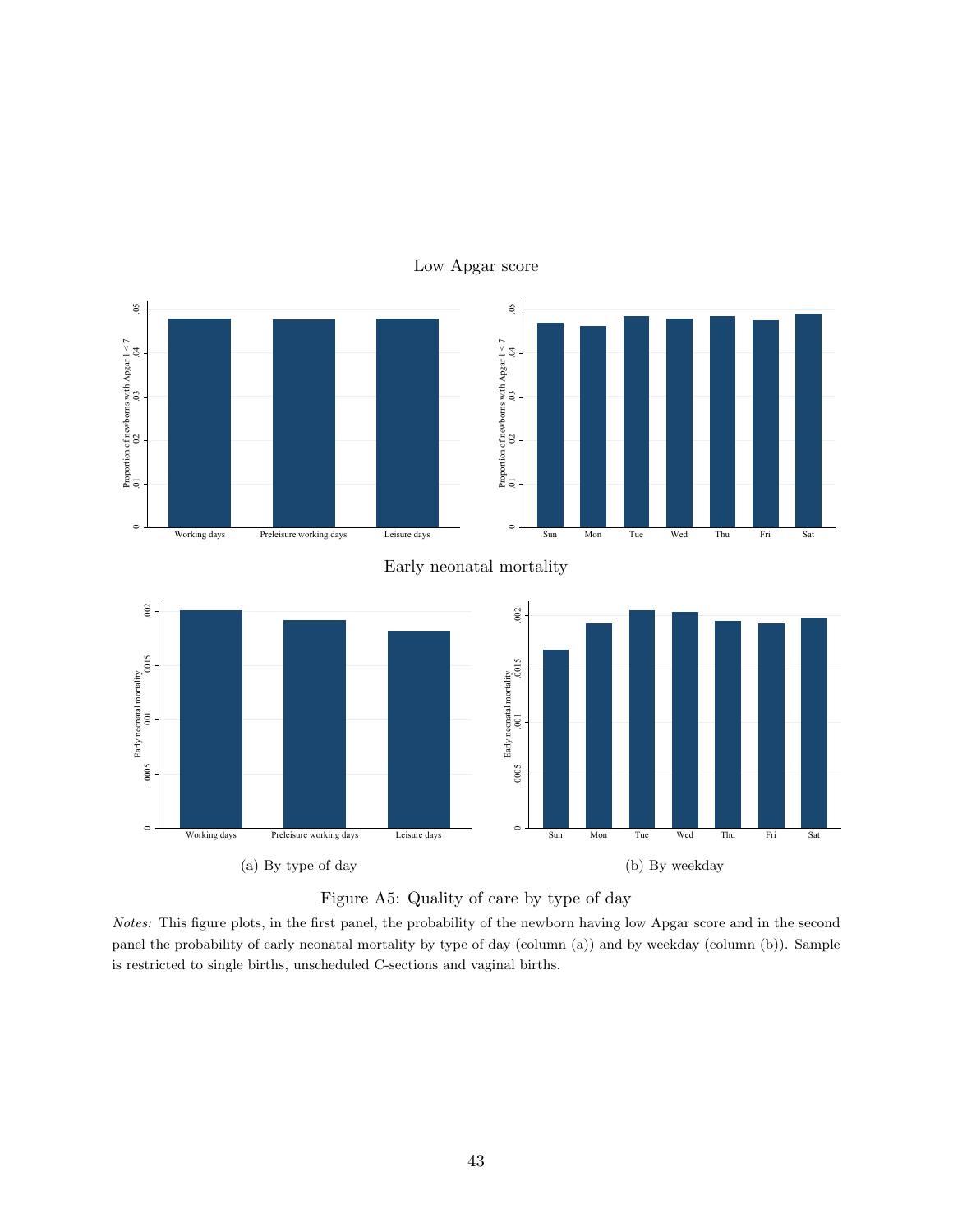



Notes: This figure plots, in the left panel, the average length of stay of the mother for mothers who had a C-section by type of day, and in the right panel, by day of the week. Sample is restricted to single births and unscheduled C-sections.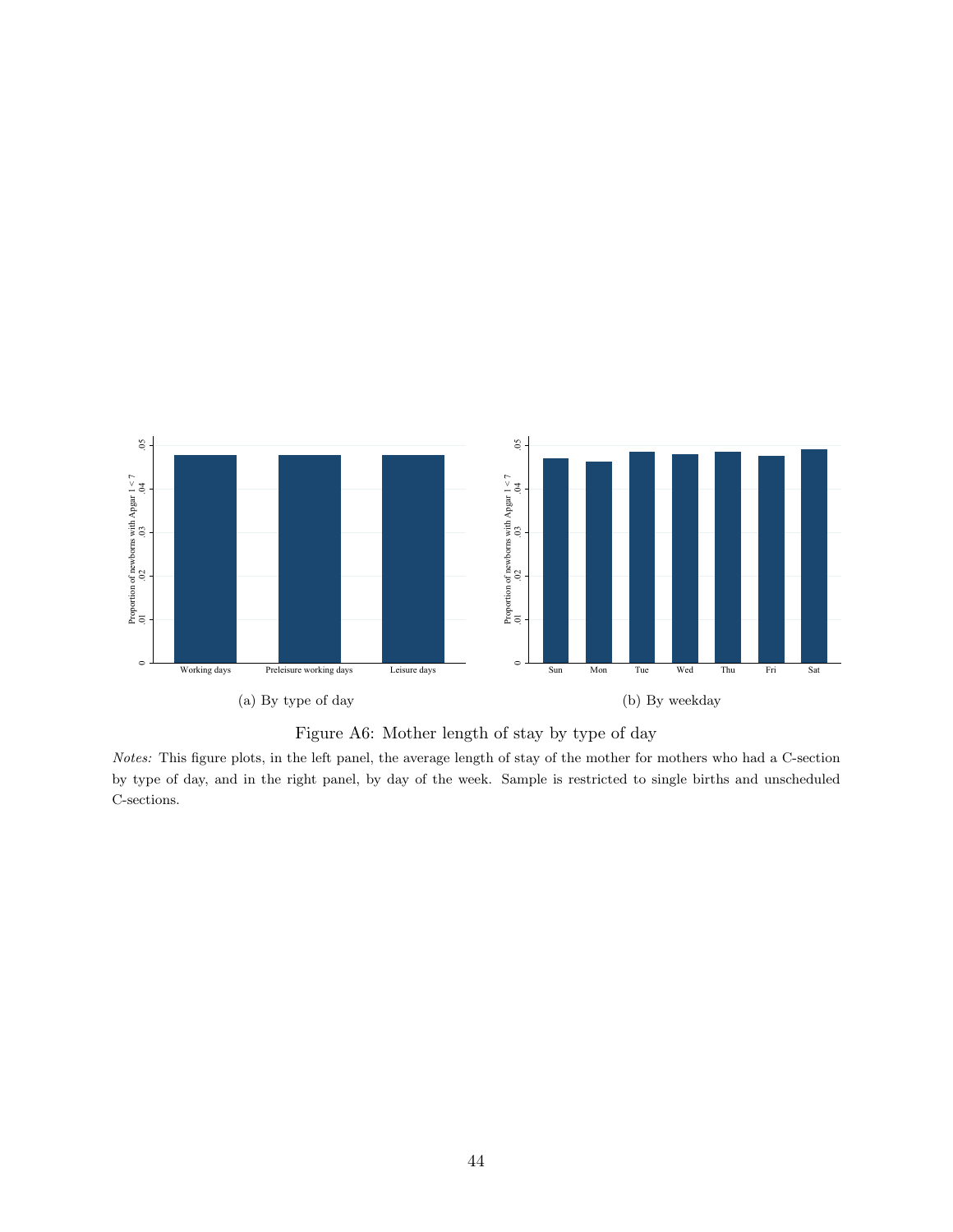|                                  | Full sample |             |
|----------------------------------|-------------|-------------|
|                                  | Mean        | $_{\rm SD}$ |
| Background characteristics       |             |             |
| Mother's age                     | 29.369      | 5.335       |
| Finnish                          | 0.958       | 0.200       |
| Married                          | 0.628       | 0.483       |
| Unemployed                       | 0.004       | 0.061       |
| Selfemployed                     | 0.017       | 0.128       |
| High skilled white-collar        | 0.178       | 0.382       |
| Low skilled white-collar         | 0.433       | 0.496       |
| Student                          | 0.095       | 0.294       |
| Manual workers                   | 0.180       | 0.384       |
| Pregnancy characteristics        |             |             |
| Mother weight                    | 66.780      | 14.033      |
| Mother height                    | 165.562     | 6.032       |
| Tobacco during pregnancy         | 0.128       | 0.334       |
| High visits clinic               | 0.239       | 0.426       |
| Low visits clinic                | 0.190       | 0.392       |
| <b>IVF</b>                       | 0.003       | 0.057       |
| Gestational weeks                | 39.702      | 1.853       |
| Preterm                          | 0.056       | 0.230       |
| Previous CS                      | 0.099       | 0.299       |
| First birth                      | 0.410       | 0.492       |
| Blood pressure hospitalization   | 0.033       | 0.178       |
| Placenta previa                  | 0.003       | 0.052       |
| Eclampsia                        | 0.000       | 0.022       |
| Gestational diabetes             | 0.007       | 0.085       |
| Amniocentesis                    | 0.029       | 0.168       |
| Ultrasound                       | 0.458       | 0.498       |
| Glucose Tolerance Test           | 0.183       | 0.387       |
| Glucose Tolerance Test Positive  | 0.049       |             |
| Childbirth characteristics       |             |             |
| Induction                        | 0.165       | 0.372       |
| Epidural                         | 0.326       | 0.469       |
| Laughing gas                     | 0.453       | 0.498       |
| Intrapartum $\mathbf p\mathbf H$ | 0.042       | 0.201       |
| Membrane rupture                 | 0.448       | 0.497       |
| Oxytocyn                         | 0.401       | 0.490       |
| Prostaglandin                    | 0.076       | 0.265       |
| Birth weight                     | 3520.736    | 571.55      |
| Male                             | 0.511       | 0.500       |
| Mode of delivery                 |             |             |
| Planned CS                       | 0.071       | 0.257       |
| Unplanned CS                     | 0.101       | 0.301       |
| Eutocic                          | 0.763       | 0.425       |
| Ventose                          | 0.066       | 0.248       |
| Forceps                          | 0.001       | 0.033       |
| Breech vaginal                   | 0.005       | 0.073       |
| Observations                     | 1482884     |             |

Table A1: Summary statistics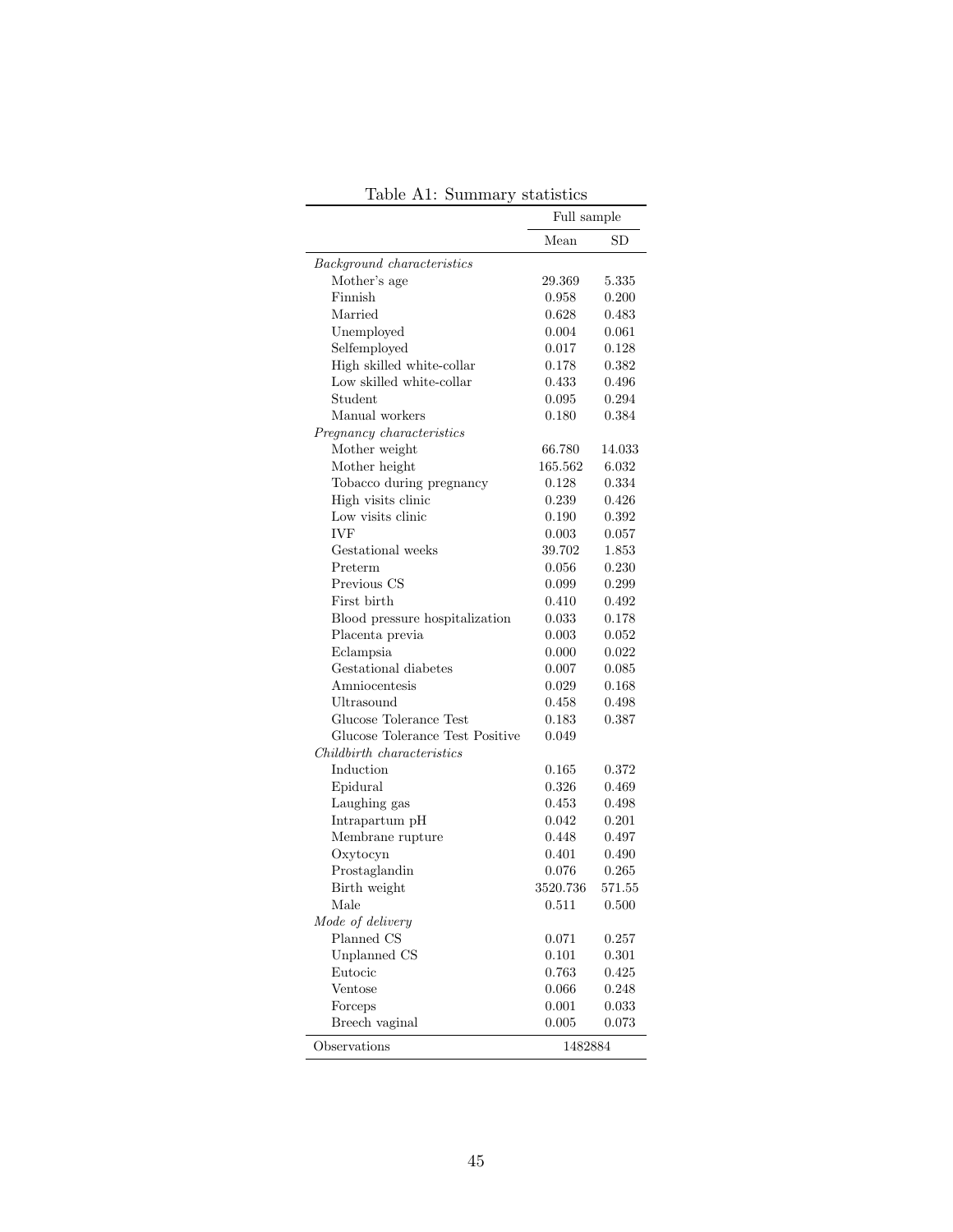| Table A2: Long-term outcome variables |                               |                                                                                                                                                                                                                                                                                                                                                                                                                                                                                                                                                                                                                                                                                                                                                                                            |  |
|---------------------------------------|-------------------------------|--------------------------------------------------------------------------------------------------------------------------------------------------------------------------------------------------------------------------------------------------------------------------------------------------------------------------------------------------------------------------------------------------------------------------------------------------------------------------------------------------------------------------------------------------------------------------------------------------------------------------------------------------------------------------------------------------------------------------------------------------------------------------------------------|--|
| Outcome                               | ICD-10 codes                  | Description                                                                                                                                                                                                                                                                                                                                                                                                                                                                                                                                                                                                                                                                                                                                                                                |  |
| Asthma                                | J45, J46                      | Asthma is the most common chronic disease in children<br>(Asher and Pearce, 2014). Asthma is an inflammatory<br>disorder characterized by recurrent attacks of breathless-<br>ness and wheezing and can also cause cough, particularly<br>in children. Recurrent asthma symptoms frequently cause<br>sleeplessness, daytime fatigue, reduced activity levels and<br>school and work absenteeism. <sup>a</sup> It is caused by a complex<br>combination of genetic and environmental factors.                                                                                                                                                                                                                                                                                               |  |
| Atopic diseases                       | L20, J30.1-30.4, J30.8, J30.9 | It includes atopic dermatitis and allergic rhinitis.<br>Atopy is a predisposition toward developing certain<br>allergic hypersensitivity reactions.<br>Atopic dermatitis<br>is a chronic inflammatory skin disease associated with<br>cutaneous hyperreactivity to environmental trigger.<br>- It<br>is believed to be the product of interactions between<br>susceptibility genes, the environment and immunologic<br>responses (Leung et al., 2004). Allergic rhinitis is char-<br>acterized by one or more symptoms including sneezing,<br>itching, nasal congestion, and rhinorrhea (Skoner, 2001).                                                                                                                                                                                    |  |
| Type 1 Diabetes                       | E10                           | Type 1 diabetes is a chronic auto-immune mediated dis-<br>ease. The body destroys beta cells, which are cells located<br>in the pancreas that produce and segregate insulin, the<br>hormone that regulates glucose levels in the blood. In<br>type 1 diabetes patients, the body is unable to regulate<br>glucose levels. This disease develops in genetically suscep-<br>tible individuals, but the medical literature has recognized<br>environmental factors as crucial in the triggering and de-<br>velopment of the condition (Knip and Simell, 2012).                                                                                                                                                                                                                                |  |
| Obesity                               | E65-E68                       | It includes obesity, overweight, localized adiposity and<br>other hyperalimentation. Obesity is defined as abnormal<br>or excessive fat accumulation that may impair health. The<br>prevalence of overweight and obesity among children and<br>adolescents aged 5-19 has risen dramatically from just $4\%$<br>in 1975 to just over 18% in 2016. <sup>b</sup> Although obesity is most<br>commonly caused by excess energy consumption (dietary<br>intake) relative to energy expenditure, the etiology of obe-<br>sity is highly complex and includes genetic, physiologic,<br>environmental, psychological, social and economic factors<br>(Wright and Aronne, 2012). Recent research highlights<br>the role of gut microbiota in the development of obesity<br>(Ottosson et al., 2018). |  |

 $Table 4.9: Long-term outcome variable$ 

<sup>a</sup> http://www.who.int/respiratory/asthma/en/

<sup>b</sup> http://www.who.int/news-room/fact-sheets/detail/obesity-and-overweight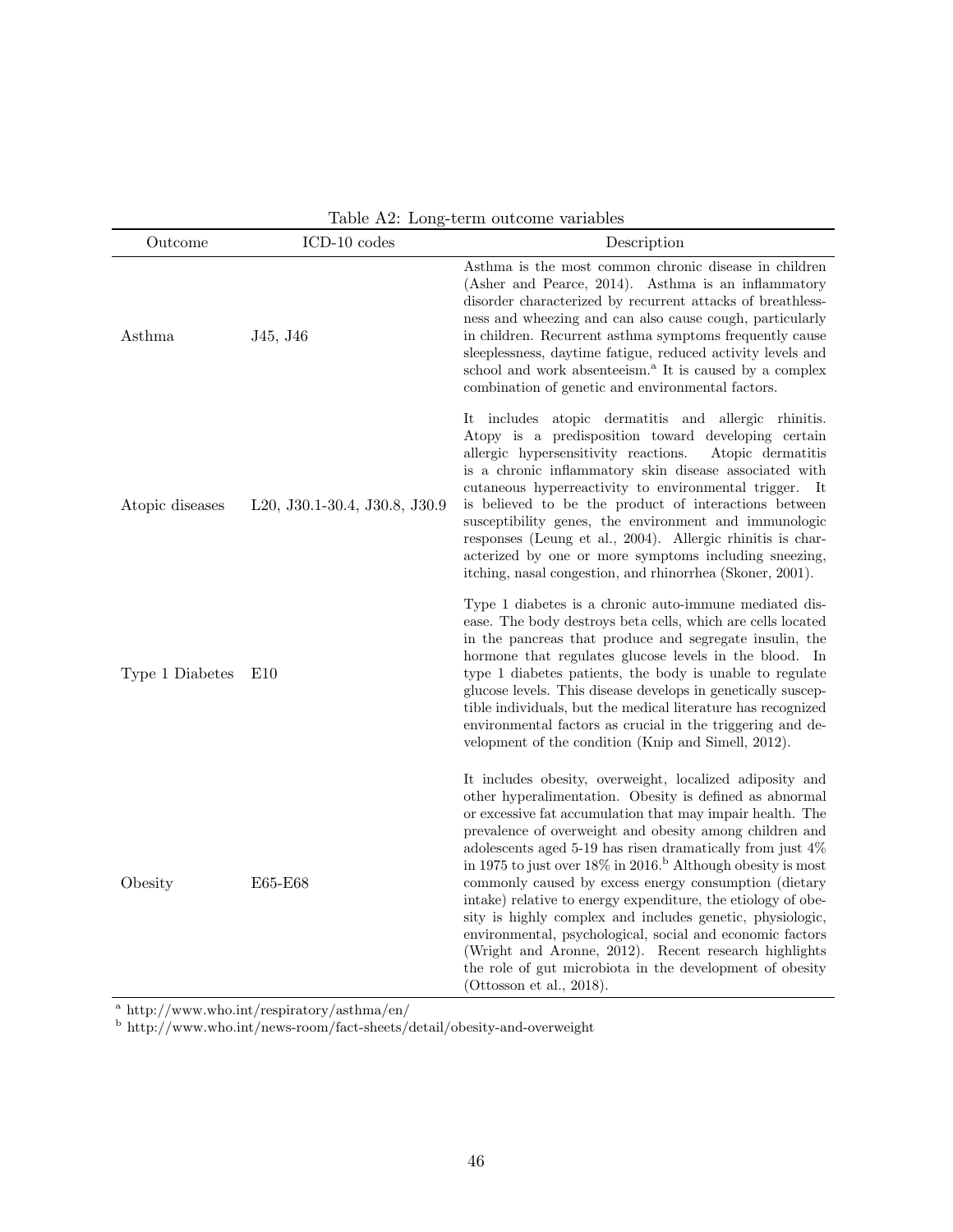|                             | Date         | Weekday   |  |
|-----------------------------|--------------|-----------|--|
| Public holiday              | (1992)       | (1992)    |  |
| New Year's Day              | January, 1   | Wednesday |  |
| Epiphany <sup>a</sup>       | January, 6   | Monday    |  |
| Good Friday <sup>b</sup>    | April, 17    | Friday    |  |
| Easter Sunday <sup>c</sup>  | April, 19    | Sunday    |  |
| Easter Monday <sup>d</sup>  | April, 20    | Monday    |  |
| May Day                     | May, 1       | Friday    |  |
| Ascension Day <sup>e</sup>  | May, 28      | Thursday  |  |
| Whit Sunday <sup>f</sup>    | June, 7      | Sunday    |  |
| Midsummer Eve <sup>g*</sup> | June, $19$   | Friday    |  |
| Midsummer Day               | June, $20$   | Saturday  |  |
| Finnish Independence Day    | December, 6  | Sunday    |  |
| Christmas Eve <sup>*</sup>  | December, 24 | Friday    |  |
| Christmas Day               | December, 25 | Saturday  |  |
| Boxing Day                  | December, 26 | Sunday    |  |

Table A3: Public Holidays in Finland (Year 1992)

|                         | (1)        | (2)                       |
|-------------------------|------------|---------------------------|
|                         | Dystocia   | Suspected fetal suffering |
| Preleisure day          | $-0.002**$ | $-0.001$                  |
|                         | (0.001)    | (0.001)                   |
| Normal shift            | $-0.002**$ | $0.005***$                |
|                         | (0.001)    | (0.001)                   |
| Normal shift*Preleisure | $0.005**$  | 0.002                     |
|                         | (0.002)    | (0.002)                   |
| Observations            | 392560     | 392560                    |
| Adjusted $R^2$          | 0.074      | 0.057                     |
| Controls                | YES        | YES                       |
| F-statistic             | 9.211      | 0.607                     |

Table A4: Relation of the instrument with discretionary diagnoses vs. medical emergencies

This table shows the results from our usual first-stage specification, but with the following dependent variables: in column 1, an indicator for prolonged or obstructed labor; in column 2, an indicator equal to 1 if fetal scalp pH measurements were taken during labor. All specifications include hospital, year, and month of birth fixed effects, and the full set of controls as described in equation (2). Robust standard errors in parentheses.  $* p < 0.1$ ,  $* p < 0.05$ , ∗∗∗ p < 0.001

<sup>&</sup>lt;sup>a</sup> Epiphany was moved to January 6 in 1992. Previously, Epiphany was the Saturday following January 5.  $\frac{b}{2}$  Moveable Friday before Easter Sunday. <sup>c</sup> Moveable Sunday following the first full moon on or after March 21. <sup>d</sup> Moveable Monday after Easter Sunday. <sup>e</sup> Moveable Thursday 39 days after Easter Sunday. Until 1992, the Ascension Day was the Saturday before the Thursday1. <sup>f</sup> Moveable Sunday 49 days after Easter Sunday. <sup>g</sup> First Friday on or after June 19. \* No legal status as a public holiday, but included in collective labor agreements.